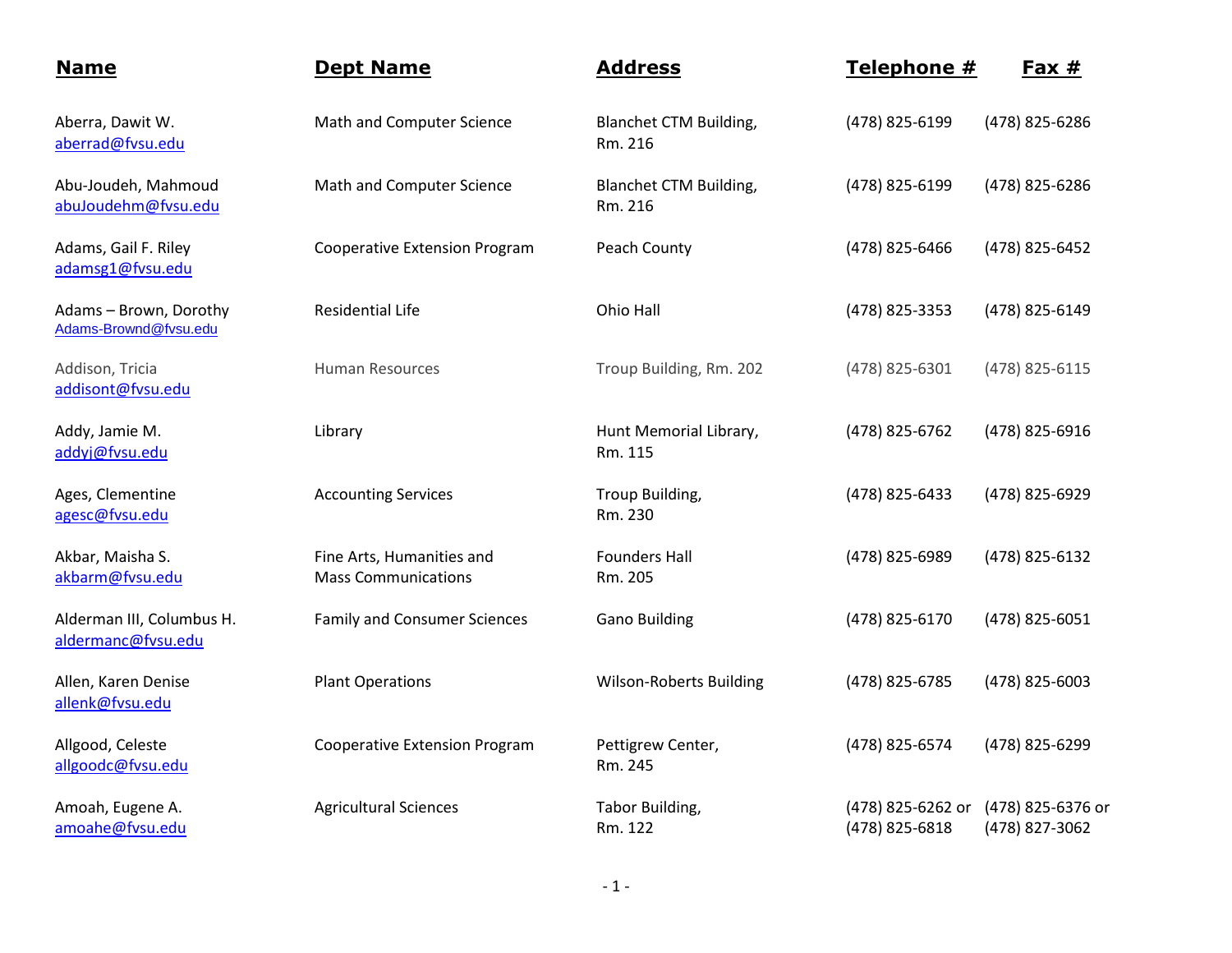| <b>Name</b>                          | <b>Dept Name</b>                     | <b>Address</b>                           | Telephone #                      | $Fax #$        |
|--------------------------------------|--------------------------------------|------------------------------------------|----------------------------------|----------------|
| Andrews, Titus<br>andrewst@fvsu.edu  | <b>Cooperative Extension Program</b> | Laurens County                           | (478) 274-7701                   | (478) 275-2607 |
| Arora, Sanjeev<br>aroras@fvsu.edu    | Math and Computer Science            | <b>Blanchet CTM Building,</b><br>Rm. 203 | (478) 825-6981                   | (478) 825-6981 |
| Ashmon, Anna<br>ashmona@fvsu.edu     | <b>Family and Consumer Sciences</b>  | Myers Hall,<br>Rm. 119                   | (478) 825-6234                   | (478) 825-6078 |
| Askew, Angela D.<br>askewa@fvsu.edu  | Ag Research                          | Tabor Building,<br>Rm. 204               | (478) 825-6887                   | (478) 827-3062 |
| Bailey, Jessica<br>baileyj@fvsu.edu  | Academic Affairs                     | Troup Building, Rm. 340                  | (478) 825-6330                   | (478) 825-6057 |
| Baker Jr, Thomas<br>bakert@fvsu.edu  | <b>Agricultural Research Station</b> | <b>Stallworth Building</b>               | (478) 825-6320                   | (478) 825-6376 |
| Ballard, Ashley<br>ballarda@fvsu.edu | <b>Distance Education Enrollment</b> | <b>Warner Robins Center</b>              | (478) 953-3911<br>(478) 953-7423 | (478) 971-4452 |
| Banks II, Andrew<br>banksa@fvsu.edu  | <b>Residential Life</b>              | <b>Watson Hall</b>                       | (478) 825-6324                   |                |
| Banks, Felton<br>banksf@fvsu.edu     | <b>Plant Operations</b>              | <b>Wilson-Roberts Building</b>           | (478) 825-6200                   | (478) 825-6003 |
| Baraka, Amaris<br>barakaa@fvsu.edu   | <b>Behavioral Sciences</b>           | Bond Building,<br>Rm. 142                | (478) 825-6670                   | (478) 825-6161 |
| Barnard, Mary<br>barnardm@fvsu.edu   | English and Foreign Languages        | <b>Miller Hall</b>                       | (478) 825-6690                   | (478) 825-6110 |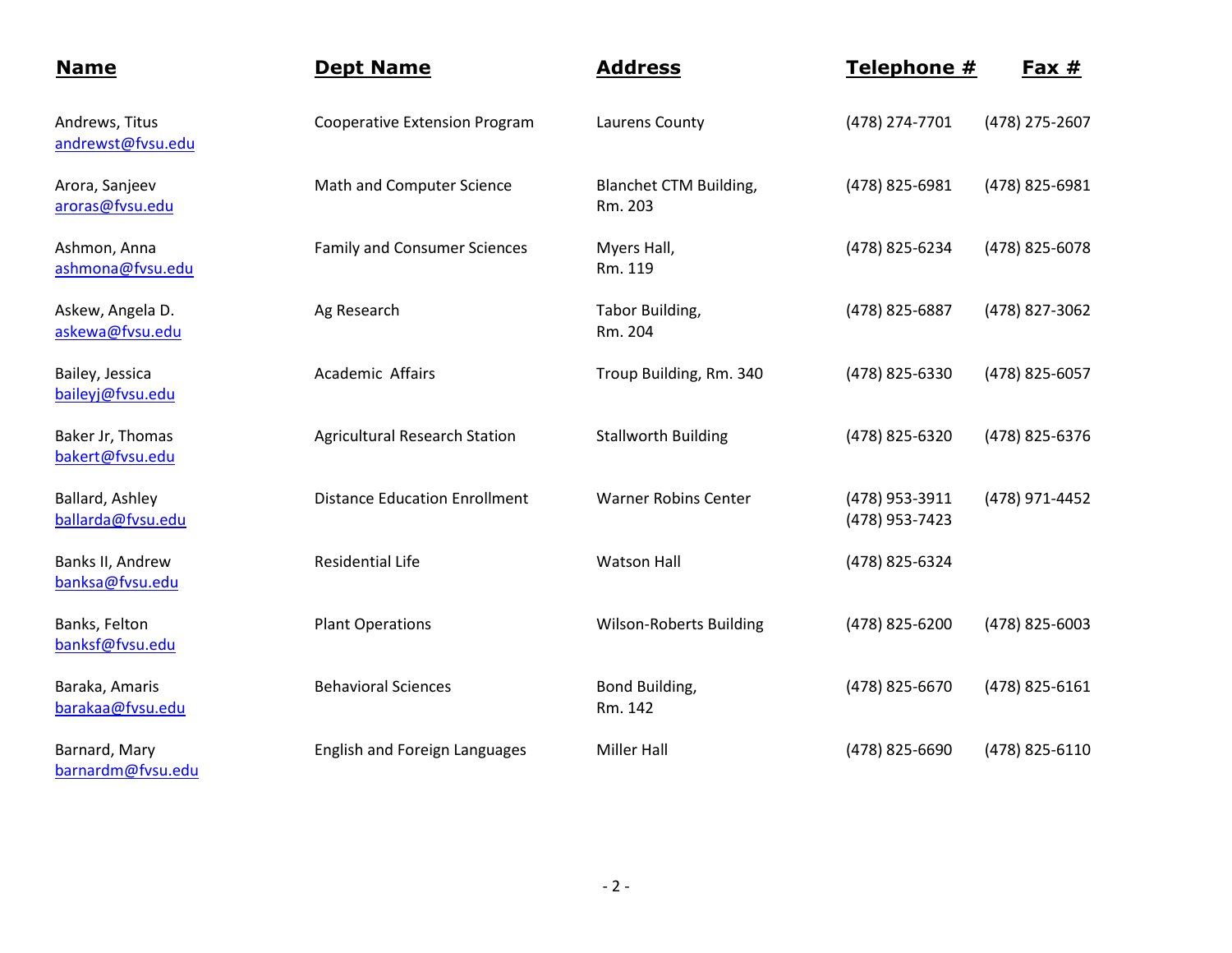| <b>Name</b>                                | <b>Dept Name</b>                                                     | <b>Address</b>                               | Telephone #    | <u>Fax #</u>   |
|--------------------------------------------|----------------------------------------------------------------------|----------------------------------------------|----------------|----------------|
| Barnes, Carolyn Y.<br>barnesc@fvsu.edu     | <b>Residential Life</b>                                              | Moore Hall                                   | (478) 825-6676 | (478) 825-6149 |
| Barnes, Danyell<br>barnesd@fvsu.edu        | Title III                                                            | <b>Bywaters Building,</b><br>Rm. 13          | (478) 825-6397 | (478) 825-6461 |
| Barnes, Helen<br>barnesh@fvsu.edu          | <b>Residential Life</b>                                              | <b>Wildcat Commons #6</b>                    | (478) 825-5210 | (478) 825-6149 |
| Barnes, Linda B.<br>barnesl@fvsu.edu       | Learning Support                                                     | Miller Building,<br>Rm. 116                  | (478) 825-6305 | (478) 827-3019 |
| Barrett, Catherine<br>barrettc@fvsu.edu    | College of Education                                                 | <b>Hubbard Education Building</b><br>Rm. 203 | (478) 825-6390 | (478) 825-6927 |
| Barrett, Patricia Ann<br>barrettp@fvsu.edu | <b>Academics Affairs</b>                                             | Troup Building,<br>Rm. 340                   | (478) 825-6330 | (478) 825-6057 |
| Bass, Valeria L.<br>bassv@fvsu.edu         | History, Geography,<br><b>Political Science and Criminal Justice</b> | Bond Building,<br>Rm. 139                    | (478) 825-6230 | (478) 825-6161 |
| Battle, Ernest<br>battlee@fvsu.edu         | <b>Plant Operations</b>                                              | <b>Wilson-Roberts Building</b>               | (478) 825-6200 | (478) 825-6003 |
| Beaty, Carmen J.<br>beatyc@fvsu.edu        | <b>English and Foreign Languages</b>                                 | Bond Building,<br>Rm. 237                    | (478) 825-6648 | (478) 825-6110 |
| Beaty, Stephen F<br>beatys@fvsu.edu        | <b>English and Foreign Languages</b>                                 | Bond Building,<br>Rm. 237                    | (478) 825-6392 | (478) 825-6110 |
| Bell, Eugene H.<br>bellh@fvsu.edu          | <b>Plant Operations</b>                                              | <b>Wilson-Roberts Building</b>               | (478) 825-6200 | (478) 825-6003 |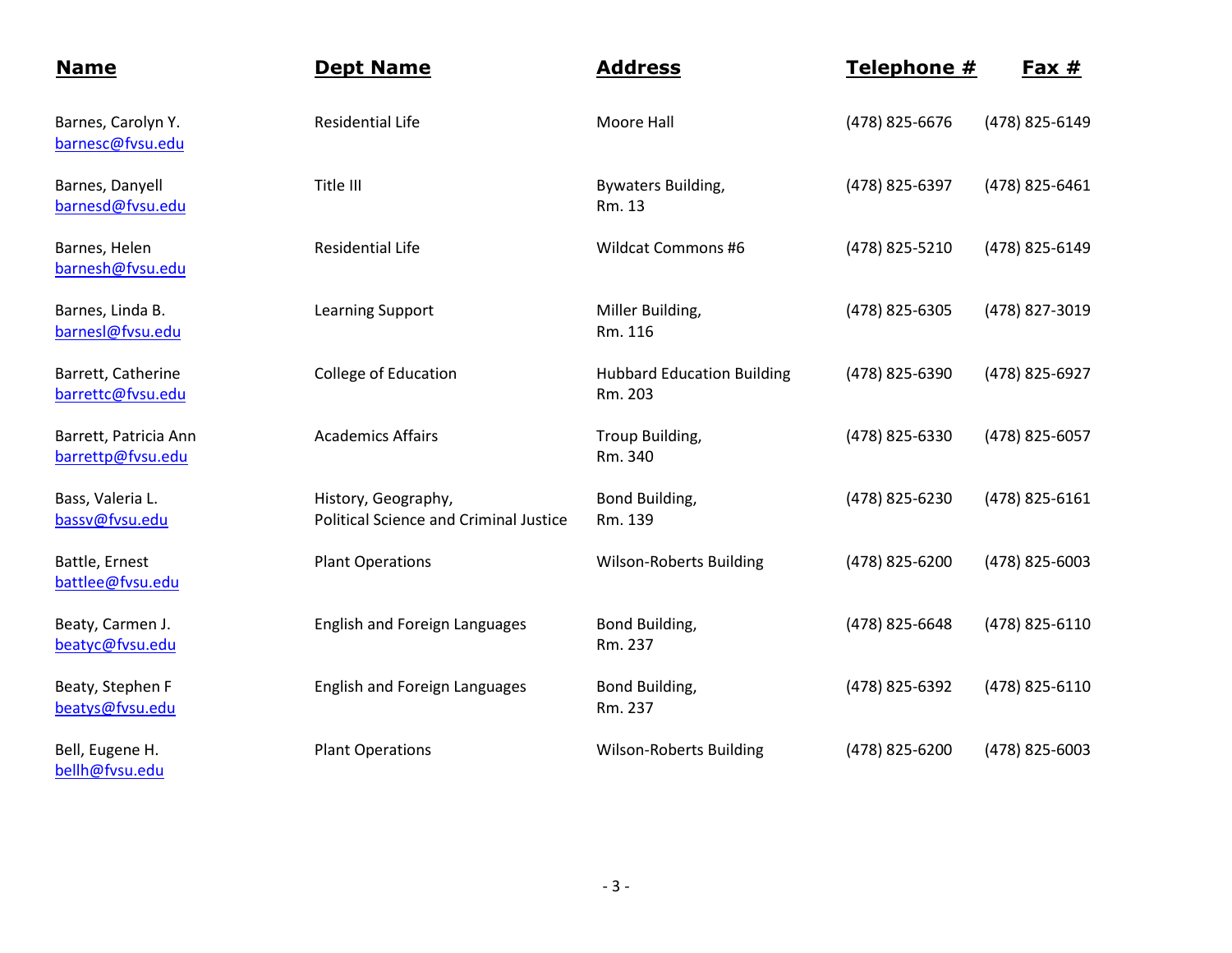| <b>Name</b>                                  | <b>Dept Name</b>                                         | <b>Address</b>                             | Telephone #    | Fax $#$        |
|----------------------------------------------|----------------------------------------------------------|--------------------------------------------|----------------|----------------|
| Bembry, Wanda<br>bembryw@fvsu.edu            | Biology                                                  | Academic Classroom & Lab Bldg.,<br>Rm. 110 | (478) 825-6240 | (478) 825-6104 |
| Berry-Johnson, Pamela<br>Johnsonp01@fvsu.edu | Marketing & Communications                               | Troup Building, Rm. 333                    | (478) 825-6319 | (478) 825-6394 |
| Bhatti, Sosan<br>bhattis@fvsu.edu            | <b>Family and Consumer Sciences</b><br><b>Head Start</b> | Gano Building, Rm. 108                     | (478) 825-6171 | (478) 825-6078 |
| Billips, Brittany V.<br>billipsb@fvsu.edu    | <b>Veterinary Science</b>                                | O'Neal Building                            | (478) 825-6476 | (478-827-3023  |
| Biswas, Bipul K.<br>biswasb@fvsu.edu         | <b>Veterinary Science</b>                                | O'Neal Building<br>Rm. 125                 | (478) 822-1028 | (478) 827-3023 |
| Bivins, LaQuetta<br>lbivins@fvsu.edu         | <b>Family and Consumer Sciences</b>                      | <b>Crisp County</b>                        | (229) 276-9880 | (229) 276-9880 |
| Blake, Zimri<br>blakez@fvsu.edu              | <b>Agricultural Research Station</b>                     | <b>Stallworth Building</b>                 | (478) 825-6320 | (478) 825-6376 |
| Bland, Tiffany R.<br>blandt@fvsu.edu         | Chemistry                                                | Academic Classroom & Lab Bldg.,<br>Rm. 211 | (478) 825-6245 | (478) 825-6245 |
| Blasingame, Teresa F.<br>fagant@fvsu.edu     | <b>Accounting Service</b>                                | Troup Building,<br>Rm. 217                 | (478) 825-6225 | (478) 825-6977 |
| Boone Jr, Russell<br>booner@fvsu.edu         | <b>Agricultural Communications</b>                       | Print Shop,<br>Rm. 116                     | (478) 825-1751 | (478) 825-6988 |
| Borne, Curtis<br>bornec@fvsu.edu             | Agricultural Instruction                                 | Tabor Building,<br>Rm. 106                 | (478) 825-6882 | (478) 827-3062 |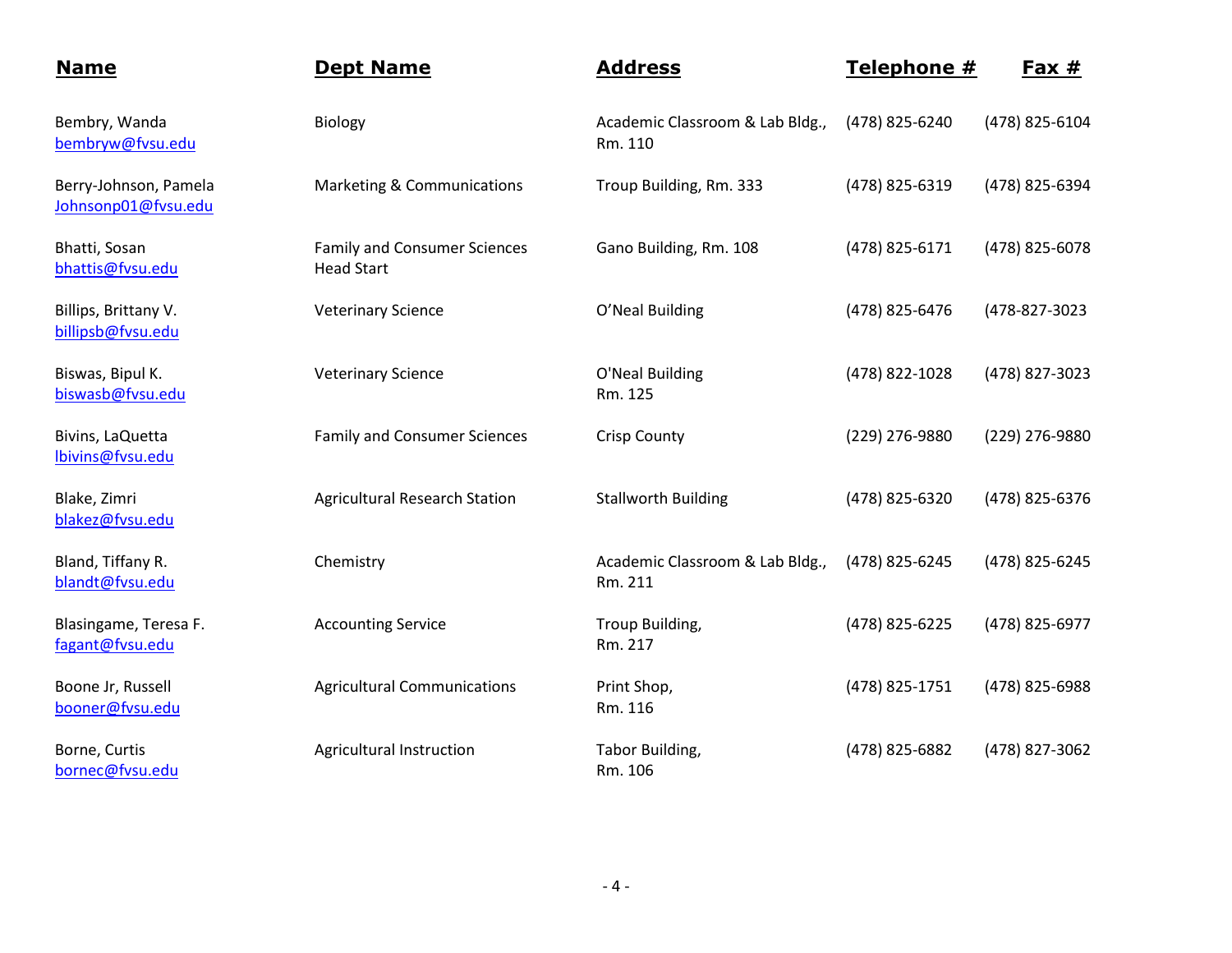| <b>Name</b>                             | <b>Dept Name</b>                    | <b>Address</b>                             | Telephone #    | <u>Fax #</u>   |
|-----------------------------------------|-------------------------------------|--------------------------------------------|----------------|----------------|
| Boston, Edward L.<br>bostonc@fvsu.edu   | <b>Career and Alumni Services</b>   | <b>Peabody Building</b>                    | (478) 825-6347 | (478) 825-6544 |
| Bottom, Brenda L.<br>bbottom@fvsu.edu   | <b>Family and Consumer Sciences</b> | <b>Gano Building</b>                       | (478) 825-6170 | (478) 825-6051 |
| Bowens, Heather<br>bowensh@fvus.edu     | Agricultural Instruction            | Tabor Building,<br>Rm. 115                 | (478) 825-6887 | (478) 825-3062 |
| Bradley, ChaNaé B.<br>bradleyc@fvsu.edu | <b>Agricultural Communications</b>  | Print Shop,<br>Rm. 111                     | (478) 825-6547 | (478) 825-6988 |
| Brand, Richard R.<br>brandr@fvsu.edu    | <b>Business and Economics</b>       | Bywaters Building,<br>Rm. 220              | (478) 822-1252 | (478) 825-3025 |
| Brantley, Yolanda<br>brantleyy@fvsu.edu | <b>Campus Police and Safety</b>     | <b>Bywaters Building</b>                   | (478) 825-6304 | (478) 825-6701 |
| Brenner, Jerry S.<br>brennerj@fvsu.edu  | <b>Behavioral Sciences</b>          | Bond Building,<br>Rm. 135                  | (478) 825-6656 | (478) 825-6161 |
| Brice, Angela T.<br>bricea@fvsu.edu     | <b>Hunt Memorial Library</b>        | <b>Hunt Memorial Library</b>               | (478) 825-6762 | (478) 825-6916 |
| Brice, Cheri F.<br>troutmanc@fvsu.edu   | <b>Behavioral Sciences</b>          | Bond Building,<br>Rm. 154                  | (478) 825-6232 | (478) 825-6161 |
| Bright, Robin M.<br>brightr@fvsu.edu    | Chemistry                           | Academic Classroom & Lab Bldg.,<br>Rm. 208 | (478) 825-6843 | (478) 825-6116 |
| Brookins, LaTonya<br>brookinsl@fvsu.edu | <b>Campus Police and Safety</b>     | <b>Bywaters Buildng</b>                    | (478) 825-6304 | (478) 825-6701 |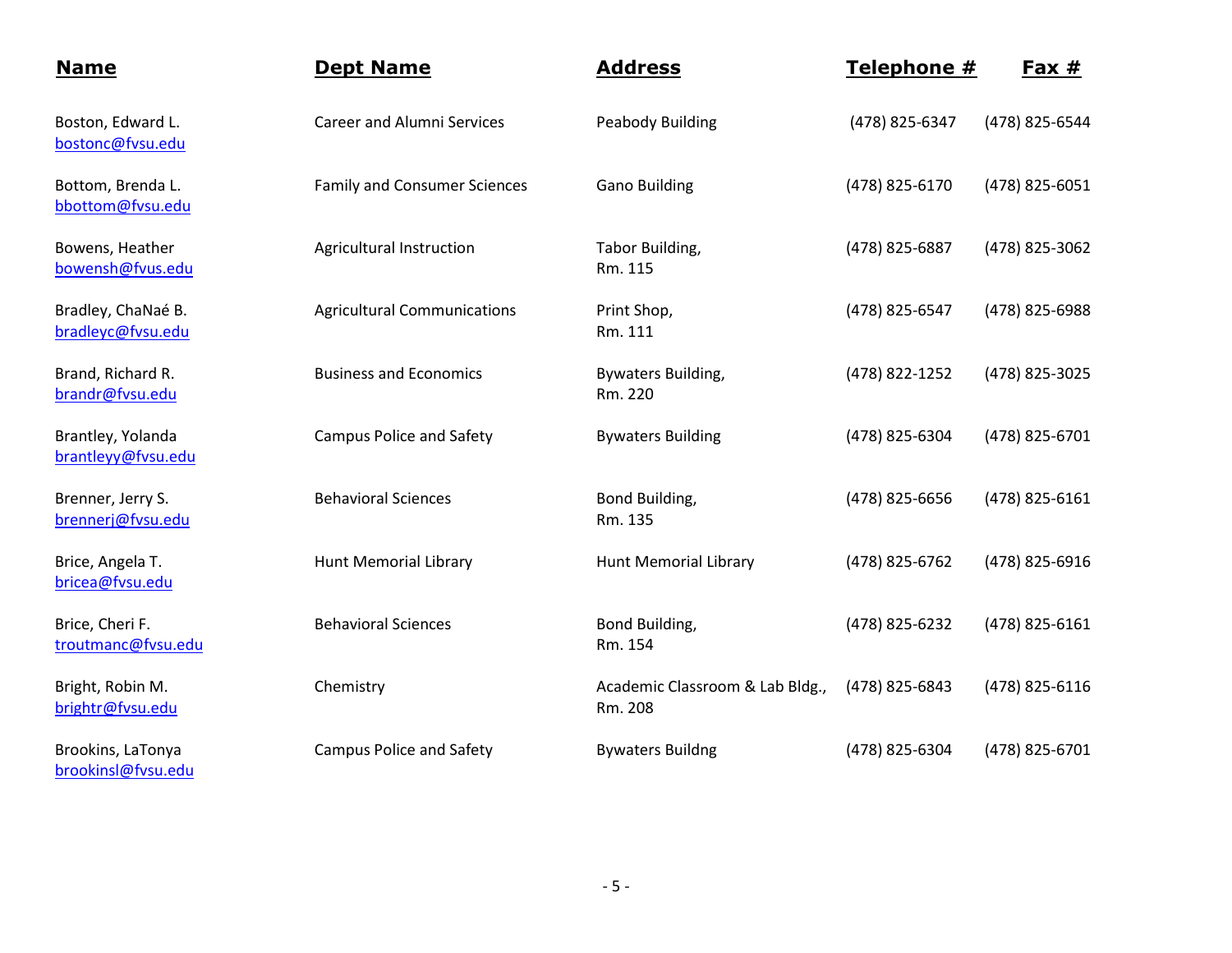| <b>Name</b>                                   | <b>Dept Name</b>                                            | <b>Address</b>                 | Telephone #    | <u>Fax #</u>   |
|-----------------------------------------------|-------------------------------------------------------------|--------------------------------|----------------|----------------|
| Brothers, Jeffery L.<br>brothersj@fvsu.edu    | <b>Agricultural Communications</b>                          | Printshop, Rm. 113             | (478) 825-6551 | (478) 825-6988 |
| Brown, Della M.<br>brownd@fvsu.edu            | <b>Residential Life</b>                                     | Wildcat Commons #1             | (478) 827-3108 | (478) 825-6149 |
| Brown Jr, Edgar Canter<br>brownc@fvsu.edu     | History, Geography, Political<br>Science & Criminal Justice | <b>Bond Building</b>           | (478) 825-6156 | (478) 825-6266 |
| Brown, James E.<br>brownj01@fvsu.edu          | <b>College of Agriculture</b>                               | Tabor Building,<br>Rm. 103     | (478) 825-6327 | (478) 825-6534 |
| Brown, Juone<br>brownj@fvsu.edu               | Fine Arts, Humanities and<br><b>Mass Communications</b>     | Founders Hall,<br>Rm. 108      | (478) 822-1010 | (478) 825-6162 |
| Brown, Larry<br>brownl@fvsu.edu               | <b>Agricultural Research</b>                                | <b>Goat Center</b>             | (478) 825-6410 | (478) 825-6376 |
| Brown-Grant, Nancy R.<br>nbrowngrant@fvsu.edu | <b>Family and Consumer Sciences</b>                         | <b>Crisp County Head Start</b> | (229) 276-9880 | (229) 276-9890 |
| Brown-Towns, Trineka<br>Brownt01@fvsu.edu     | <b>Auxiliary and Support Services</b>                       | Lyons Student Center           | (478) 825-6532 | (478) 825-3052 |
| Bryant, W. Gene<br>bryantw@fvsu.edu           | <b>Campus Police and Safety</b>                             | <b>Bywaters Building</b>       | (478) 825-6704 | (478) 825-6701 |
| Buckle, Gloria W.<br>buckleg@fvsu.edu         | <b>Family and Consumer Sciences</b>                         | <b>Crisp County Head Start</b> | (229) 276-9880 | (229) 276-9890 |
| Buckner, Jynevelyn<br>bucknerj@fvsu.edu       | <b>Family and Consumer Sciences</b>                         | <b>Gano Building</b>           | (478) 967-2155 | (478) 825-6051 |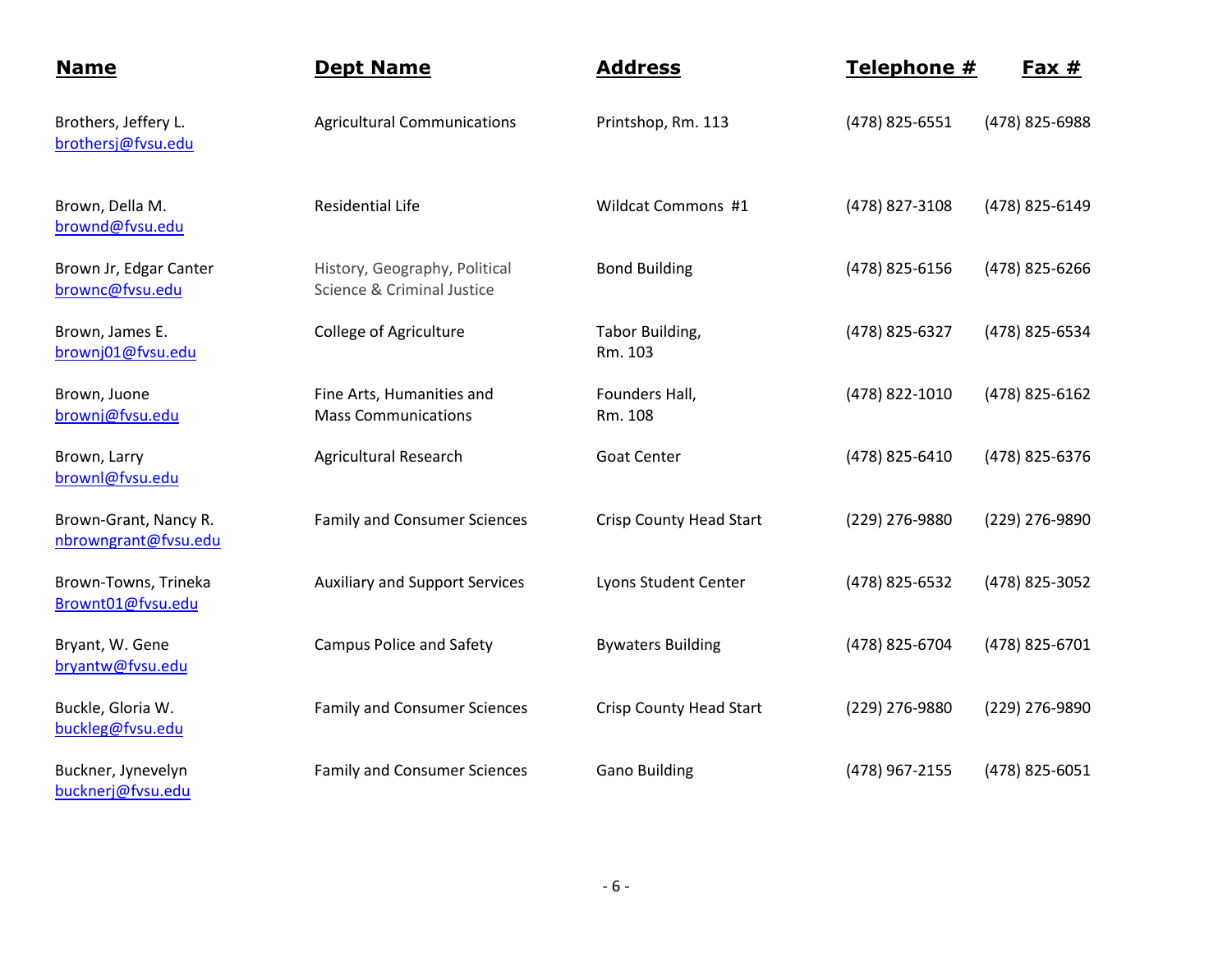| <b>Name</b>                              | <b>Dept Name</b>                     | <b>Address</b>                                       | Telephone #    | <u>Fax #</u>                     |
|------------------------------------------|--------------------------------------|------------------------------------------------------|----------------|----------------------------------|
| Buckner, Ronnie W.<br>bucknerr@fvsu.edu  | <b>Agricultural Research Station</b> | <b>Meat Technology Building</b>                      | (478) 825-6320 | (478) 825-6376                   |
| Buckner, Shirley A.<br>buckners@fvsu.edu | <b>Family and Consumer Sciences</b>  | Macon County Head Start                              | (478) 967-2155 | (478) 967-2158                   |
| Bumpus, James L.<br>bumpusj@fvsu.edu     | <b>English and Foreign Languages</b> | Bond Building,<br>Rm. 143                            | (478) 825-6973 | (478) 825-6110                   |
| Burell, Bhavana<br>burellb@fvsu.edu      | Math and Computer Science            | <b>Blanchet CTM Building,</b><br>Rm. 309             | (478) 825-6736 | (478) 825-6286                   |
| Burgess, Annette<br>Burgessa01@fvsu.edu  | Campus Life                          | <b>Student Amenities Building,</b><br>$2^{nd}$ Floor | (478) 825-6629 | (478) 825-6356                   |
| Burnam, Debra J.<br>burnamd@fvsu.edu     | <b>Family and Consumer Sciences</b>  | Gano Building,<br>Rm. 108                            | (478) 825-6171 | (478) 825-6151                   |
| Burwell, Kisha D.<br>burwellk@fvsu.edu   | <b>Campus Police and Safety</b>      | <b>Bywaters Building</b>                             | (478) 825-6304 | (478) 825-6701                   |
| Burton, Shelman W.<br>burtons@fvsu.edu   | Math and Computer Science            | <b>Blanchet CTM Building,</b><br>Rm. 315             | (478) 825-6430 | (478) 825-6286                   |
| Byrd, Brian<br>byrdb@fvsu.edu            | Campus Life                          | <b>Student Amenities Building,</b><br>$2^{nd}$ Floor | (478) 825-6292 | (478) 825-6356<br>$2^{nd}$ Floor |
| Byrd, Diane<br>byrdd@fvsu.edu            | <b>Behavioral Sciences</b>           | Bond Building,<br>Rm. 019A                           | (478) 827-6082 | (478) 825-6161                   |
| Byrd, Evelyn S.<br>byrde@fvsu.edu        | <b>Family and Consumer Sciences</b>  | Gano Building,<br>Rm. 108                            | (478) 825-6171 | (478) 825-6051                   |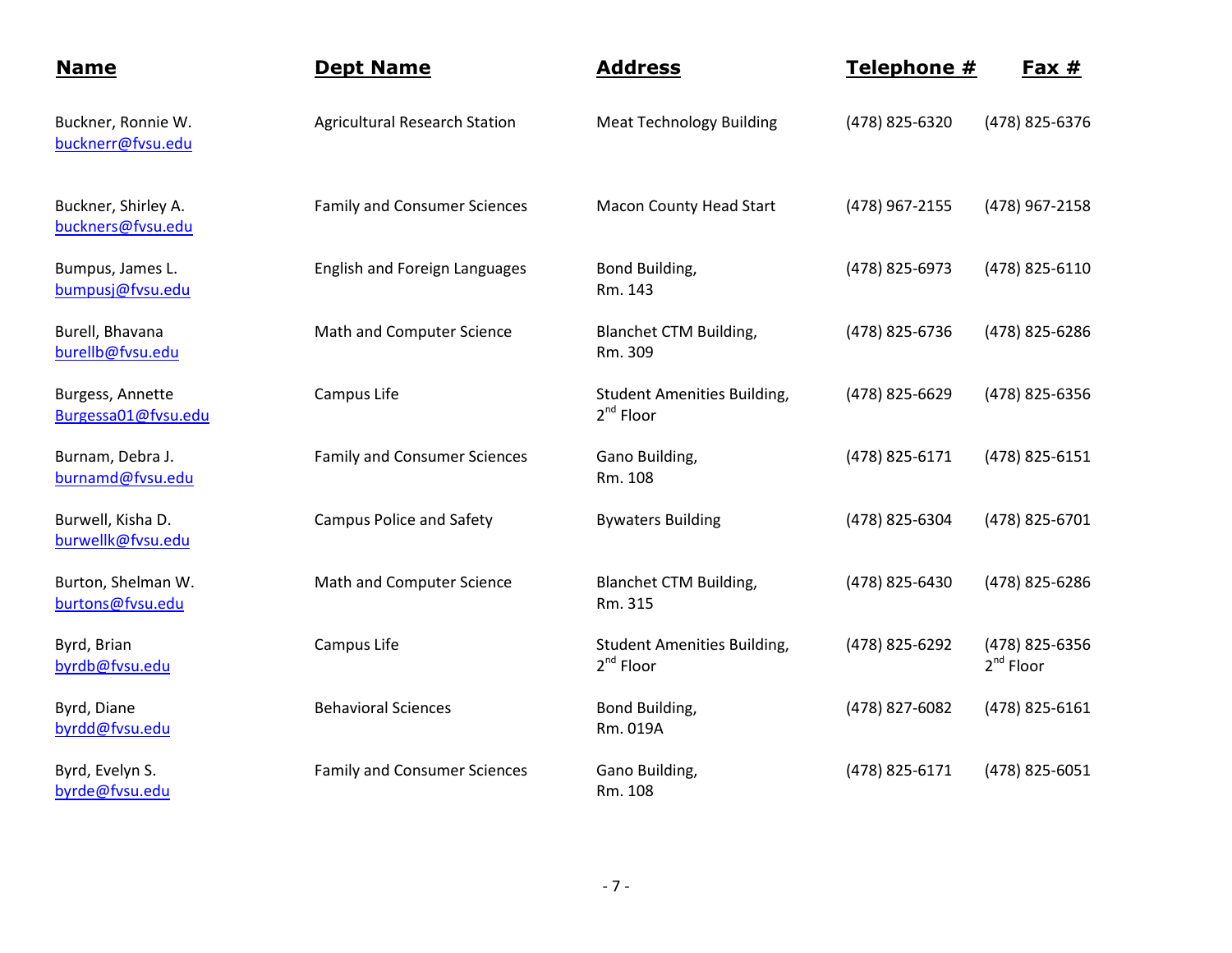| <b>Name</b>                            | <b>Dept Name</b>                                        | <b>Address</b>                    | Telephone #    | $Fax #$        |
|----------------------------------------|---------------------------------------------------------|-----------------------------------|----------------|----------------|
| Byrom, Cherie<br>byromc@fvsu.edu       | <b>College of Education</b>                             | <b>Hubbard Education Building</b> | (478) 825-6250 | (478) 825-6927 |
| Caesar, Christine<br>caesarc@fvsu.edu  | Marketing and Communications                            | Troup Building,<br>Rm. 333        | (478) 825-6319 | (478) 825-6394 |
| Cagnina, John D.<br>cagninaj@fvsu.edu  | <b>Accounting Service</b>                               | Troup Building,<br>Rm. 235        | (478) 825-6522 | (478) 825-6096 |
| Callis, Dallas<br>callisd@fvsu.edu     | <b>Campus Police and Safety</b>                         | <b>Bywaters Building</b>          | (478) 825-6304 | (478) 825-6701 |
| Calloway, Ricky<br>collowar@fvsu.edu   | Fine Arts, Humanities and<br><b>Mass Communications</b> | Founders Hall,<br>Rm. 222         | (478) 825-6918 | (478) 825-6132 |
| Cannon, Joseph<br>cannonj@fvsu.edu     | <b>Plant Operations</b>                                 | <b>Wilson-Roberts Building</b>    | (478) 825-6200 | (478) 825-6003 |
| Canuto, Van<br>canutov@fvsu.edu        | <b>Military Science</b>                                 | <b>Gano Building</b>              | (478) 825-6867 | (478) 825-6352 |
| Capps, Karen<br>mcmullank@fvsu.edu     | <b>Veterinary Science</b>                               | O'Neal Building                   | (478) 825-6424 | (478) 825-3023 |
| Carr, Jasmine D.<br>carrj@fvsu.edu     | Recruitment                                             | Troup Building, Rm. 140           | (478) 822-1016 | (478) 825-6169 |
| Carswell, Angela<br>carswell@fvsu.edu  | <b>Campus Police and Safety</b>                         | <b>Bywaters Building</b>          | (478) 825-6211 | (478) 825-6701 |
| Carter, Melody L.<br>carterm0@fvsu.edu | <b>External Affairs</b>                                 | Huntington Hall,<br>Rm. 204       | (478) 825-6118 | (478) 825-6461 |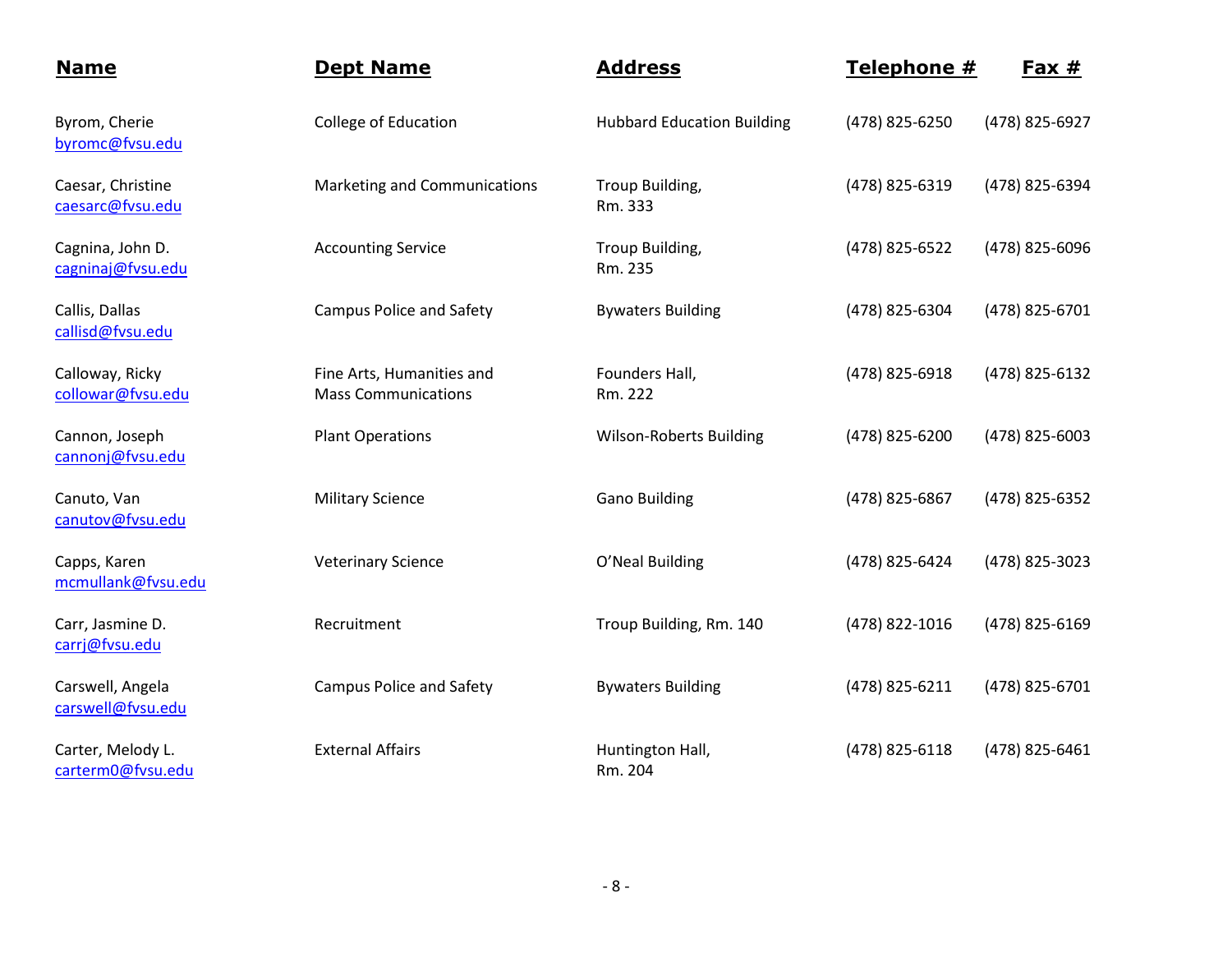| <b>Name</b>                                  | <b>Dept Name</b>                                        | <b>Address</b>                           | Telephone #    | $Fax #$        |
|----------------------------------------------|---------------------------------------------------------|------------------------------------------|----------------|----------------|
| Cartwright, Samuel B.<br>cartwris@fvsu.edu   | Math and Computer Science                               | <b>Blanchet CTM Building,</b><br>Rm. 314 | (478) 825-6997 | (478) 825-6286 |
| Caskey-James, Jacqueline<br>caskeyj@fvsu.edu | Valley Behavioral Health Services                       | Hunt Infirmary                           | (478) 825-6174 | (478) 825-6058 |
| Chandras, Kananur V.<br>chandrak@fvsu.edu    | <b>Behavioral Sciences</b>                              | <b>Warner Robins Center</b>              | (478) 953-3167 | (478) 971-4452 |
| Chaney, Terralon W.<br>chaney01@fvsu.edu     | <b>Cooperative Extension Program</b>                    | <b>Twiggs County</b>                     | (478) 945-3391 | (478) 945-3391 |
| Chaney, Tomeka<br>chaneyt@fvsu.edu           | <b>Business and Finance</b>                             | Lyons Student Center                     | (478) 822-1321 | (478) 825-1311 |
| Chapple, HaBert`<br>chappleh@fvsu.edu        | <b>Campus Police and Safety</b>                         | <b>Bywaters Building</b>                 | (478) 825-6034 | (478) 825-6701 |
| Chastine, Ginger M.<br>chastineg@fvsu.edu    | <b>Cooperative Extension Program</b>                    | <b>Hancock County</b>                    | (706) 444-6596 | (706) 444-8442 |
| Chatmon, Roddrick L.<br>chatmonr@fvsu.edu    | <b>Behavioral Sciences</b>                              | Bond Building,<br>Rm. 135                | (478) 825-6233 | (478) 825-6161 |
| Cheng, Ya-Hui<br>chengy@fvsu.edu             | Fine Arts, Humanities and<br><b>Mass Communications</b> | Patton Hall,<br>Rm. 212                  | (478) 822-1065 | (478) 825-6222 |
| Chitsonga, Shadreck<br>chitsongas@fvsu.edu   | <b>Mathematics and Computer</b><br><b>Sciences</b>      | <b>Blanchet CTM Building</b>             | (478) 825-6430 | (478) 825-6286 |
| Clark, Finily<br>clarkf@fvsu.edu             | <b>Residential Life</b>                                 | <b>Wildcat Commons</b>                   | (478) 825-6100 | (478) 825-6149 |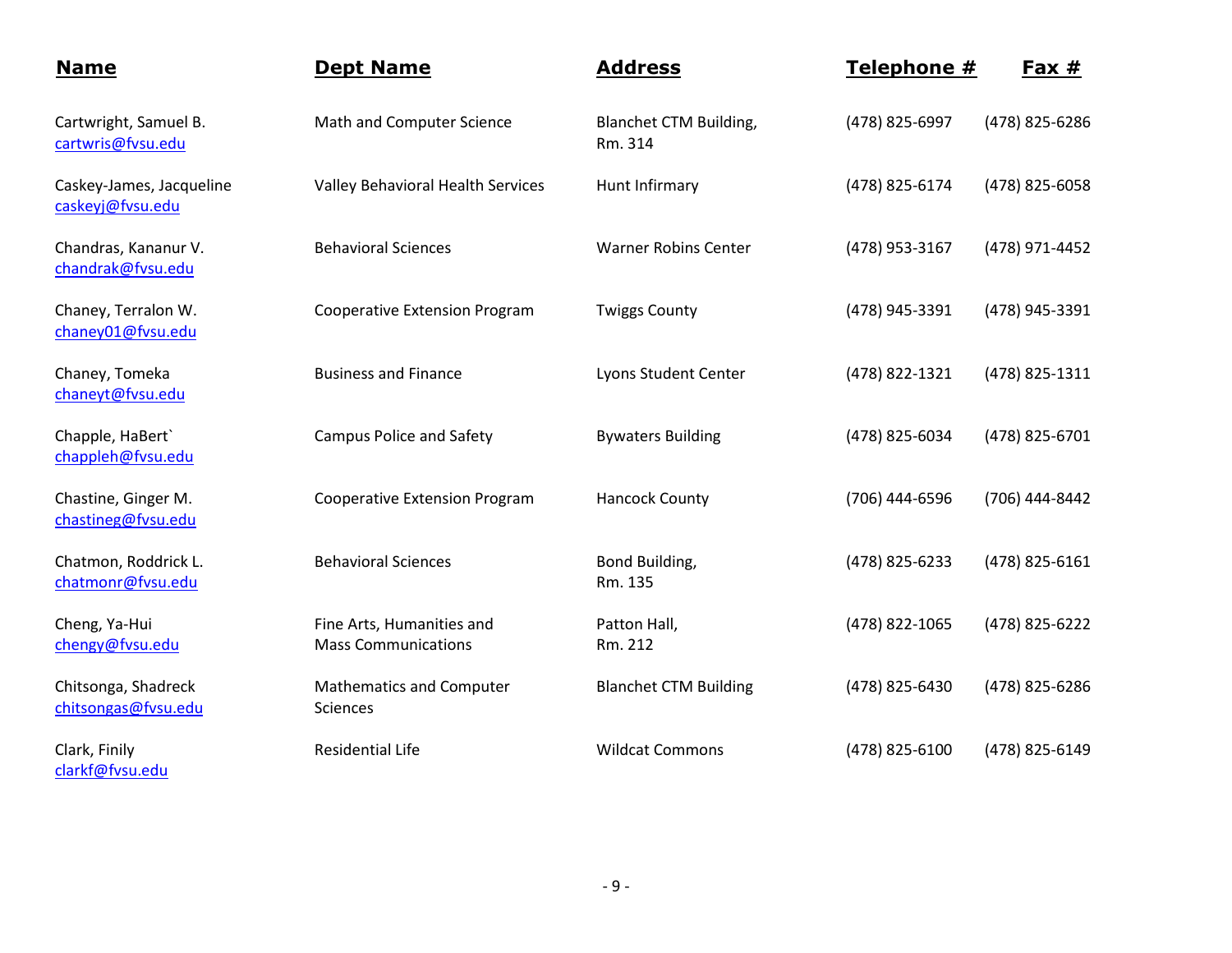| <b>Name</b>                              | <b>Dept Name</b>                                  | <b>Address</b>                    | Telephone #    | $Fax #$        |
|------------------------------------------|---------------------------------------------------|-----------------------------------|----------------|----------------|
| Clark, John<br>clarkj@fvsu.edu           | <b>Family and Consumer Sciences</b>               | Gano Building,<br>Rm. 108         | (478) 825-6171 | (478) 825-6051 |
| Clark, Vestilla A.<br>clarkv@fvsu.edu    | <b>Information Technology</b>                     | Blanchet CTM Building,<br>Rm. 116 | (478) 825-6228 | (478) 825-6142 |
| Clayton, LuCyndiah<br>claytonl@fvsu.edu  | <b>Auxiliary Services</b>                         | Lyons Student Center              | (478) 825-6532 | (478) 827-3052 |
| Cobb, Donna H.<br>dcobb@fvsu.edu         | <b>Family and Consumer Sciences</b>               | <b>Crisp County Head Start</b>    | (229) 276-9880 | (229) 276-9890 |
| Coleman, Millie<br>colemanm@fvsu.edu     | <b>Learning Support</b>                           | <b>Bond Building</b>              | (478) 825-6285 | (478) 827-3019 |
| Coley, Donavon O.<br>coleyd@fvsu.edu     | President Office-<br><b>Strategic Initiatives</b> | Troup Building,<br>Rm. 319        | (478) 973-6623 | (478) 825-6089 |
| Coley, Gloria<br>coleyg@fvsu.edu         | <b>Family and Consumer Sciences</b>               | <b>Crisp County</b>               | (229) 276-9880 | (229) 276-9890 |
| Coll, Rebecca<br>collr@fvsu.edu          | <b>Health Services</b>                            | Hunt Infirmary                    | (478) 825-6278 | (478) 825-6163 |
| Colvin, Rhonda L.<br>colvinr@fvsu.edu    | <b>Agricultural Research</b>                      | Stallworth Building,<br>Rm. 133   | (478) 825-6804 | (478) 825-6376 |
| Connors, Gina<br>robinsog@fvsu.edu       | <b>Military Science</b>                           | Gano Building,<br>Rm. 101         | (478) 825-6340 | (478) 825-6352 |
| Crawford, Venie H.<br>crawfordv@fvsu.edu | Title III                                         | Huntington Hall,<br>Rm. 108       | (478) 825-6397 | (478) 825-6461 |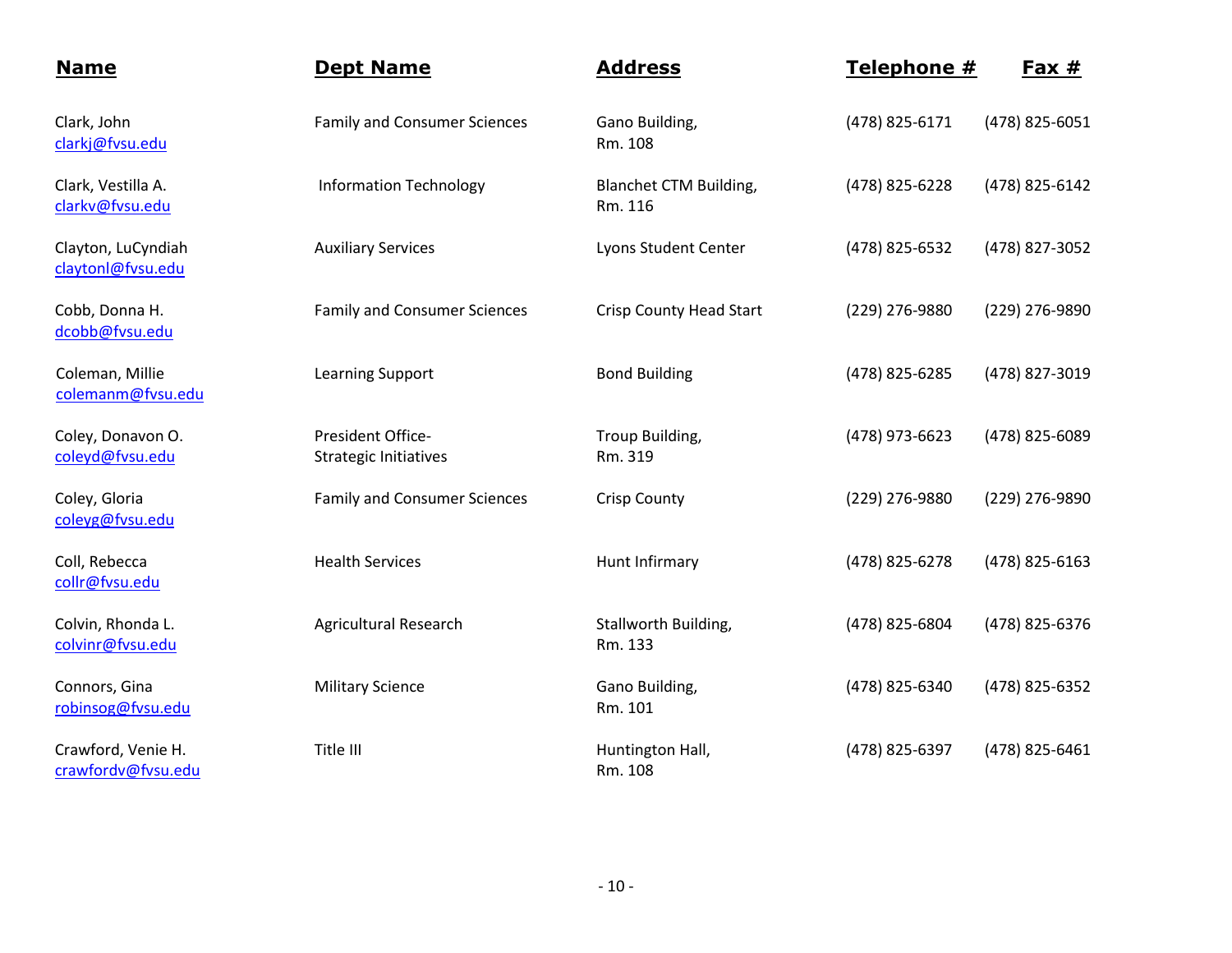| <b>Name</b>                           | <b>Dept Name</b>                     | <b>Address</b>                             | Telephone #    | $Fax #$        |
|---------------------------------------|--------------------------------------|--------------------------------------------|----------------|----------------|
| Crew, Dwayne M.<br>crewd@fvsu.edu     | <b>Business and Finance</b>          | Wilson-Roberts,                            | (478) 825-6059 | (478) 825-6089 |
| Crumbly, Isaac J.<br>crumblyi@vsu.edu | <b>CDEP</b>                          | <b>Blanchet CTM Building,</b><br>Rm. 108   | (478) 825-6243 | (478) 825-6618 |
| Daniel, Sandra D.<br>daniels@fvsu.edu | <b>Cooperative Extension Program</b> | Ag. Communications Building,<br>Rm. 109    | (478) 825-6345 | (478) 825-6988 |
| Daniels, Dwayne<br>danielsd@fvsu.edu  | Chemistry                            | Academic Classroom & Lab Bldg.,<br>Rm. 201 | (478) 825-6840 | (478) 825-6116 |
| Daniels, LaTonya<br>danielsl@fvsu.edu | <b>Plant Operations</b>              | Wilson-Roberts Building,                   | (478) 825-6200 | (478) 825-6003 |
| Daniels, Manerva<br>danielsm@fvsu.edu | <b>Public Health</b>                 | <b>Warner Robins Center</b>                | (478) 953-0171 | (478) 953-0108 |
| Daniely, Jewel<br>danielyj@fvsu.edu   | <b>Residential Life</b>              | <b>Wildcat Commons</b>                     | (478) 825-6100 | (478) 825-6149 |
| Dassau, Donnie<br>dassaud@fvsu.edu    | <b>Plant Operations</b>              | <b>Wilson-Roberts Building</b>             | (478) 825-6200 | (478) 825-6003 |
| Davis Jr., Joel<br>Davisj01@fvsu.edu  | <b>Military Science</b>              | <b>Gano Building</b>                       | (478) 825-6340 | (478) 825-6352 |
| Davis, Josephine<br>davisj@fvsu.edu   | Math and Computer Science            | Blanchet CTM Building,<br>Rm. 311          | (478) 825-6454 | (478) 825-6000 |
| Davis, Kennisha M.<br>davisk@fvsu.edu | Registrar's Office                   | <b>Troup Building</b><br>Rm. 134           | (478) 825-6282 | (478) 825-6155 |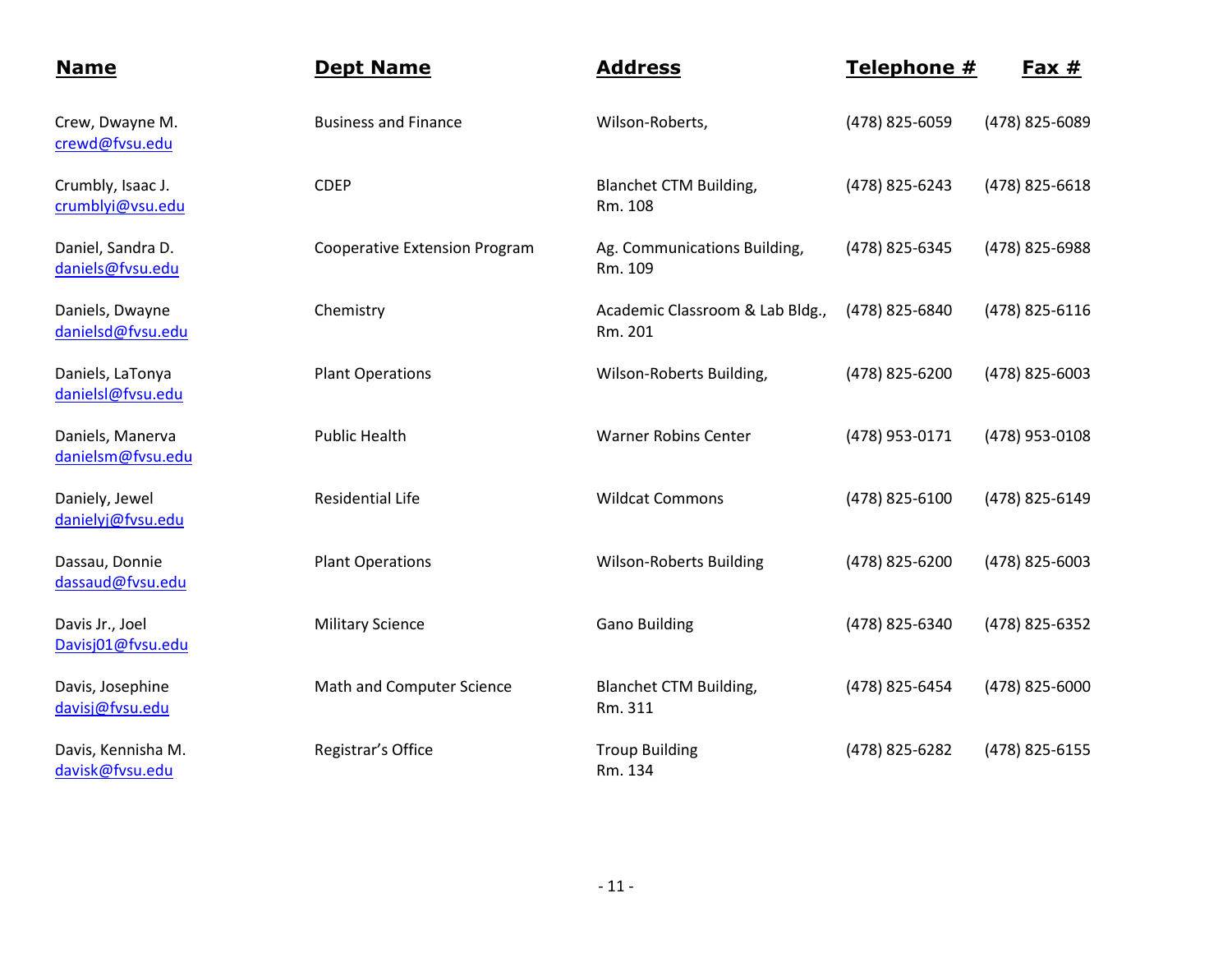| <b>Name</b>                                | <b>Dept Name</b>                      | <b>Address</b>                             | Telephone #    | Fax $#$        |
|--------------------------------------------|---------------------------------------|--------------------------------------------|----------------|----------------|
| Davis, Melinda F.<br>davism@fvsu.edu       | Biology                               | Academic Classroom & Lab Bldg.,<br>Rm. 102 | (478) 825-6240 | (478) 825-6104 |
| Dawsey, Aadrain D.<br>dawseya@fvsu.edu     | <b>Auxiliary and Support Services</b> | <b>Pettigrew Center</b>                    | (478) 825-6478 | (478) 827-3052 |
| Dawson, Catina<br>dawsonc@fvsu.edu         | College of Arts & Sciences            | Blanchet CTM Building,<br>Rm. 105          | (478) 825-6454 | (478) 825-6000 |
| Dawson, Joshua L.<br>Dawsonj01@fvsu.edu    | <b>Cooperative Extension</b>          | Lowndes County                             | (229) 333-5185 |                |
| DeGrate, Keithen O.<br>degratek@fvsu.edu   | Athletics                             | Woodward Gymnasium                         | (478) 827-3071 | (478) 825-6886 |
| Demenchonok, Edward V<br>demenche@fvsu.edu | <b>English and Foreign Languages</b>  | Bond Building,<br>Rm. 131                  | (478) 825-6689 | (478) 825-6110 |
| Denns, Sarah<br>denniss@fvsu.edu           | <b>Behavioral Science</b>             | <b>Bond Building</b>                       | (478) 825-6638 | (478) 825-6161 |
| Denson, Lizzie<br>densonl@fvsu.edu         | <b>Extension Agent</b>                | <b>Talbot County</b>                       | (706) 655-3230 | (706) 665-2249 |
| Dewberry, Loria A.<br>dewberrl@fvsu.edu    | <b>Plant Operations</b>               | <b>Wilson-Roberts Building</b>             | (478) 825-6200 | (478) 825-6003 |
| Dhir, Sarwan K<br>dhirs0@fvsu.edu          | Agricultural Instruction              | Tabor Building,<br>Rm. 113                 | (478) 825-6887 | (478) 825-3062 |
| Dhir, Seema<br>dhirs@fvsu.edu              | Biology                               | Academic Classroom & Lab Bldg.,<br>Rm. 306 | (478) 825-6849 | (478) 825-6104 |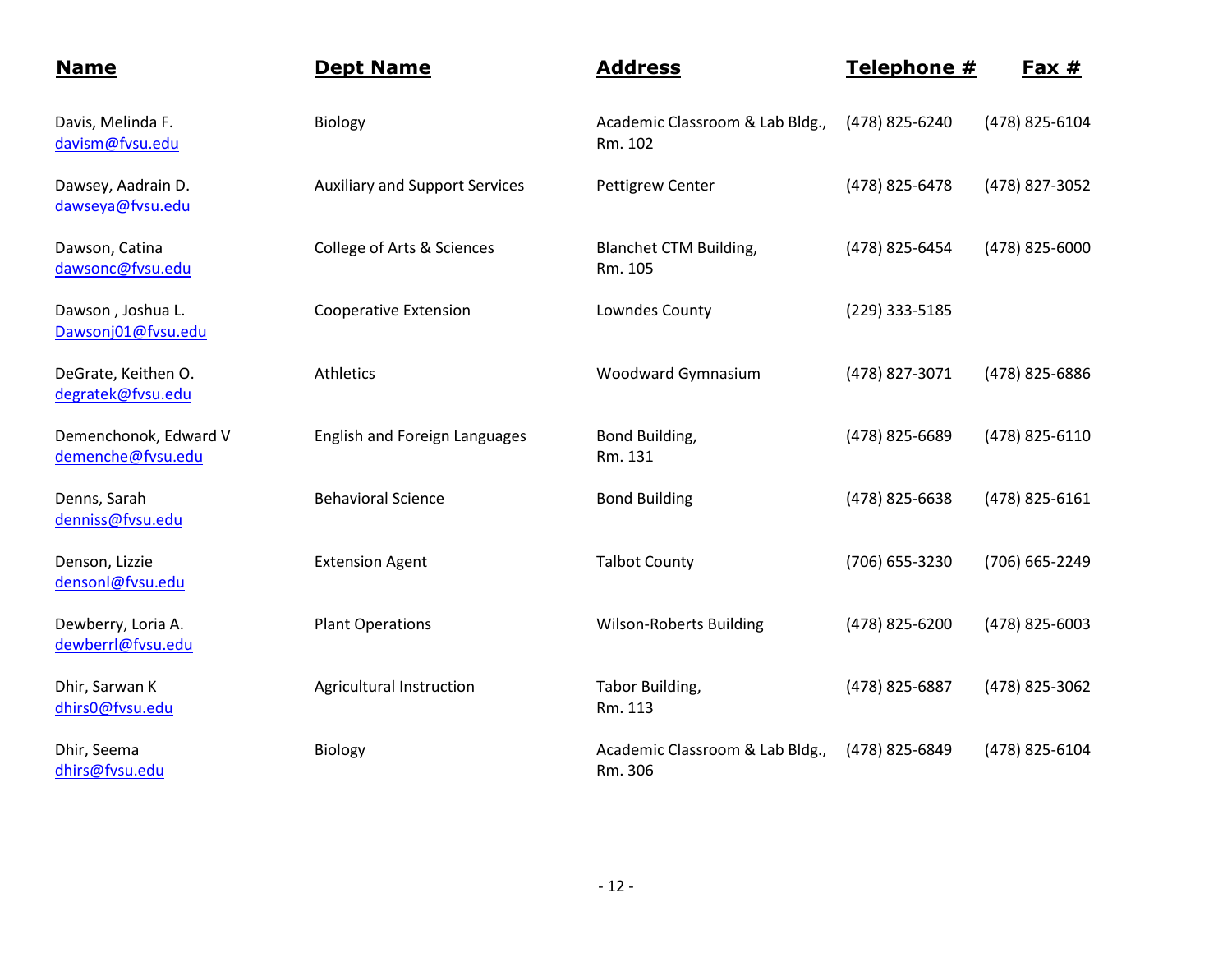| <b>Name</b>                               | <b>Dept Name</b>                                                     | <b>Address</b>                                      | Telephone #    | <u>Fax #</u>   |
|-------------------------------------------|----------------------------------------------------------------------|-----------------------------------------------------|----------------|----------------|
| Dickey, Bobby<br>dickeyb@fvsu.edu         | Fine Arts, Humanities and<br><b>Mass Communications</b>              | Founders Hall,<br>Rm. 105                           | (478) 825-6387 | (478) 825-6132 |
| Dixon, Daniel D.<br>dixond@fvsu.edu       | Agricultural Technology Center                                       | <b>Agricultural Technology</b><br>Conference Center | (478) 827-3113 | (478) 827-3979 |
| Dixon, Keith A.<br>dixonk@fvsu.edu        | <b>Plant Operations</b>                                              | Wilson-Roberts Building,                            | (478) 825-6200 | (478) 825-6003 |
| Dizon, Celia M.<br>cdizon@fvsu.edu        | <b>Family and Consumer Sciences</b>                                  | <b>Macon County Head Start</b>                      | (478) 967-2155 | (478) 967-2158 |
| Dodd, Celia<br>Doddc@fvsu.edu             | Biology                                                              | Academic Classroom & Lab Bldg.<br>Rm. 305           | (478) 825-6494 | (478) 825-6104 |
| Donaldson, Renda S<br>rdonaldson@fvsu.edu | <b>Family and Consumer Sciences</b>                                  | <b>Taylor County Head Start</b>                     | (478) 862-5316 | (478) 862-9466 |
| Douge, Angela<br>dougea@fvsu.edu          | <b>Family and Consumer Sciences</b>                                  | <b>Meyers Hall</b>                                  | (478) 822-1008 | (478) 825-1015 |
| Dubriel, Victoria<br>dubrielv@fvsu.edu    | <b>English and Foreign Languages</b>                                 | Bond Building,<br>Rm. 132                           | (478) 825-6678 | (478) 825-6110 |
| Dumbuya, Peter A.<br>dumbuyap@fvsu.edu    | History, Geography,<br><b>Political Science and Criminal Justice</b> | Bond Building,<br>Rm. 144                           | (478) 825-6318 | (478) 825-6161 |
| Duncan, Patricia L.<br>duncanp@fvsu.edu   | <b>Cooperative Extension Program</b>                                 | <b>Pettigrew Center</b>                             | (478) 825-6575 | (478) 825-6299 |
| Duncan, Randy N.<br>duncanr@fvsu.edu      | Library                                                              | <b>Hunt Memorial Library</b>                        | (478) 825-6762 | (478) 825-6663 |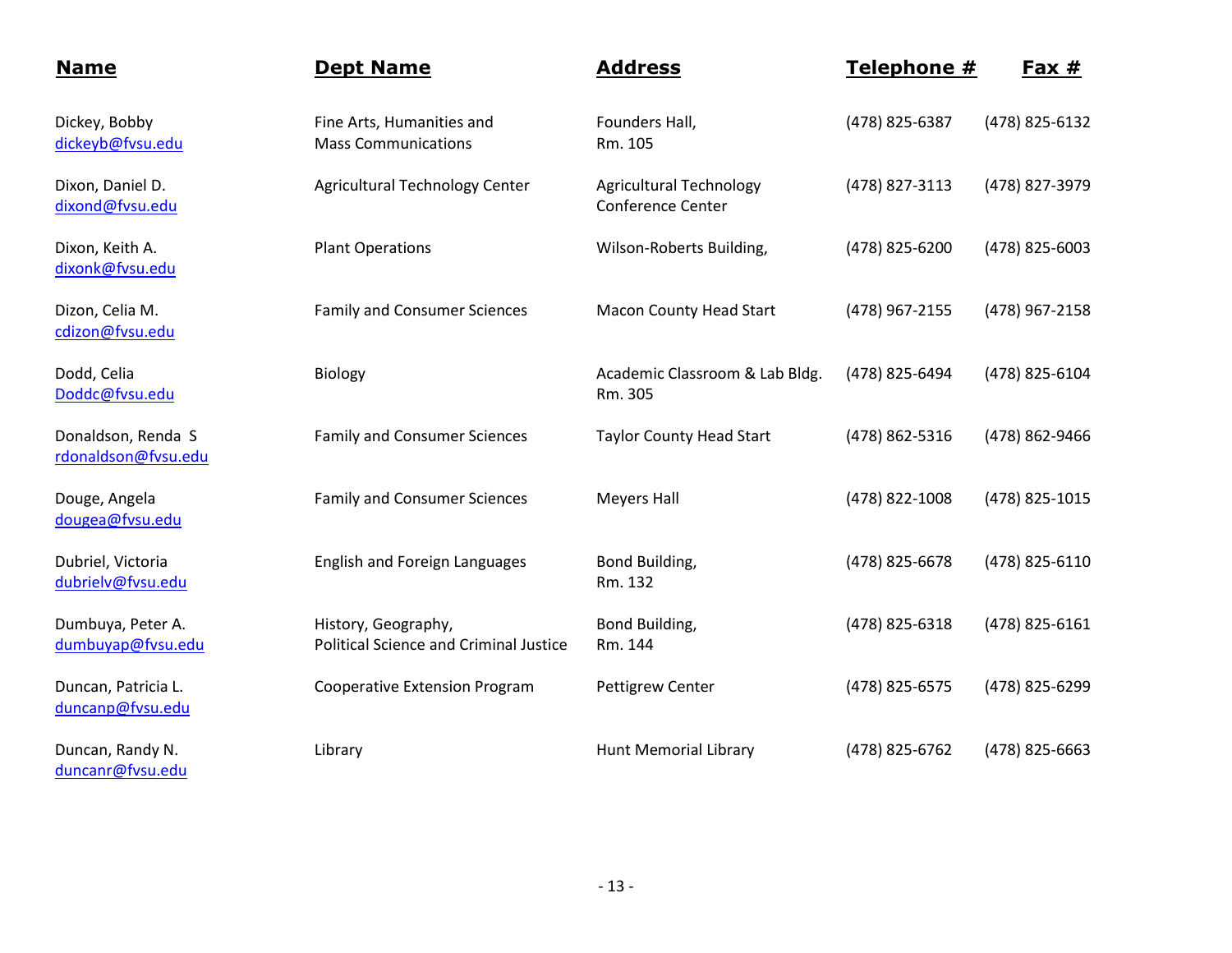| <b>Name</b>                                 | <b>Dept Name</b>                                                | <b>Address</b>                         | Telephone #    | $Fast #$       |
|---------------------------------------------|-----------------------------------------------------------------|----------------------------------------|----------------|----------------|
| Dzimianski, Sara<br>dzimianskis@fvsu.edu    | <b>Agriculture Department</b>                                   | Stallworth Building,<br>Rm. 126-E      | (478) 825-6935 | (478) 825-6376 |
| Eady, Denise W.<br>eadyd@fvsu.edu           | Office of the President -<br>Strategic Initiatives & Compliance | Troup Building,<br>Rm. 319             | (478) 825-6333 | (478) 825-6089 |
| Earl-Kulkosky, Terri L.<br>kulkosk@fvsu.edu | <b>Behavioral Sciences</b>                                      | Bond Building,<br>Rm. 130              | (478) 825-6232 | (478) 825-6161 |
| Eason, Won<br>easonw@fvsu.edu               | <b>External Affairs</b>                                         | Huntington Hall,<br>Rm. 106            | (478) 825-6876 | (478) 825-6461 |
| Edwards, Octavious<br>edwardso@fvsu.edu     | Math Lab                                                        | Hubbard Education Building,<br>Rm. 107 | (478) 825-6485 | (478) 825-6328 |
| Ellis, Anna K.<br>ellisa@fvsu.edu           | <b>Veterinary Science</b>                                       | O'Neal Building                        | (478) 825-6476 | (478) 825-3023 |
| Ellis, Shirley L.<br>elliss@fvsu.edu        | <b>Mass Communications</b>                                      | Bishop Hall,<br>Rm. 111                | (478) 825-6911 | (478) 825-6140 |
| Ellison, Melissa M.<br>ellisonm@fvsu.edu    | <b>Family and Consumer Sciences</b>                             | Gano Building,<br>Rm. 108              | (478) 825-6171 | (478) 825-6051 |
| Escobedo, Jessica J.<br>esobedoj@fvsu.edu   | <b>Campus Police and Safety</b>                                 | <b>Bywaters Building</b>               | (478) 827-3257 | (478) 825-6701 |
| Evans, Chewan<br>Evansc0@fvsu.edu           | <b>Judicial Affairs</b>                                         | Peabody Building,<br>Rm. 209           | (478) 825-6258 | (478) 825-6328 |
| Evans, Juanita M.<br>evansj@fvsu.edu        | Management and Fiscal                                           | Pettigrew Center,<br>Rm. 232           | (478) 825-6570 | (478) 825-6986 |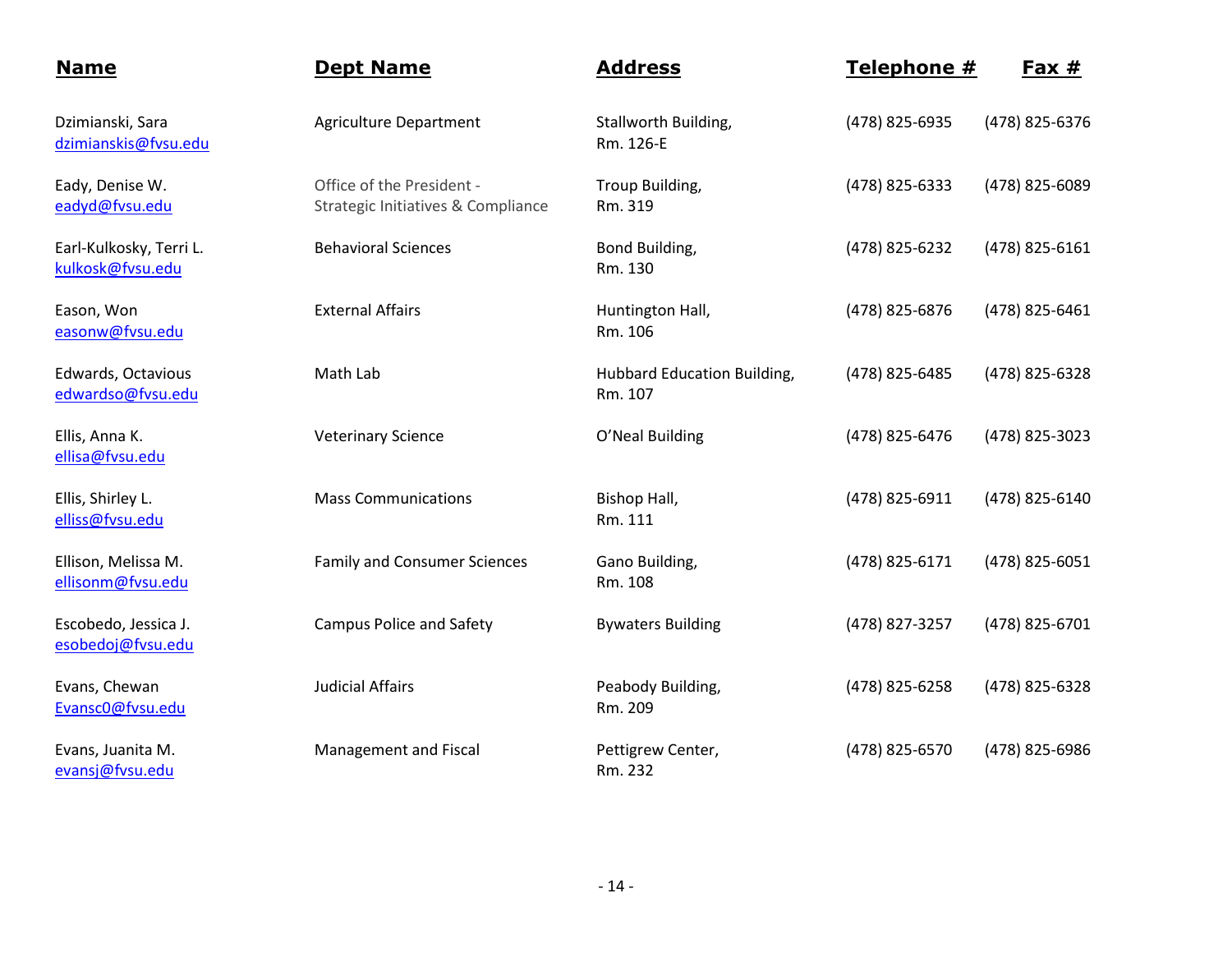| <b>Name</b>                             | <b>Dept Name</b>                                            | <b>Address</b>                       | Telephone #    | Fax $#$        |
|-----------------------------------------|-------------------------------------------------------------|--------------------------------------|----------------|----------------|
| Evans, Lora C.<br>evansl@fvsu.edu       | <b>Family and Consumer Sciences</b>                         | Dooly County Head Start              | (478) 268-8598 | (478) 268-8596 |
| Everett, Otha L.<br>everettl@fvsu.edu   | <b>Rehabilitation Counseling</b>                            | <b>Warner Robins Center</b>          | (478) 953-7226 | (478) 971-4452 |
| Ezell, Denise M.<br>ezelld@fvsu.edu     | Records & Enrollment Services/<br>Registrar's Office        | Troup Building,<br>Rm. 134           | (478) 825-6282 | (478) 825-6155 |
| Ezell, Retha E.<br>ezellr@fvsu.edu      | <b>Educational Talent Search</b>                            | <b>Bywaters Building</b><br>Rm. 106, | (478) 825-6933 | (478) 825-6091 |
| Ezell, Kenneth<br>ezellk@fvsu.edu       | History, Geography, Political<br>Science & Criminal Justice | <b>Bond Building</b>                 | (478) 825-6230 | (478) 825-6161 |
| Farley, Dontay<br>farleyd@fvsu.edu      | <b>Fine Arts</b>                                            | Founders Hall,<br>Rm. 116            | (478) 825-6387 | (478) 825-6387 |
| Felton, Carlos<br>feltonc@fvsu.edu      | <b>Campus Police and Safety</b>                             | <b>Bywaters Building</b>             | (478) 825-6304 | (478) 825-6701 |
| Fields, Meigan M.<br>fieldsm@fvsu.edu   | History, Geography, Political<br>Science & Criminal Justice | <b>Bond Building</b><br>Rm. 15       | (478) 825-6634 | (478) 825-6161 |
| Fleming, Rodger A.<br>flemingr@fvsu.edu | Athletics                                                   | <b>HPE Complex</b>                   | (478) 825-6195 | (478) 825-6889 |
| Flowers, Bernice<br>flowersb@fvsu.edu   | <b>Campus Police and Safety</b>                             | <b>Bywaters Building</b>             | (478) 825-6211 | (478) 825-3704 |
| Floyd, Susan B.<br>floyds@fvsu.edu      | <b>Plant Operations</b>                                     | <b>Wilson-Roberts Building</b>       | (478) 825-6200 | (478) 825-6003 |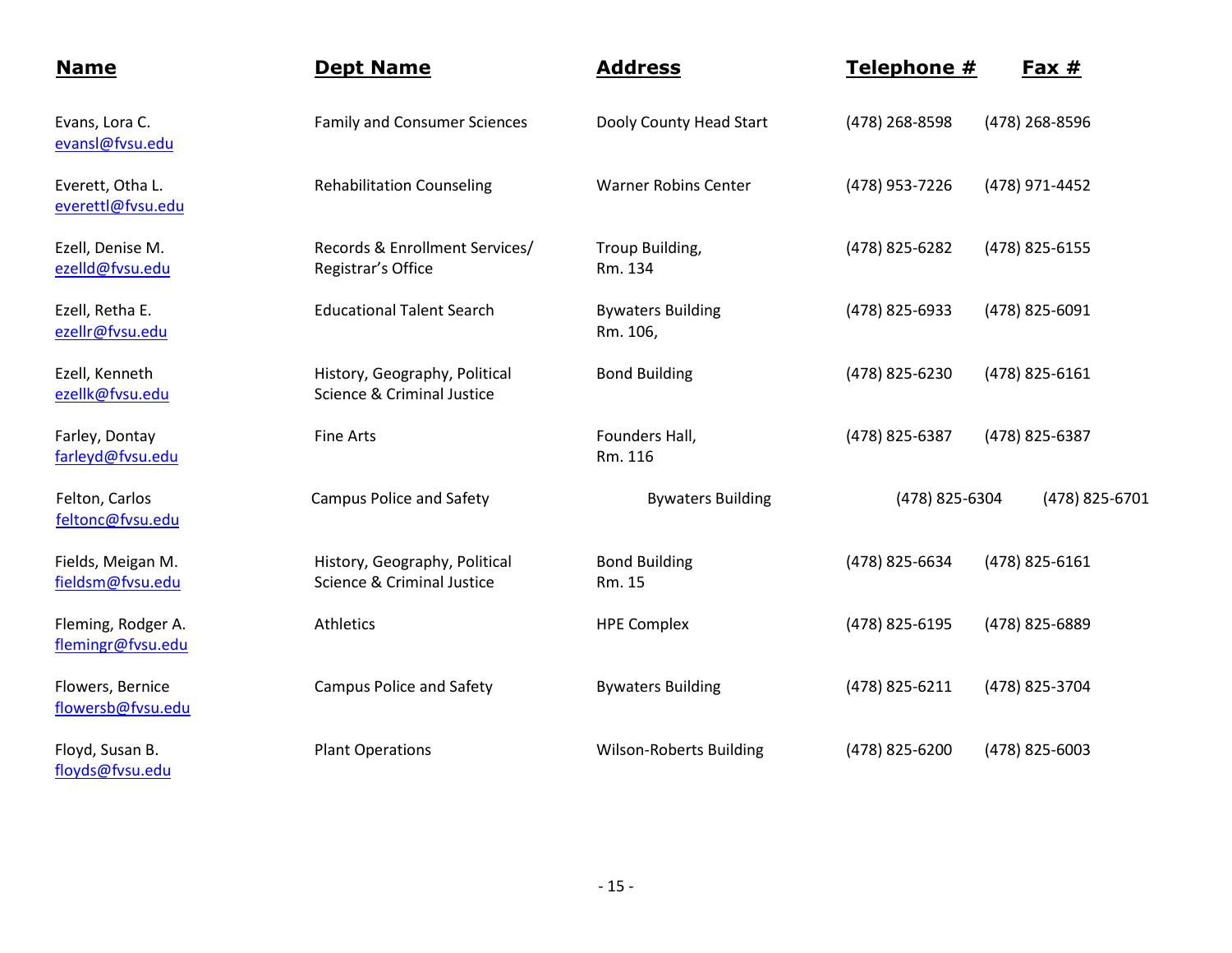| <b>Name</b>                                  | <b>Dept Name</b>                                | <b>Address</b>                           | Telephone #    | <u>Fax #</u>   |
|----------------------------------------------|-------------------------------------------------|------------------------------------------|----------------|----------------|
| Fluellen, Jared<br>fluellej@fvsu.edu         | <b>Agricultural Research Station</b>            | Storage Building #2                      | (478) 825-6604 | (478) 825-6376 |
| Fluellen, Vivian B.<br>fluellev@fvsu.edu     | <b>Family and Consumer Sciences</b>             | Myers Hall,<br>Rm. 215                   | (478) 827-3012 | (478) 825-6078 |
| Ford, Timothy<br>fordt@fvsu.edu              | <b>Auxiliary and Support Services</b>           | Lyons Student Center                     | (478) 825-6532 | (478) 827-3052 |
| Forde, Nancy J.<br>forden@fvsu.edu           | College of Education                            | <b>Hubbard Education Building</b>        | (478) 825-6250 | (478) 825-6162 |
| Foster, Willie<br>fosterw@fvsu.edu           | <b>Student Life and Development</b>             | Lyons Student Center                     | (478) 825-1068 | (478) 825-9133 |
| Frederick, Kendale D.<br>frederickk@fvsu.edu | <b>Information Technology</b>                   | <b>Blanchet CTM Building,</b><br>Rm. 120 | (478) 825-6228 | (478) 825-6142 |
| Gafford-Williams, Tia<br>gaffordt@fvsu.edu   | <b>English and Foreign Languages</b>            | Bond Building,<br>Rm. 12                 | (478) 825-6209 | (478) 825-6110 |
| Garner, Beverly Lindsey<br>garnerb@fvsu.edu  | Management and Fiscal                           | Pettigrew Center,<br>Rm. 237             | (478) 825-6578 | (478) 825-6986 |
| Gavins, Celestine<br>gavinsc@fvsu.edu        | <b>Financial Aid</b>                            | Troup Building,<br>Rm. 113               | (478) 825-6363 | (478) 825-6976 |
| Gaynor, Bruce D.<br>gaynorb@fvsu.edu         | <b>Business Administration and</b><br>Economics | Bywaters Building,<br>Rm. 235            | (478) 825-6270 | (478) 825-3025 |
| Gelaye, Seyoum<br>galayes@fvsu.edu           | <b>Agricultural Research</b>                    | Meat Technology,<br>Rm. 145              | (478) 827-3092 | (478) 825-6376 |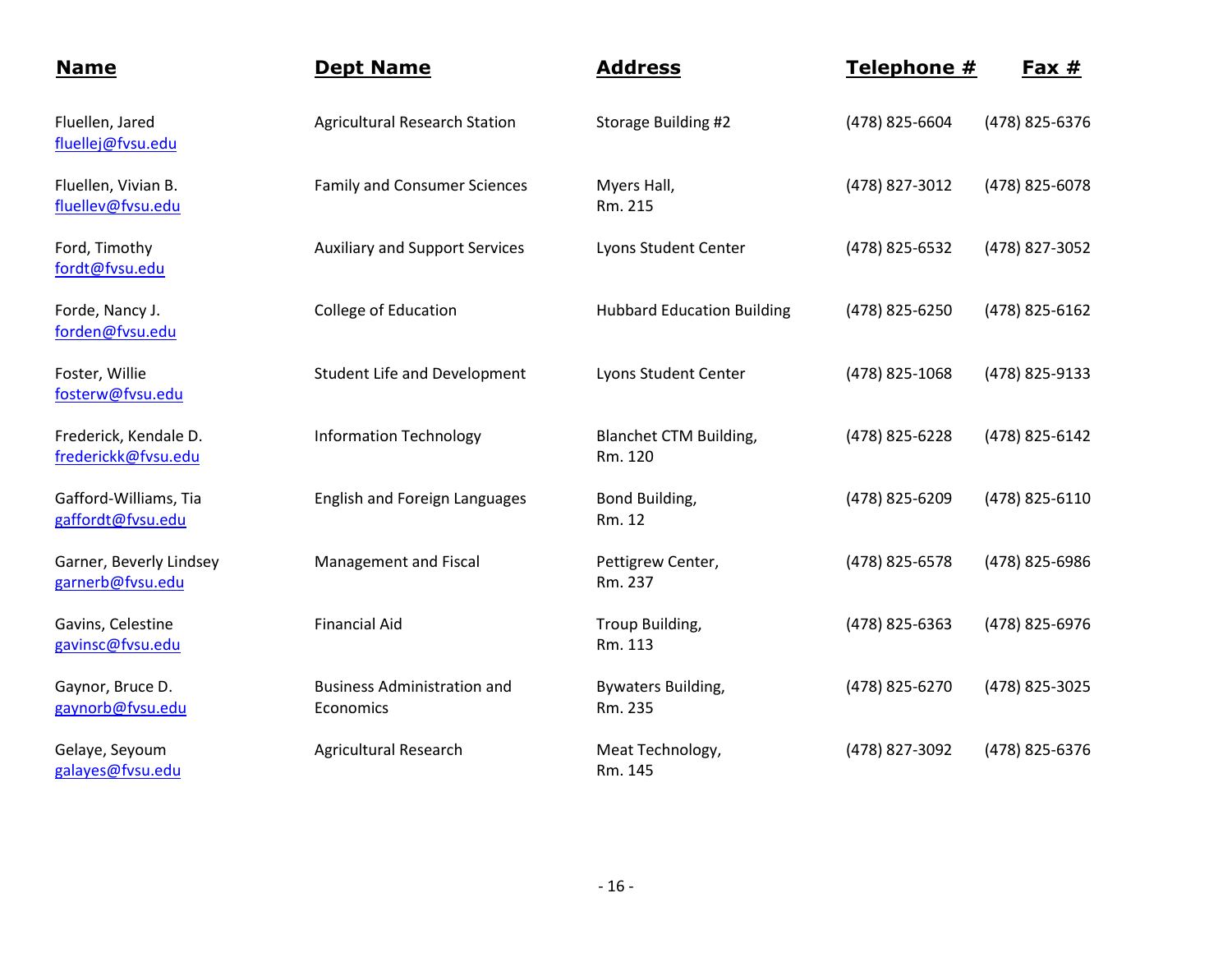| <b>Name</b>                                   | <b>Dept Name</b>                                        | <b>Address</b>                           | Telephone #    | <u>Fax #</u>   |
|-----------------------------------------------|---------------------------------------------------------|------------------------------------------|----------------|----------------|
| Genwright, LaQuita R.<br>genwrightl@fvsu.edu  | <b>Family and Consumer Sciences</b>                     | <b>Head Start</b>                        | (229) 276-9880 | (229) 276-9890 |
| Gibson, Sharonda<br>gibsons@fvsu.edu          | <b>Recruitment and Admissions</b>                       | Troup Building, Rm. 130                  | (478) 825-6672 | (478) 825-6249 |
| Gibson, Virginia<br>gibsonv@fvsu.edu          | <b>Family and Consumer Sciences</b>                     | <b>Taylor County Head Start</b>          | (478) 825-6170 | (478) 862-9466 |
| Gilbert, Janice L.<br>gilbertj@fvsu.edu       | <b>Graduate Studies</b>                                 | Hubbard Education Building,<br>Rm. 320   | (478) 825-6338 | (478) 825-6533 |
| Gidney, William D.<br>gidneyw@fvsu.edu        | <b>Campus Police and Safety</b>                         | <b>Bywaters Building</b>                 | (478) 825-6304 | (478) 825-3704 |
| Giles, Leonard A.<br>gilesl@fvsu.edu          | Fine Arts, Humanities and<br><b>Mass Communications</b> | <b>Patton Hall</b><br>Rm. 118            | (478) 825-6221 | (478) 825-6222 |
| Gillespie, Rose-Ann M.<br>gillespiea@fvsu.edu | <b>Veterinary Science</b>                               | Safe Center                              | (478) 822-1291 | (478) 825-6424 |
| Gillis II, Alfred L.<br>gillisa@fvsu.edu      | <b>Electronic Engineering Technology</b>                | Tabor Building,<br>Rm. 214               | (478) 825-6881 | (478) 827-3062 |
| Gipson, Sherrine<br>sgipson@fvsu.edu          | <b>Family and Consumer Sciences</b>                     | Dooly County Head Start                  | (229) 268-8598 | (229) 268-8596 |
| Glendenning, Karen K<br>glendenningk@fvsu.edu | <b>Behavioral Sciences</b>                              | Bond Building,<br>Rm. 18                 | (478) 825-6902 | (478) 825-6161 |
| Glover, Amanda<br>glovera@fvsu.edu            | <b>Information Technology</b>                           | <b>Blanchet CTM Building,</b><br>Rm. 114 | (478) 825-6228 | (478) 825-6142 |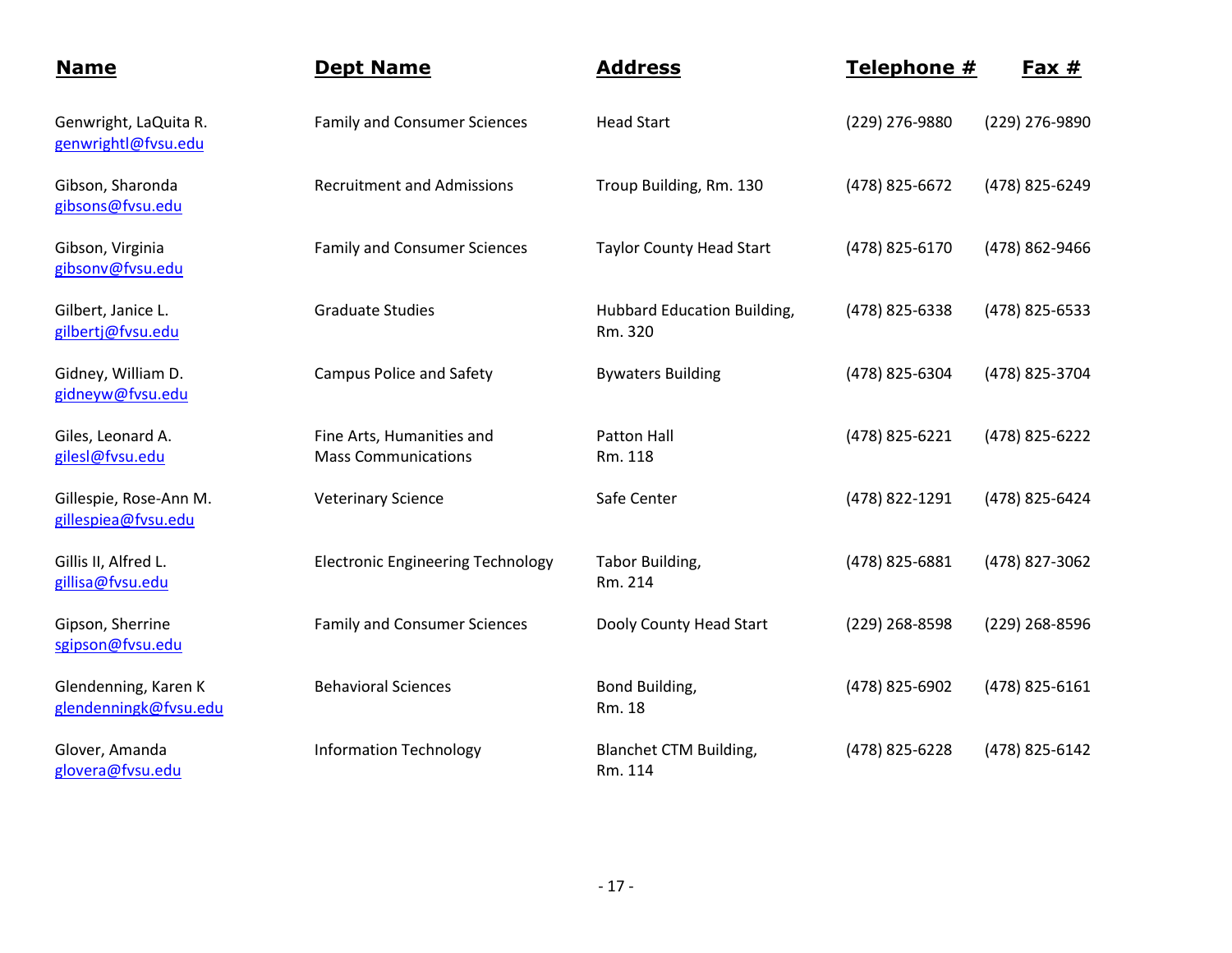| <b>Name</b>                                   | <b>Dept Name</b>                     | <b>Address</b>                           | Telephone #    | $Fast #$       |
|-----------------------------------------------|--------------------------------------|------------------------------------------|----------------|----------------|
| Golden-McGhee, V. Patrice<br>mcgheev@fvsu.edu | <b>CDEP</b>                          | <b>Blanchet CTM Building,</b><br>Rm. 206 | (478) 825-6243 | (478) 825-6618 |
| Gonzalez, Marquinta B.<br>gonzalezm@fvsu.edu  | <b>Cooperative Extension Program</b> | Print Shop, Rm. 110                      | (478) 825-6546 | (478) 825-6988 |
| Gosukonda, Ramana M.<br>gosukonr@fvsu.edu     | Math and Computer Science            | <b>Blanchet CTM Building</b>             | (478) 825-6836 | (478) 825-6286 |
| Grace, Charlie<br>gracec@fvsu.edu             | <b>Cooperative Extension Program</b> | Albany, Ga.                              | (229) 436-7216 | (229) 436-6760 |
| Graham, Greg<br>grahamg@fvsu.edu              | <b>Military Science</b>              | Gano Building,<br>Rm. 101                | (478) 825-6340 | (478) 825-6352 |
| Graham, Shamekia<br>grahams@fvsu.edu          | <b>Student Support Services</b>      | Peabody Building,<br>Rm. 225             | (478) 822-1074 | (478) 825-7928 |
| Green, Carlton J.<br>greenc@fvsu.edu          | <b>Agricultural Research</b>         | Dairy Goat Research Center,<br>Rm. 101   | (478) 825-6865 | (478) 825-6376 |
| Green, Gregory<br>greeng@fvsu.edu             | <b>Health Physical Education</b>     | <b>HPE Complex</b><br>Rm. 356            | (478) 825-6613 | (478) 825-6208 |
| Greer II, Freddy C.<br>greerc@fvsu.edu        | <b>Accounting Service</b>            | <b>Troup Building</b>                    | (478) 825-6521 | (478) 825-6977 |
| Gregg, Heidi<br>greggh@fvsu.edu               | Testing Center,                      | Peabody Building, Rm. 127                | (478) 825-6384 | (478) 825-6357 |
| Grier, Tatoshia<br>griert@fvsu.edu            | <b>Campus Police and Safety</b>      | <b>Bywaters Building</b>                 | (478) 825-6701 | (478) 825-6701 |
| Gyapong, Samuel<br>gyapongs@fvsu.edu          | <b>Business and Economics</b>        | <b>Bywaters Building</b>                 | (478) 825-6732 | (478) 825-3025 |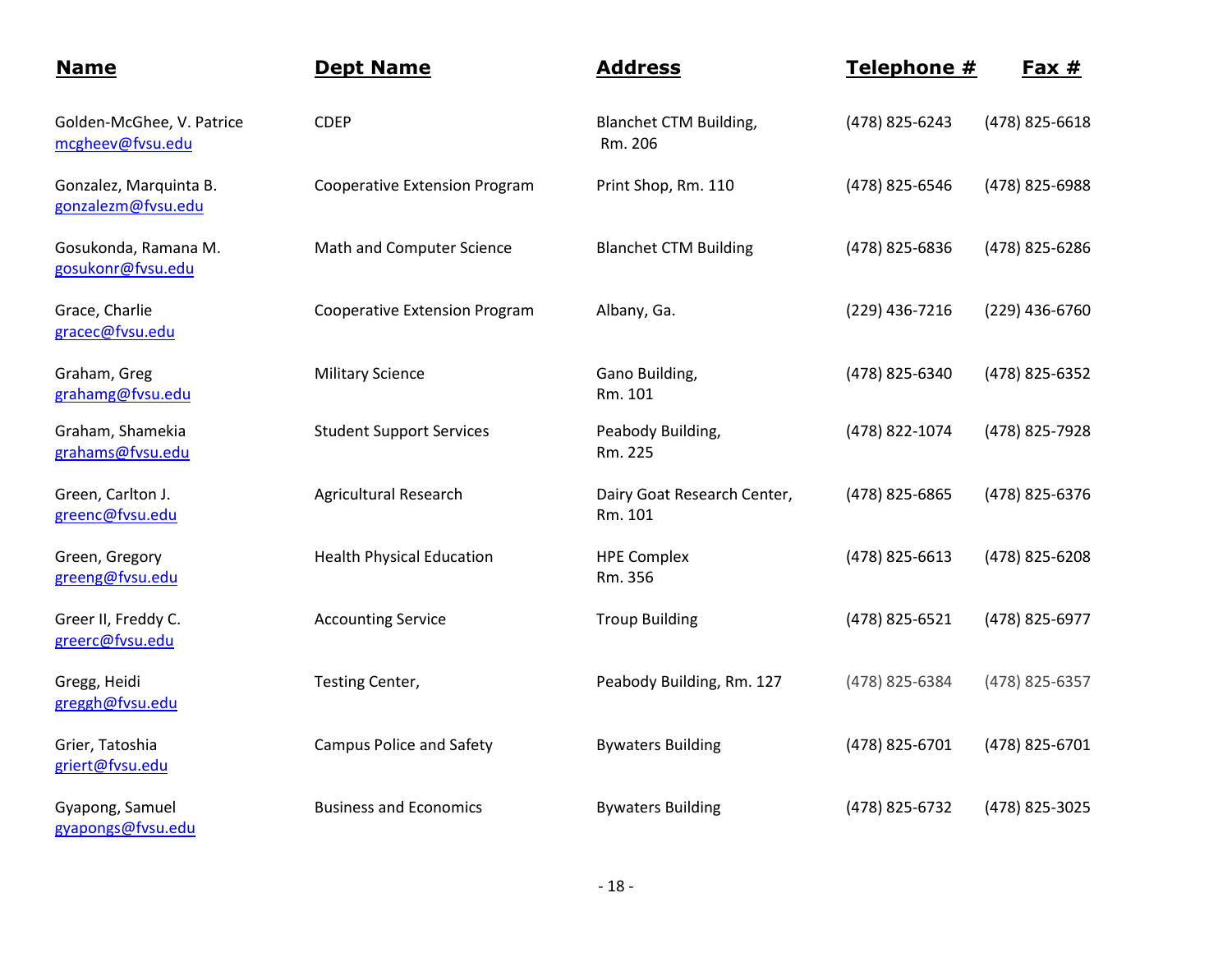| <b>Name</b>                                 | <b>Dept Name</b>                                        | <b>Address</b>                    | Telephone #    | $Fax #$        |
|---------------------------------------------|---------------------------------------------------------|-----------------------------------|----------------|----------------|
| Hadley, Brittany<br>hadleyb@fvsu.edu        | Foundation                                              | <b>Evans Building</b>             | (478) 825-6246 | (478) 825-6135 |
| Hall, Brigitte S.<br>hallb@fvsu.edu         | Fine Arts, Humanities and<br><b>Mass Communications</b> | Founders Hall,<br>Rm. 105         | (478) 825-6387 | (478) 825-6132 |
| Hammond, Diamond<br>Hammondd@fvus.edu       | <b>Information Technology</b>                           | Blanchet CTM Building,<br>Rm. 118 | (478) 825-6122 | (478) 825-6142 |
| Harden, LaRue C.<br>hardenl@fvsu.edu        | <b>Human Resources</b>                                  | <b>Troup Building</b><br>Rm. 202  | (478) 825-6301 | (478) 825-6115 |
| Hardman, Dorothy Ellen<br>hardmand@fvsu.edu | <b>English and Foreign Languages</b><br>WIN Lab         | Bond Building,<br>Rm. 124         | (478) 825-6682 | (478) 825-6328 |
| Harris, Angela<br>harrisa@fvsu.edu          | <b>Student Success</b>                                  | <b>Troup Building</b>             | (478) 825-6291 | (478) 825-6058 |
| Harris, Jada R.<br>harrisj02@fvsu.edu       | <b>Quality Enhancement Plan</b>                         | <b>Hunt Memorial Library</b>      | (478) 822-1086 | (478) 825-6663 |
| Harris, Jerel D.<br>harrisj@fvsu.edu        | <b>Environmental Safety</b>                             | <b>Wilson-Roberts Building</b>    | (478) 825-6200 | (478) 825-6003 |
| Harris, Kristesha<br>Harrisk@fvsu.edu       | <b>Accounting Services</b>                              | <b>Troup Building</b>             | (478) 825-6061 | (478) 825-6977 |
| Harris, O'Sheta W.<br>harriso@fvsu.edu      | <b>Agricultural Science</b>                             | Tabor Building,<br>Rm. 122        | (478) 825-6262 | (478) 825-3062 |
| Harris, Sylvia A.<br>harriss@fvsu.edu       | Foundation                                              | <b>Evans Building</b>             | (478) 825-6474 | (478) 825-6135 |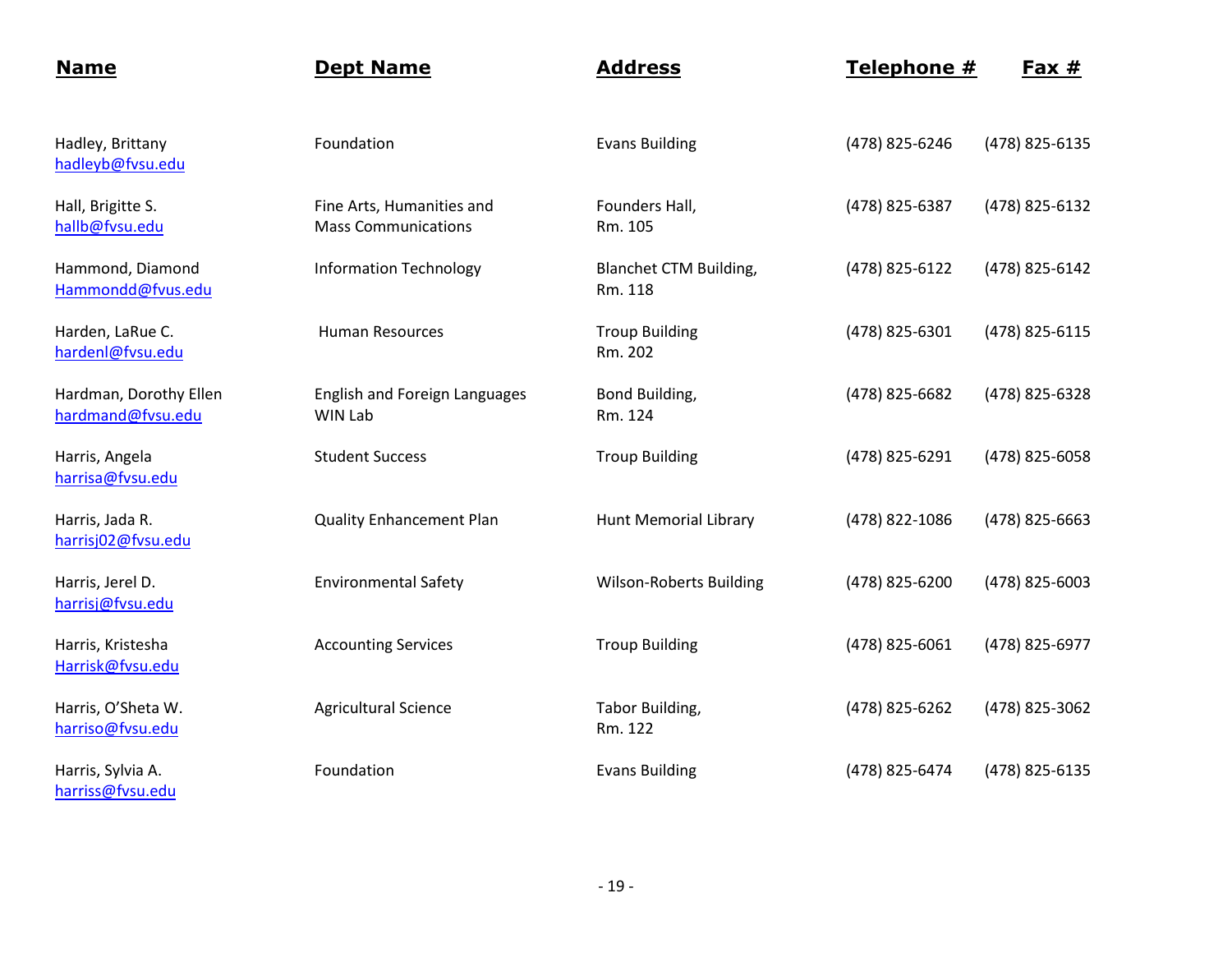| <b>Name</b>                                | <b>Dept Name</b>                                              | <b>Address</b>               | Telephone #    | <u>Fax #</u>   |
|--------------------------------------------|---------------------------------------------------------------|------------------------------|----------------|----------------|
| Hart, Ossie Patricia<br>harto@fvsu.edu     | <b>Family and Consumer Sciences</b>                           | Vienna Head Start            | (229) 268-8598 | (229) 268-8596 |
| Harvey, Brenda<br>bharvey@fvsu.edu         | <b>Family and Consumer Sciences</b>                           | Unadilla Head Start          | (478) 627-9217 | (478) 825-6051 |
| Harvey, Bridgett K.<br>harveyb@fvsu.edu    | Head Start - Dooly County                                     | Vienna, GA                   | (229) 268-8598 | (229) 268-8596 |
| Hatcher, Terri Walker<br>hatchert@fvsu.edu | <b>Electronic Engineering</b>                                 | Tabor Building,<br>Rm. 207   | (478) 825-6264 | (478) 825-3062 |
| Hayes, Felicia M.<br>fhayes@fvsu.edu       | <b>Family and Consumer Sciences</b>                           | <b>Head Start</b>            | (478) 276-9880 | (229) 276-9890 |
| Haywood, Jerry<br>haywoodj@fvsu.edu        | <b>Center for Retention Services</b>                          | Peabody Building,<br>Rm. 127 | (478) 825-6744 | (478) 825-6328 |
| Henderson, Brittany<br>hendersonb@fvsu.edu | <b>Campus Police and Safety</b>                               | <b>Bywaters Building</b>     | (478) 8256304  | (478) 825-6701 |
| Henry, Terrence K.<br>henryt@fvsu.edu      | <b>Military Science</b>                                       | Gano Building,<br>Rm. 101    | (478) 825-6340 | (478) 825-6352 |
| Henton, Mamie B.<br>mhenton@fvsu.edu       | <b>Family and Consumer Sciences</b>                           | <b>Gano Building</b>         | (478) 825-6170 | (478) 825-6051 |
| Herd-Clark, Dawn J<br>clarkd01@fvsu.edu    | History, Geography, Political<br>Science and Criminal Justice | Bond Building,<br>Rm. 127    | (478) 825-6657 | (478) 825-6161 |
| Hester, Alfreda B.<br>hestera@fvsu.edu     | Graduate Studies and Extended Ed.                             | <b>Warner Robins Center</b>  | (478) 953-7423 | (478) 971-4452 |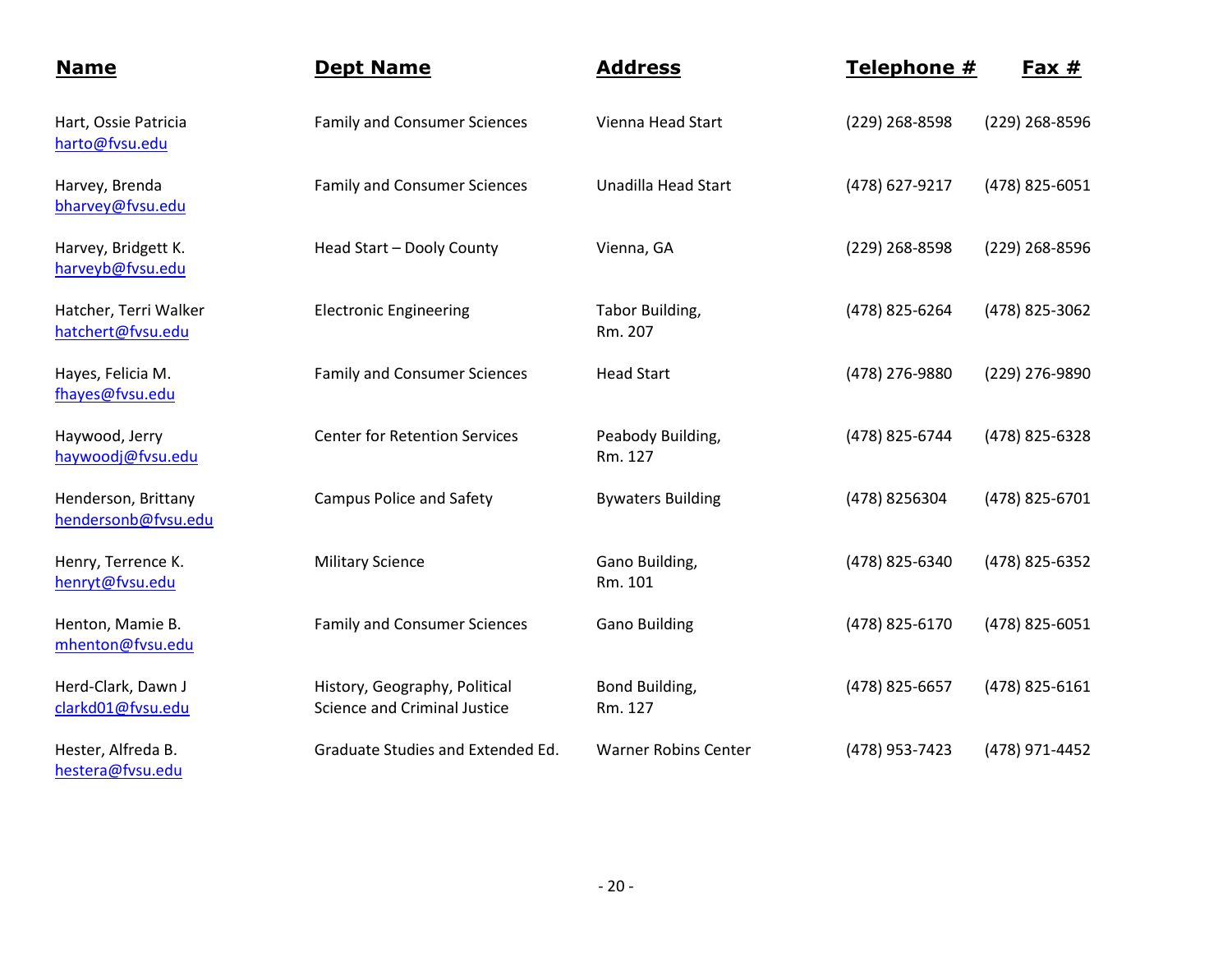| <b>Name</b>                                 | <b>Dept Name</b>                     | <b>Address</b>                           | Telephone #    | $Fax #$        |
|---------------------------------------------|--------------------------------------|------------------------------------------|----------------|----------------|
| Hill, Edward<br>hille@fvsu.edu              | College of Education                 | Hubbard Education Building,<br>Rm. 202   | (478) 822-6365 | (478) 822-6192 |
| Hill, Fredena<br>hillf@fvsu.edu             | <b>Educational Talent Search</b>     | Carnegie Hall, Rm. 106                   | (478) 825-6086 | (478) 825-6075 |
| Hill, James H.<br>hillj@fvsu.edu            | <b>Cooperative Extension Program</b> | Pettigrew Center                         | (478) 825-6263 | (478) 825-6489 |
| Hill, Jarrett<br>Hillj01@fvsu.edu           | <b>Information Technology</b>        | <b>Blanchet CTM Building</b>             | (478) 825-6122 | (478) 825-5142 |
| Hirata, Chizu<br>hiratac@fvsu.edu           | Valley Behavioral Health Sciences    | Hunt Infirmary                           | (478) 822-1033 | (478) 825-6058 |
| Hodges-Releford, Jackie<br>hodgesj@fvsu.edu | <b>CDEP</b>                          | <b>Blanchet CTM Building,</b><br>Rm. 206 | (478) 825-6616 | (478) 825-6618 |
| Holliday, Willie P.<br>holliday@fvsu.edu    | <b>Campus Police and Safety</b>      | <b>Bywaters Building</b>                 | (478) 825-6304 | (478) 825-6701 |
| Hollis, Francine<br>hollisf@fvsu.edu        | <b>Family and Consumer Sciences</b>  | <b>Meyers Hall</b>                       | (478) 825-1014 | (478) 822-1015 |
| Hollis, Shirley V.<br>holliss@fvsu.edu      | <b>Center for Retention Services</b> | Peabody Building,<br>Rm. 205             | (478) 822-1070 | (478) 825-6398 |
| Hollis, Terrell<br>hollist@fvsu.edu         | <b>Agricultural Research</b>         | Meat Technology,<br>Rm. 134              | (478) 827-3078 | (478) 827-3075 |
| Holloway, LeSaio K.<br>hollowayl@fvsu.edu   | <b>Veterinary Science</b>            | O'Neal Building,<br>Rm. 113A             | (478) 825-1097 | (478) 827-3023 |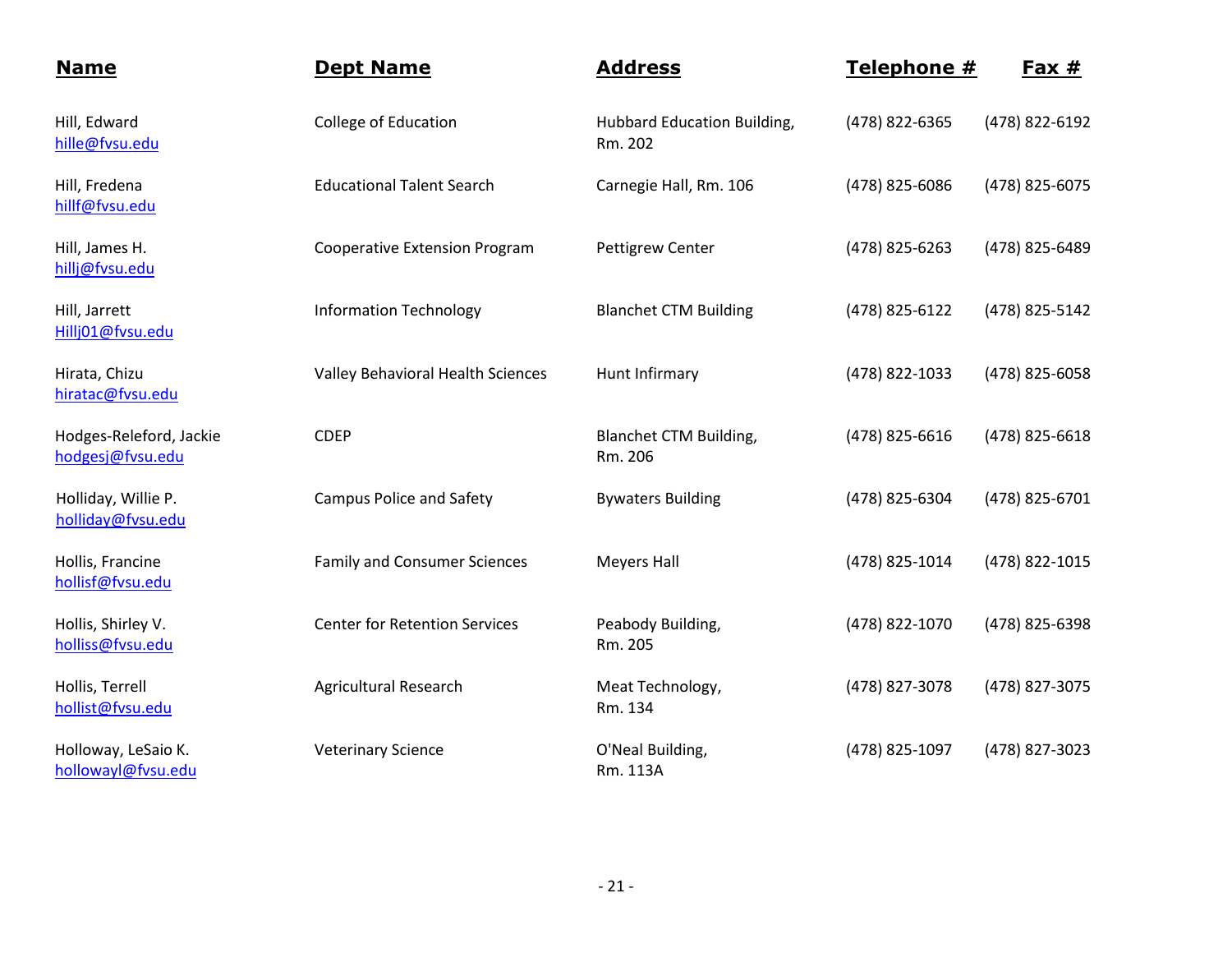| <b>Name</b>                            | <b>Dept Name</b>                                  | <b>Address</b>                             | Telephone #         | <u>Fax #</u>   |
|----------------------------------------|---------------------------------------------------|--------------------------------------------|---------------------|----------------|
| Holmes, Glen E.<br>holmesg@fvsu.edu    | Athletics                                         | Woodward Gymnasium,<br>Rm. 102             | (478) 827-3051      | (478) 825-3051 |
| Holmes, Tiffani M.<br>holmest@fvsu.edu | Chemistry                                         | Academic Classroom & Lab Bldg.<br>Rm. 206  | (478) 827-3999      | (478) 825-6116 |
| Hooks, LaTonia F.<br>hooksl@fvsu.edu   | <b>Agricultural Research Station</b>              | Stallworth Building,<br>Rm. 103A           | (478) 825-6320      | (478) 825-6376 |
| Harris, Jada R.<br>harrisj02@fvsu.edu  | <b>Quality Enhancement Plan</b>                   | Hunt Memorial Library,<br>Rm. 317          | (478) 82-61086      | (478) 825-6663 |
| Horton, Devin L<br>hortond@fvsu.edu    | Biology                                           | Academic Classroom & Lab Bldg.,<br>Rm. 301 | (478) 825-6240      | (478) 822-6104 |
| Horne, Matthew<br>hornem@fvsu.edu      | <b>Campus Police and Safety</b>                   | <b>Bywaters Building</b>                   | (478) 825-6211      | (478) 825-6701 |
| Horton, Rebecca<br>hortonr@fvsu.edu    | Procurement                                       | <b>Troup Building</b>                      | (478) 825-6226      | (478) 825-6518 |
| Howard, Andrea<br>howarda@fvsu.edu     | <b>Campus Police and Safety</b>                   | <b>Bywaters Building</b>                   | (478) 825-6280      | (478) 825-6701 |
| Howard, Jasmine<br>howardj@fvsu.edu    | <b>Student Success</b>                            | <b>Troup Building</b>                      | (478) 825-6506      | (478) 825-6169 |
| Howard, Franklin<br>Howardf@fvsu.edu   | <b>Campus Police and Safety</b><br>(478) 825-6701 | <b>Bywaters Building</b>                   | (478) 825-6766pines |                |
| Howard, Thomas L.<br>howardt@fvsu.edu  | <b>Pettigrew Center</b>                           | Pettigrew Center,<br>Rm. 202               | (478) 825-6591      | (478) 825-6599 |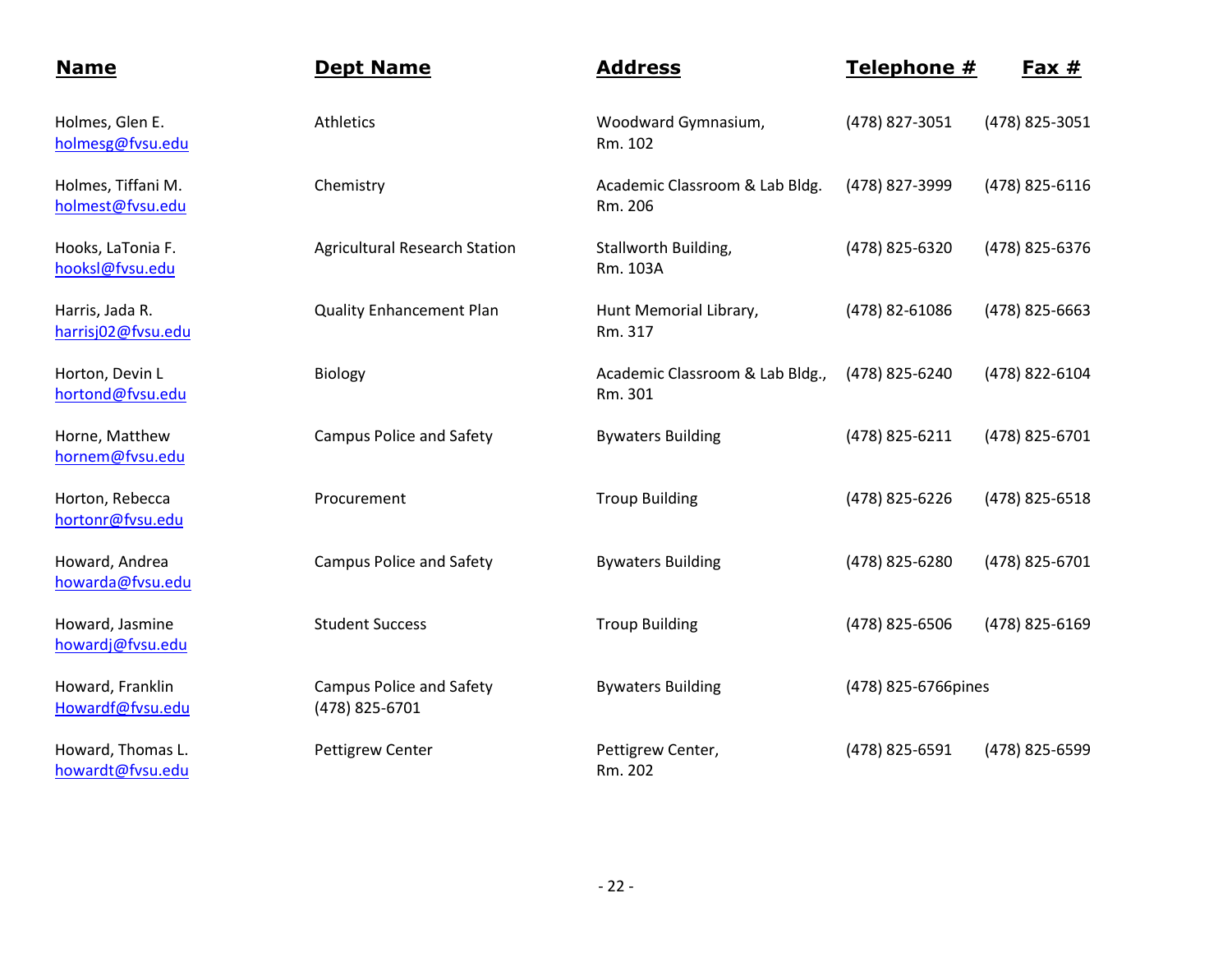| <b>Name</b>                               | <b>Dept Name</b>                     | <b>Address</b>                   | Telephone #     | <u>Fax #</u>   |
|-------------------------------------------|--------------------------------------|----------------------------------|-----------------|----------------|
| Howard, Vanette<br>howardv@fvsu.edu       | <b>Residential Life</b>              | <b>Boyd Hall</b>                 | (478) 825-6321  | (478) 825-6149 |
| Hudgens, Tricia M.<br>Hudgenst@fvsu.edu   | <b>Family and Consumer Sciences</b>  | Gano Building,<br>Rm. 107        | (478) 825-6176  | (478) 825-6051 |
| Hughes Jr, Woodie<br>hughesw@fvsu.edu     | <b>Cooperative Extension Program</b> | Pettigrew Center,<br>Rm. 246     | (478) 825-6219  | (478) 825-6299 |
| Hughley, Ronald<br>hughleyr@fvsu.edu      | <b>Behavioral Sciences</b>           | Bond Building,<br>Rm. 129        | (478) 825-6232  | (478) 825-6161 |
| Hunter, LaGina W.<br>hunterl@fvsu.edu     | <b>Family and Consumer Sciences</b>  | Dooly County Head Start          | (229) 868-8598  | (229) 268-8596 |
| Ibrahim, Mohammed<br>ibrahimm@fvsu.edu    | <b>Agricultural Research</b>         | Stallworth Building,<br>Rm. 155  | (478) 825-6815  | (478) 825-6376 |
| Inge, Kennith B.<br>Ingek@fvsu.edu        | Marketing and Communications         | Troup Building, Rm. 334          | (478) 822-3110  | (478) 825-6394 |
| Ivory-Butts, Regina C.<br>ivoryr@fvsu.edu | <b>Business and Economics</b>        | Bywaters Building, Rm. 217       | (478) 822-1269  | (478) 825-3025 |
| Jackson, DaVina<br>jacksond@fvsu.edu      | <b>Auxiliary Services</b>            | Lyons Student Center,<br>Rm. 112 | (4788) 825-6475 | (478) 827-3052 |
| Jackson, Samuel<br>Jacksons01@fvsu.edu    | Athletics                            | <b>HPE Complex</b><br>Rm. 364    | (478) 825-6869  | (478) 825-6889 |
| Jackson, Janice<br>jacksonj@fvsu.edu      | <b>Plant Operations</b>              | <b>Wilson-Roberts Building</b>   | (478) 825-6785  | (478) 825-6003 |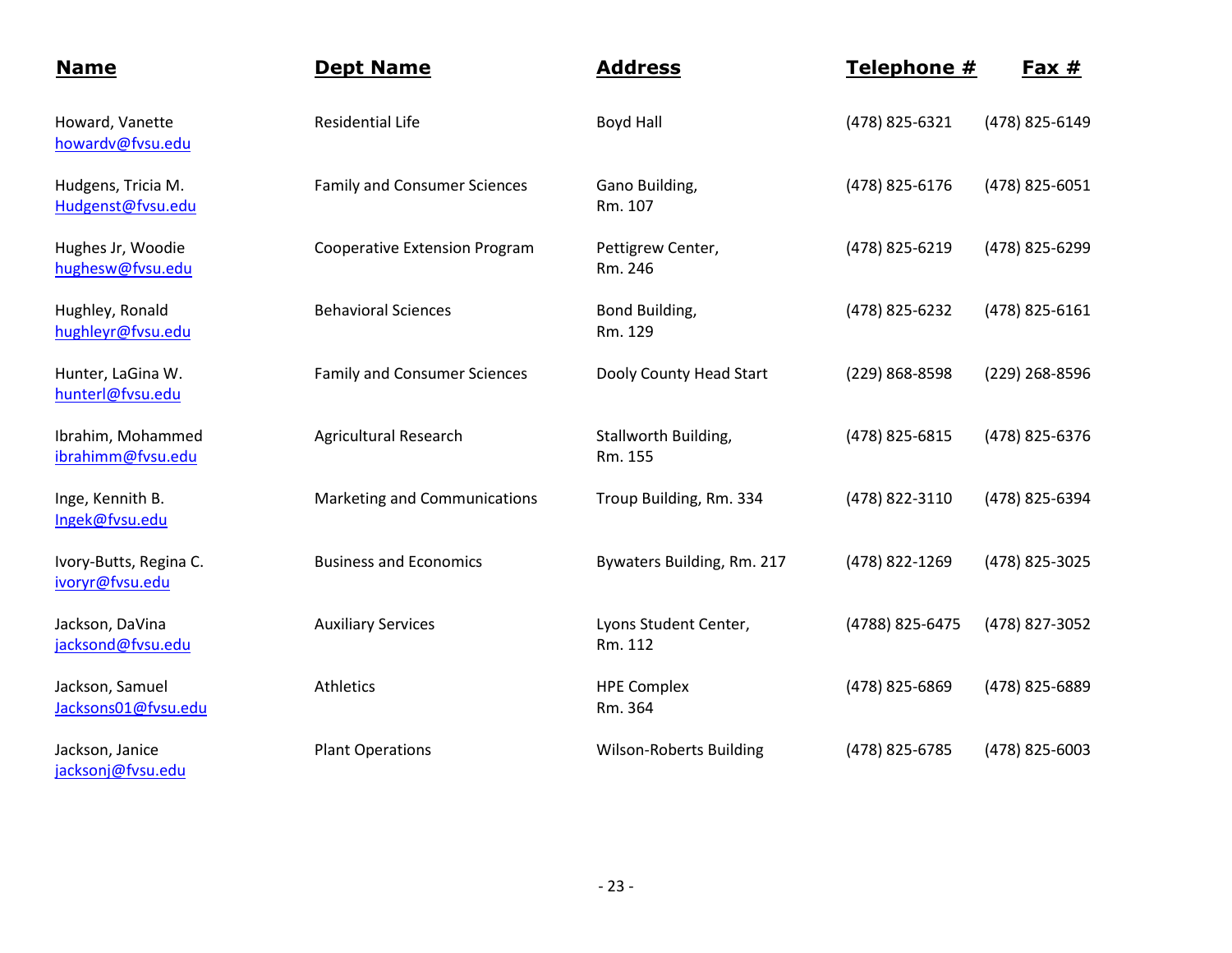| <b>Name</b>                                  | <b>Dept Name</b>                    | <b>Address</b>                 | Telephone #    | Fax $#$        |
|----------------------------------------------|-------------------------------------|--------------------------------|----------------|----------------|
| Jarvis, Thomas<br>jarvist@fvsu.edu           | <b>Graduate Studies</b>             | Bond Building, Rm. 231         | (478) 825-6636 | (478) 825-6533 |
| Jefferson, Charlie J.<br>jeffersonc@fvsu.edu | <b>Campus Police and Safety</b>     | <b>Bywaters Building</b>       | (478) 825-6211 | (478) 825-6701 |
| Jefferson, Felicia<br>jeffersonf@fvsu.edu    | <b>Biology</b>                      | Academic Classroom & Lab Bldg. | (478) 827-3254 | (478) 825-3104 |
| Jefferson, Gerry L.<br>jeffersong@fvsu.edu   | <b>Residential Life</b>             | <b>Wildcat Commons 7</b>       | (478) 825-1801 | (478) 825-6149 |
| Johnson, Alecia<br>livatta@fvsu.edu          | President's Office                  | Troup Building,<br>Rm. 349     | (478) 825-6959 | (478) 825-6461 |
| Johnson, Allison D.<br>johnsona01@fvsu.edu   | Admissions                          | Troup Building,<br>Rm. 130     | (478) 825-6672 | (478) 825-6249 |
| Johnson, Carol<br>johnsonc@fvsu.edu          | Head Start - Crisp County           | Cordele, GA                    | (229) 276-9880 | (229) 276-9890 |
| Johnson, Earnest<br>johnsone@fvsu.edu        | Campus Police and Safety            | <b>Bywaters Building</b>       | (478) 825-6304 | (478) 825-6701 |
| Johnson, Joyce Y.<br>johnsonj@fvsu.edu       | Post-Awards Coordinator             | Huntington Hall,<br>Rm. 105    | (478) 822-1062 | (478) 825-6461 |
| Johnson, Linda D.<br>johnsonl@fvsu.edu       | <b>Family and Consumer Sciences</b> | Myers Hall,<br>Rm. 212         | (478) 825-6933 | (478) 822-1015 |
| Johnson, Quantina<br>johnsonq@fvsu.edu       | <b>Student Success</b>              | Troup Building,<br>Rm. 328     | (478) 825-6291 | (478) 825-6058 |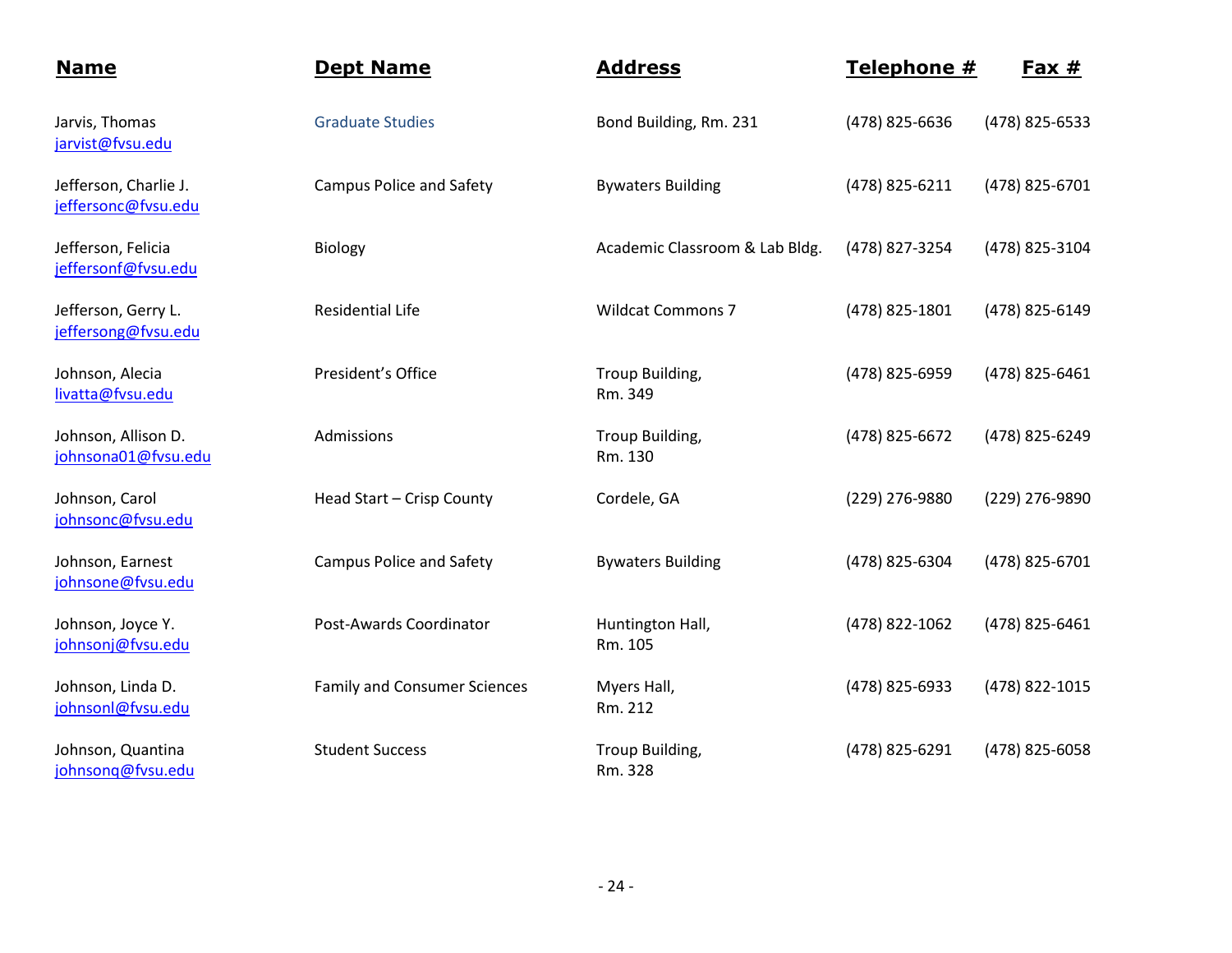| <u>Name</u>                                             | <b>Dept Name</b>                                           | <b>Address</b>                                | Telephone #    | Fax $#$         |
|---------------------------------------------------------|------------------------------------------------------------|-----------------------------------------------|----------------|-----------------|
| Johnson, Sabrena D.<br>johnsons@fvsu.edu                | <b>Cooperative Extension Program</b>                       | Peach County                                  | (478) 825-6466 | (478) 825-6452' |
| Johnson, Violet W.<br>johnsonv@fvsu.edu                 | Early Childhood/Special Education                          | Hubbard Education Building,<br>Rm. 216        | (478) 825-6861 | (478) 825-6162  |
| Johnson, Willie Mae<br>johnsonw@fvsu.edu                | <b>Family and Consumer Sciences</b>                        | <b>Gano Building</b>                          | (478) 825-6171 | (478) 825-6051  |
| Jolly, Jacqueline A.<br>jollyj@fvsu.edu                 | <b>Auxiliary and Support Services</b>                      | Lyons Student Center,<br>Rm. K                | (478) 827-3962 | (478) 827-3052  |
| Jones, Charles E.<br>Jonesc02@fvsu.edu                  | <b>External Affairs</b>                                    | Huntington Hall                               | (478) 825-6156 | (478) 825-6139  |
| Jones, Cheryl<br>brownc0@fvsu.edu                       | <b>Family and Consumer Sciences</b>                        | <b>Myers Hall</b>                             | (478) 825-6236 | (478) 825-6078  |
| Jones, Christina<br>jonesc01@fvsu.edu or<br>va@fvsu.edu | <b>Graduate Studies &amp;</b><br><b>Extended Education</b> | <b>Hubbard Education Building,</b><br>Rm. 312 | (478) 825-6906 | (478) 825-6533  |
| Jones, Danetta M.<br>jonesd@fvsu.edu                    | Management and Fiscal                                      | Pettigrew Center,<br>Rm. 233                  | (478) 825-6956 | (478) 825-6986  |
| Jones, Ellen<br>jonese01@fvsu.edu                       | <b>Family and Consumer Sciences</b>                        | Myers Hall,<br>Rm. 107                        | (478) 825-6236 | (478) 825-6078  |
| Jones, Kenneth W.<br>ken.jones@fvsu.edu                 | <b>Information Technology</b>                              | <b>Blanchet CTM Building</b>                  | (478) 825-6228 | (478) 827-3119  |
| Jones, Sha-Ron<br>joness@fvsu.edu                       | <b>Recruitment and Admissions</b>                          | <b>Troup Building</b>                         | (478) 825-6348 | (478) 825-6249  |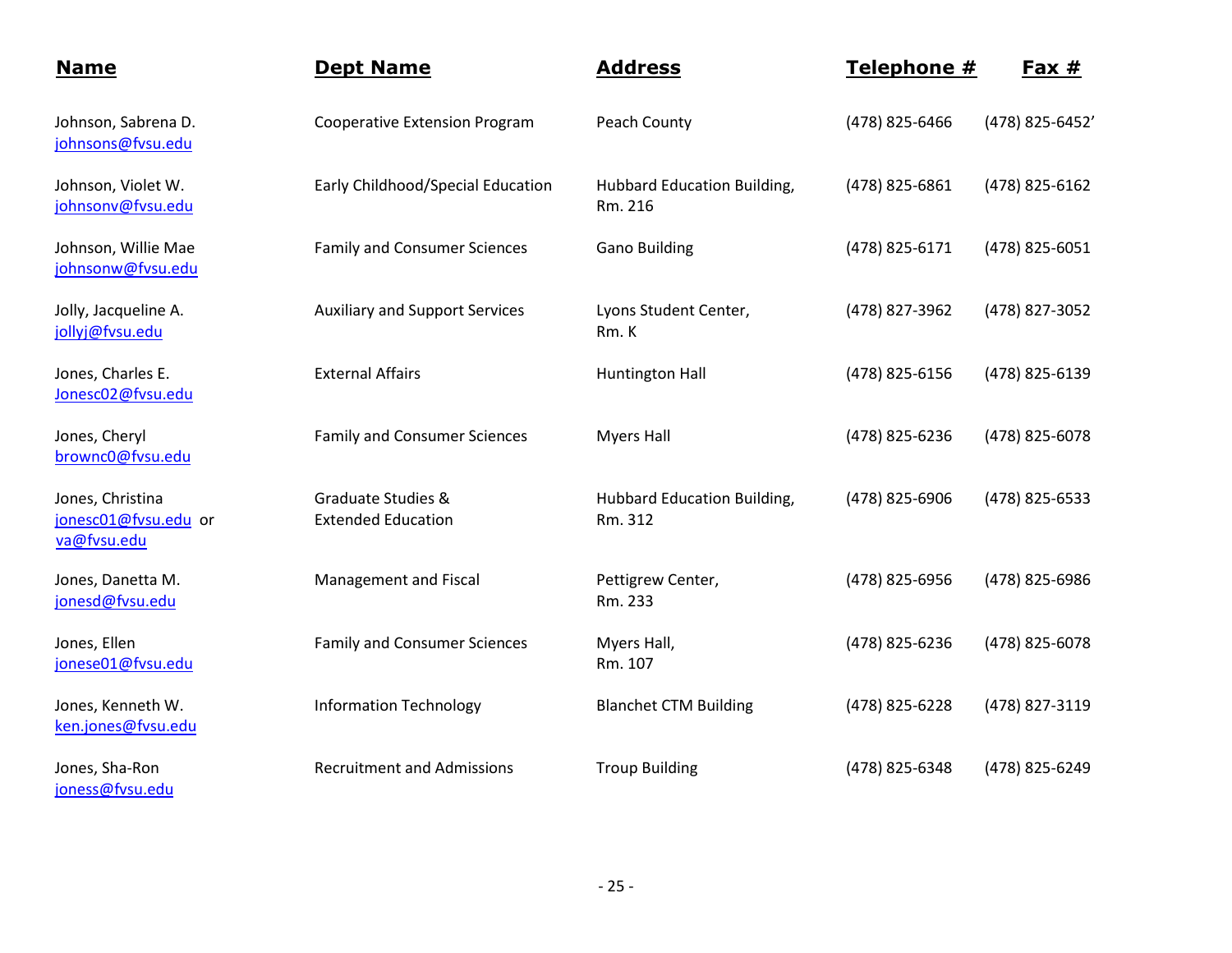| <b>Name</b>                                    | <b>Dept Name</b>                     | <b>Address</b>                                              | Telephone #    | Fax $#$         |
|------------------------------------------------|--------------------------------------|-------------------------------------------------------------|----------------|-----------------|
| Jones, Terry<br>jonest@fvsu.edu                | Athletics                            | Woodward Gym,<br>Rm. 105                                    | (478) 825-6148 | (478) 825-6886  |
| Jones, Thomas<br>Jonest01@fvsu.edu             | <b>Military Science</b>              | Gano Building,<br>Rm. 102                                   | (478) 825-6340 | (478) 825-6352  |
| Jones, Veronica T.<br>jonesv@fvsu.edu          | <b>Family and Consumer Sciences</b>  | Gano Building,<br>Rm. 108                                   | (478) 825-6171 | (478) 825-6051  |
| Jordan, Materance T.<br>jordanm@fvsu.edu       | <b>Recruitment and Admissions</b>    | Troup Building,<br>Rm. 244                                  | (478) 825-6506 | (478) 825-6169  |
| Joseph, Teresa<br>josepht@fvsu.edu             | <b>Financial Aid</b>                 | Troup Building,<br>Rm. 110                                  | (478) 825-6507 | (478) 825-6976  |
| Joshee, Nirmal<br>Josheen@fvsu.edu             | <b>Agricultural Research Station</b> | <b>Stallworth Building</b>                                  | (478) 825-6373 | (478) 825-6375  |
| Kannan, Govind<br>govindak@fvsu.edu            | <b>Agricultural Research</b>         | Stallworth Building,<br>Rm. 103                             | (478) 825-6322 | (478) 825-6376  |
| Kar, Adityamoy<br>kara@fvsu.edu                | Chemistry                            | Academic Classroom & Lab Bldg.,<br>Rm. 205                  | (478) 825-6844 | (478) 825-6116  |
| Kearse, Earnest<br>kearsee@fvsu.edu            | <b>Head Start</b>                    | <b>Crisp County</b>                                         | (229) 268-8598 | (2269) 276-9890 |
| Keese, Wallace W.<br>keesew@fvsu.edu           | Campus Life                          | <b>Student Amenities Building,</b><br>2 <sup>Nd</sup> Floor | (478) 825-6290 | (478) 825-6356  |
| Keihany-Yazdy, Gholamreza<br>keihanyg@fvsu.edu | Math and Computer Science            | <b>Blanchet CTM Building,</b><br>Rm. 215                    | (478) 825-6725 | (478) 825-6286  |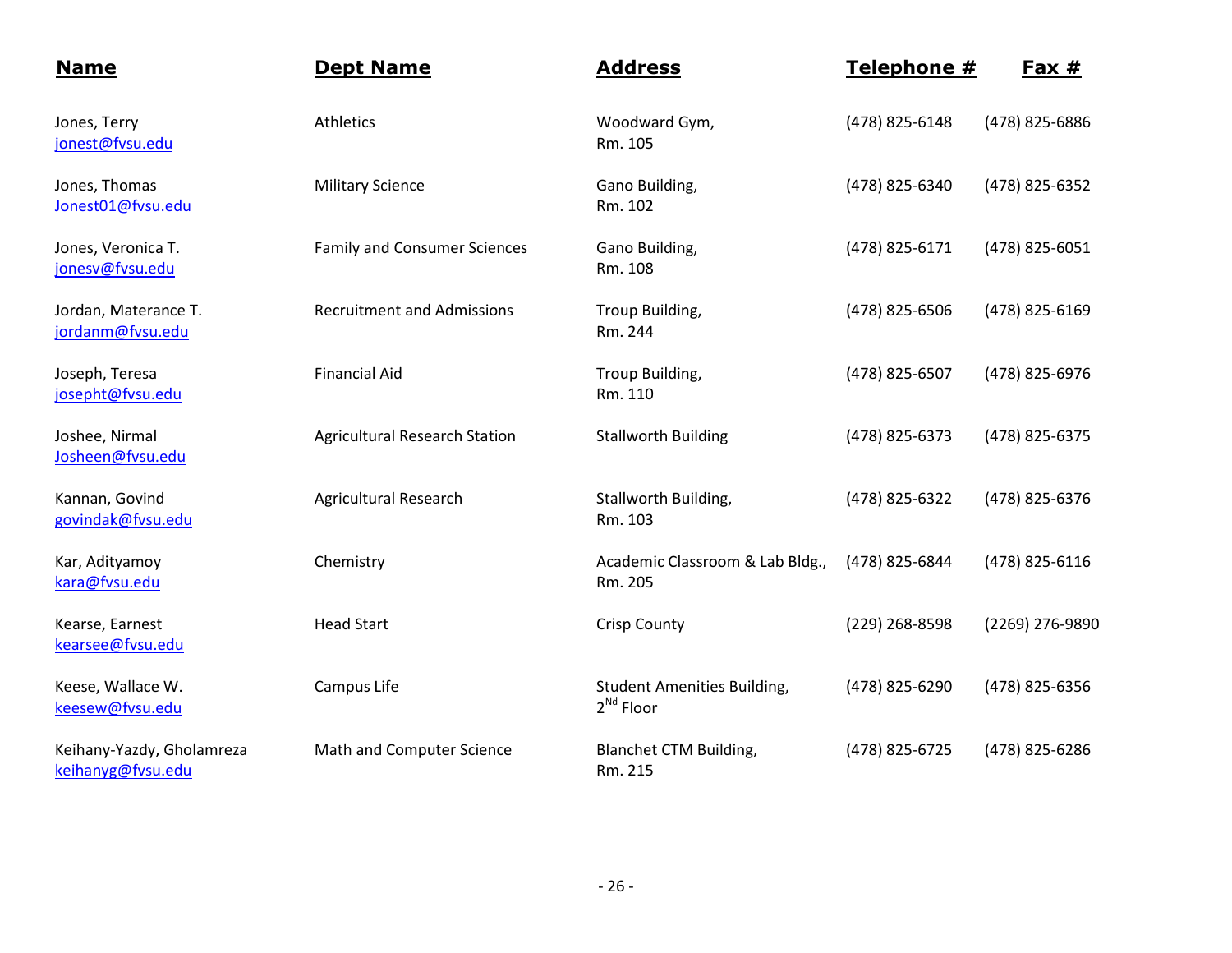| <b>Name</b>                                 | <b>Dept Name</b>                                        | <b>Address</b>                   | Telephone #    | Fax $#$        |
|---------------------------------------------|---------------------------------------------------------|----------------------------------|----------------|----------------|
| Keita, Mamadou<br>keitam@fvsu.edu           | <b>English and Foreign Languages</b>                    | <b>Bond Building</b>             | (478) 825-6294 | (478) 825-6110 |
| Kendrick, Sidney L.<br>kendricks@fvsu.edu   | <b>Plant Operations</b>                                 | <b>Wilson-Roberts Building</b>   | (478) 825-6200 | (478) 825-6003 |
| Kenney, Kareem D.<br>Kenneyk01@fvsu.edu     | <b>Retention Service</b>                                | Lyons Student Center             | (478) 822-1317 | (478) 614-9483 |
| Kenney, Kristie<br>kenneyk@fvsu.edu         | Foundation                                              | <b>Evans Building</b>            | (478) 825-6127 | (478) 825-6139 |
| Kincaid, James A.<br>kincaidj@fvsu.edu      | <b>Head Start</b>                                       | <b>Gano Building</b>             | (478) 825-6171 | (478) 825-6051 |
| King, Alicia D.<br>kinga@fvsu.edu           | <b>Campus Police and Safety</b>                         | <b>Bywaters Building</b>         | (478) 825-6304 | (478) 825-6701 |
| King, Felecia K.<br>kingk@fvsu.edu          | <b>External Affairs</b>                                 | <b>Huntington Hall</b>           | (478) 825-6118 | (478) 825-6087 |
| Knolton, Michelle L.<br>knoltonm@fvsu.edu   | Recruitment                                             | Troup Building,<br>Rm. 243       | (478) 825-6307 | (478) 825-6169 |
| Knox, Pamela E.<br>bivinsp@fvsu.edu         | <b>Residential Life</b>                                 | <b>Wildcat Commons #1</b>        | (478) 827-3108 | (478) 825-6149 |
| Kommuru, Dill Sandeep<br>kommuruds@fvsu.edu | College of Agriculture,<br>Family Sciences & Technology | Stallworth Building,<br>Rm. 126C | (478) 825-1899 | (478) 825-3062 |
| Kouakou, Brou<br>kouakoub@fvsu.edu          | <b>Agricultural Research</b>                            | Meat Technology,<br>Rm. 144      | (478) 827-3091 | (478) 825-6149 |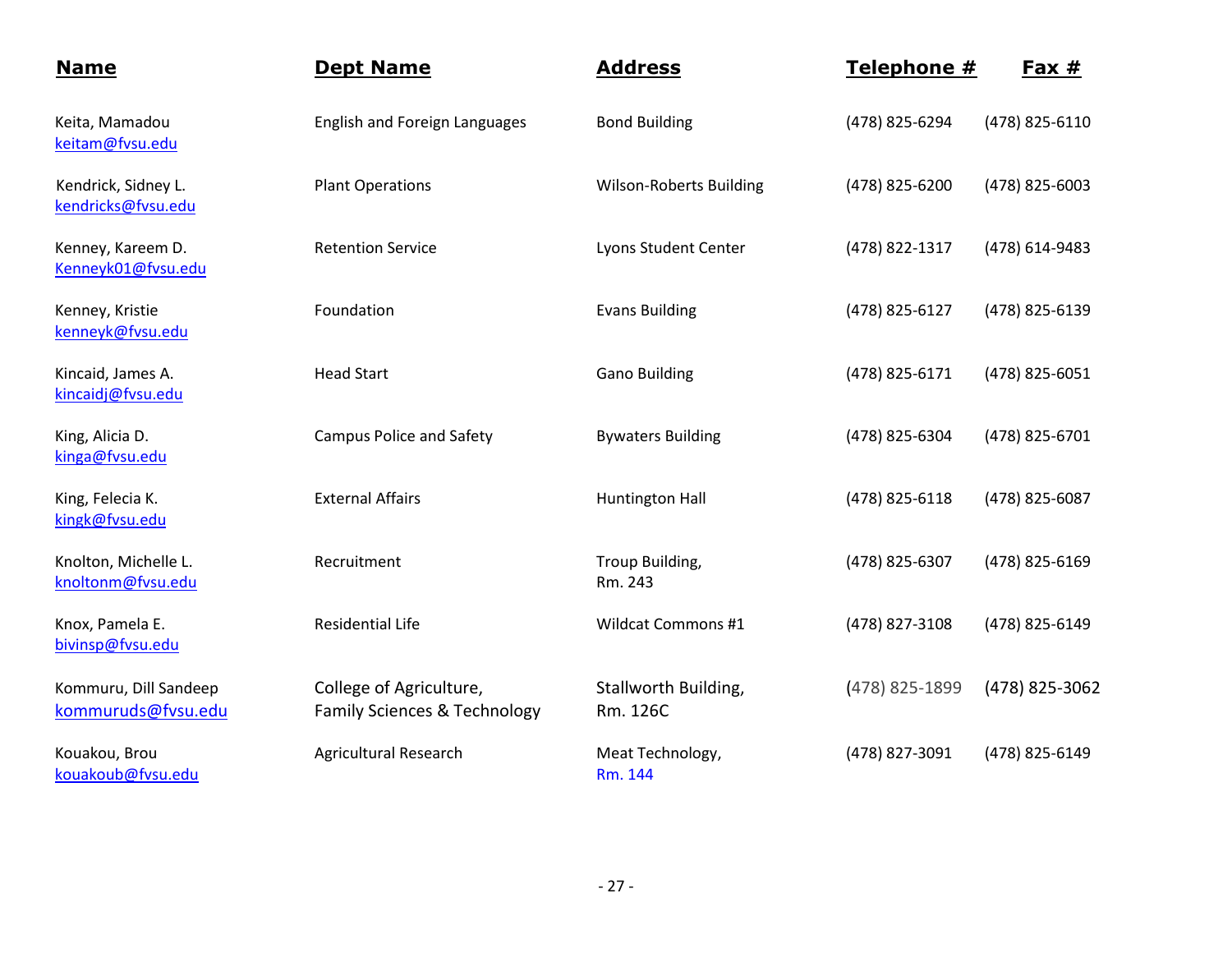| <b>Name</b>                                  | <b>Dept Name</b>                                                            | <b>Address</b>                 | Telephone #    | <u>Fax #</u>   |
|----------------------------------------------|-----------------------------------------------------------------------------|--------------------------------|----------------|----------------|
| Lane-Simmons, Rose M.<br>Simmonsr01@fvsu.edu | Head Start - Crisp County                                                   | Cordele, GA                    | (229) 276-9880 | (229) 276-9890 |
| Latimore Jr, Mark<br>latimorm@fvsu.edu       | <b>Office of Land-Grant Affairs</b><br><b>Cooperative Extension Program</b> | Pettigrew Center,<br>Rm. 256   | (478) 825-6327 | (478) 825-6534 |
| Latimore, Josie W.<br>latimorej@fvsu.edu     | <b>Residential Life</b>                                                     | Josie Hall                     | (478) 825-6336 | (478) 825-6149 |
| Lawrence, Shareé J.<br>lawrences@fvsu.edu    | Registrar's Office                                                          | Troup Building,<br>Rm. 134     | (478) 825-6282 | (478) 825-6155 |
| Layman Jr, William Earl<br>laymanw@fvsu.edu  | <b>Veterinary Technology</b>                                                | O'Neal Building                | (478) 825-6424 | (478) 827-3023 |
| Leary, Fredrick<br>learyf@fvsu.edu           | <b>Information Technology</b>                                               | <b>CTM Building</b>            | (478) 825-6725 | (478) 825-6144 |
| Leary, Mildred L.<br>learym@fvsu.edu         | <b>Plant Operations</b>                                                     | <b>Wilson-Roberts Building</b> | (478) 825-6200 | (478) 825-6003 |
| Lee, Andrew A.<br>leea@fvsu.edu              | Fine Arts, Humanities and<br><b>Mass Communications</b>                     | Founders Hall,<br>Rm. 110      | (478) 825-6708 | (478) 825-6132 |
| Lee, Jung<br>leej@fvsu.edu                   | Agriculture Research                                                        | <b>Meat Technology</b>         | (478) 822-1328 | (478) 825-6376 |
| Lee, Kenya R.<br>klee@fvsu.edu               | <b>Family and Consumer Sciences</b>                                         | <b>Unadilla Head Start</b>     | (478) 627-9217 | (478) 825-6051 |
| Lee, Melissa<br>leem@fvsu.edu                | <b>Business and Finance</b>                                                 | <b>Troup Building</b>          | (478) 825-3017 | (478) 825-6089 |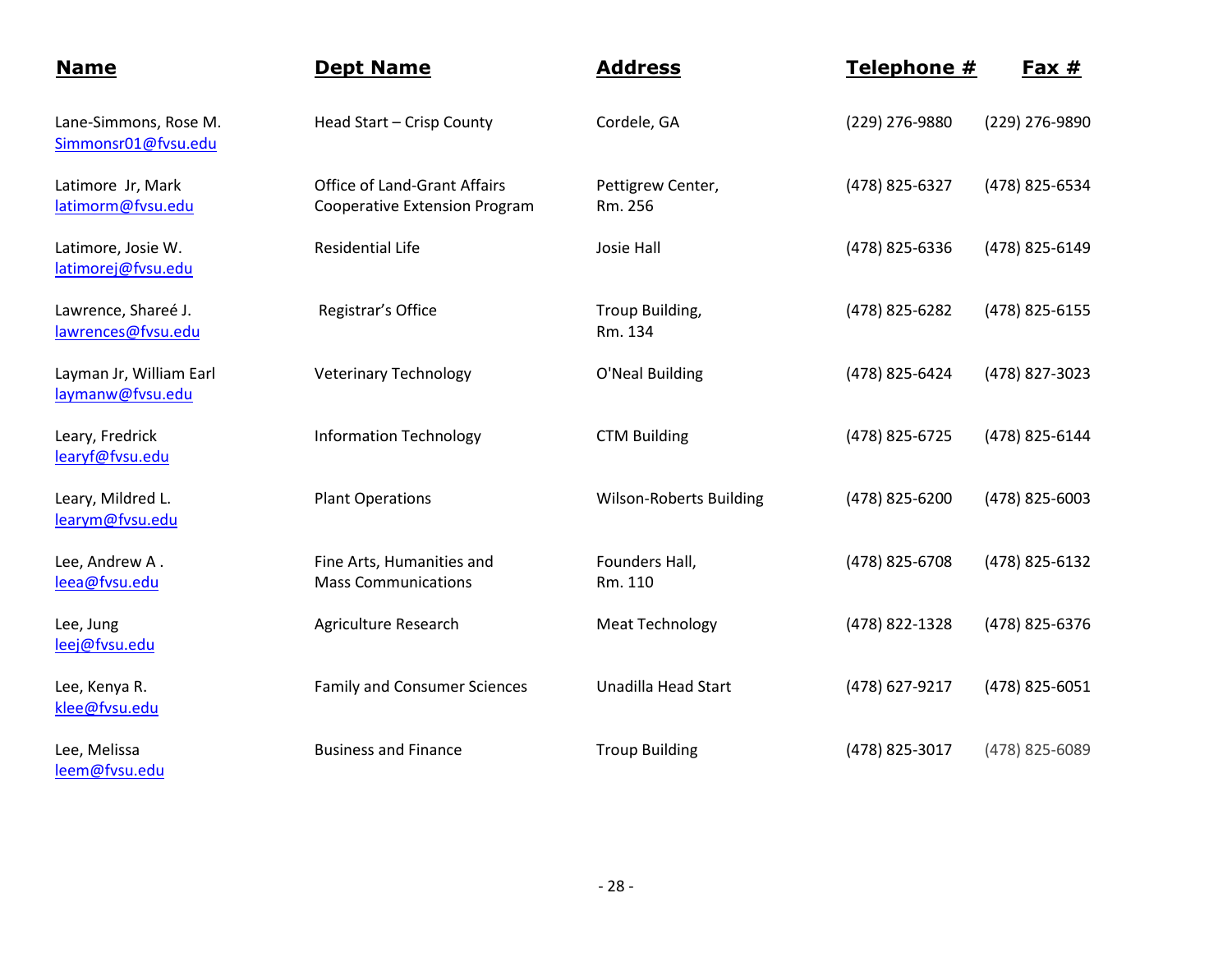| <b>Name</b>                               | <b>Dept Name</b>                                                     | <b>Address</b>                   | Telephone #    | <u>Fax #</u>   |
|-------------------------------------------|----------------------------------------------------------------------|----------------------------------|----------------|----------------|
| Lewis, Shonda<br>lewiss@fvsu.edu          | Marketing and Communications                                         | Troup Building,<br>Rm. 333       | (478) 825-6319 | (478) 825-6394 |
| Lewis, Terrence<br>lewist@fvsu.edu        | <b>Cooperative Extension</b>                                         | <b>Pettigrew Center</b>          | (478) 822-7145 | (478) 825-6299 |
| Lindsey, Alvin<br>lindseya@fvsu.edu       | Valley Behavioral Health                                             | Hunt Infirmary                   | (478) 822-1035 | (478) 825-6258 |
| Lindsey, Larry W.<br>lindseyl@fvsu.edu    | <b>Agricultural Research Station</b>                                 | <b>Goat Center</b>               | (478) 825-6410 | (478) 825-6376 |
| Little, Jerome<br>littlej@fvsu.edu        | <b>Campus Police and Safety</b>                                      | <b>Bywaters Building</b>         | (478) 825-6211 | (478) 825-6701 |
| Little Sr., Marvin L.<br>littlem@fvsu.edu | <b>Plant Operations</b>                                              | <b>Wilson-Roberts Building</b>   | (478) 825-6200 | (478) 825-6003 |
| Liu, Xuanli<br>liux@fvsu.edu              | <b>Agricultural Research Station</b>                                 | Stallworth Building,<br>Rm. 110  | (478) 825-6831 | (478) 825-6376 |
| Lowe, Brenda D.<br>loweb@fvsu.edu         | <b>Plant Operations</b>                                              | <b>Wilson-Roberts Building</b>   | (478) 825-6200 | (478) 825-6003 |
| Lucas, Marlena D.<br>smithm@fvsu.edu      | <b>Educational Talent Search</b>                                     | Warner Robins Center,<br>Rm. 270 | (478) 971-1098 | (478) 971-0103 |
| Lutz, Christine<br>lutzc@fvsu.edu         | History, Geography, Political<br><b>Science and Criminal Justice</b> | Bond Building,<br>Rm. 146        | (478) 825-1928 | (478) 825-6161 |
| Ma, Xiaoling<br>max@fvsu.edu              | <b>Agricultural Research Station</b>                                 | Stallworth Building,<br>Rm. 126B | (478) 825-6758 | (478) 825-6375 |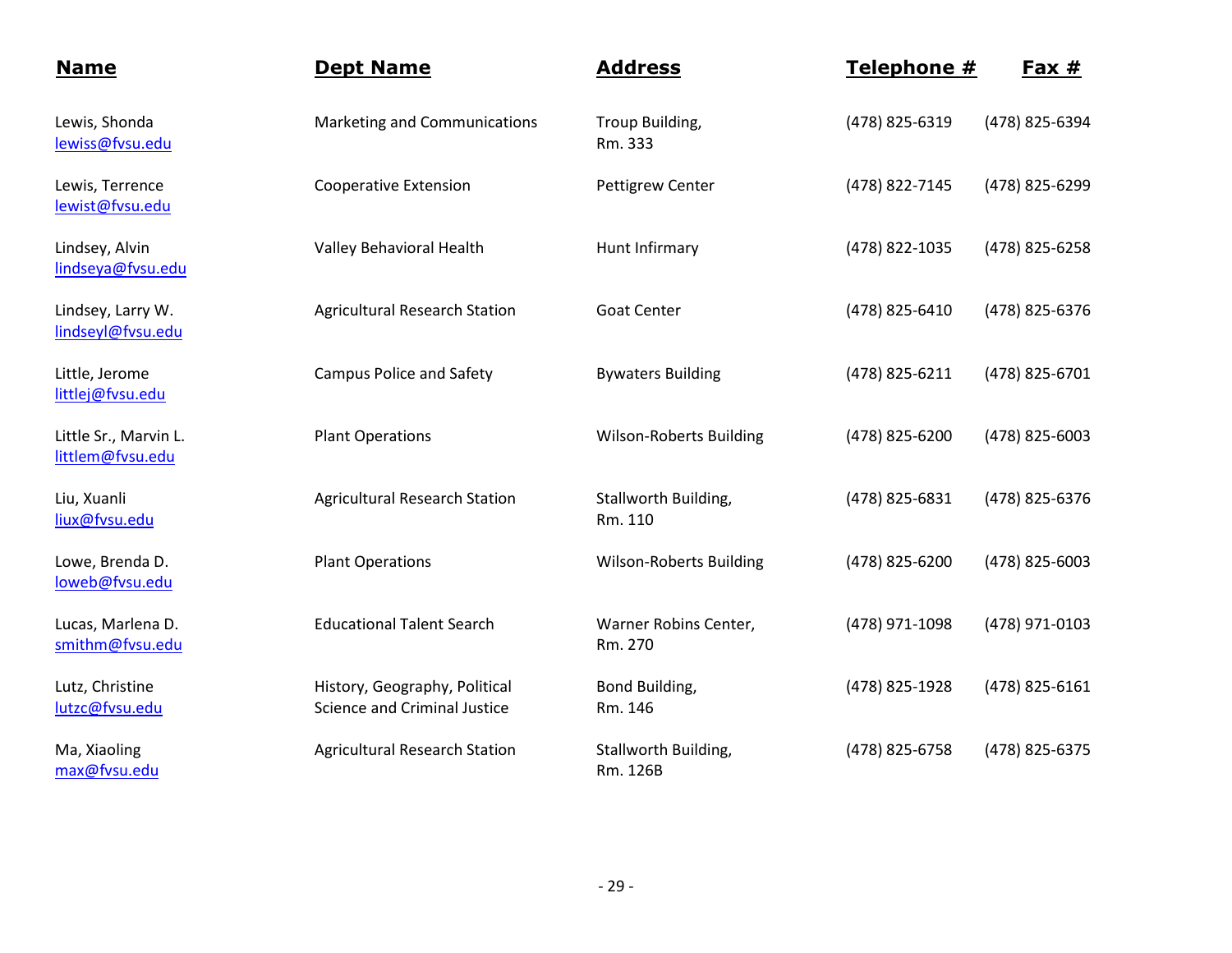| <b>Name</b>                                 | <b>Dept Name</b>                     | <b>Address</b>                                | Telephone #     | <u>Fax #</u>   |
|---------------------------------------------|--------------------------------------|-----------------------------------------------|-----------------|----------------|
| Mack, James<br>mackj@fvsu.edu               | Chemistry                            | Academic Classroom & Lab Bldg.<br>Rm. 204     | (478) 825-6841  | (478) 825-6116 |
| Maddox, Brenda<br>maddoxb@fvsu.edu          | <b>Head Start</b>                    | <b>Buena Vista</b>                            | (229) 649-2625  |                |
| Mahapatra, Ajit K.<br>mahapatraa@fvsu.edu   | <b>Agricultural Research Station</b> | Stallworth Building,<br>Rm. 145               | (478) 825-6809  | (478) 825-6376 |
| Mahitab, Frank A.<br>mahitabf@fvsu.edu      | <b>Hunt Memorial Library</b>         | Hunt Memorial Library,<br>Rm. 101             | (478) 825-6342  | (478) 825-6663 |
| Malone, Sylvia J.<br>malones@fvsu.edu       | <b>Agricultural Research Station</b> | Stallworth Building,<br>Rm. 103               | (478) 825-6822  | (478) 825-6376 |
| Mann, Candy<br>mannc@fvsu.edu               | <b>Campus Police and Safety</b>      | <b>Bywaters Building</b>                      | (478) 825-6304  | (478) 825-6701 |
| Manson, Alfrieda L.<br>mansona@fvsu.edu     | College of Education                 | Hubbard Building, Rm. 307B                    | (4798) 825-6172 | (478) 825-6162 |
| Manson, Barbara A<br>mansonb@fvsu.edu       | <b>Family and Consumer Sciences</b>  | <b>Macon County Head Start</b>                | (478) 967-2155  | (478) 967-2158 |
| Marshall, Kiyondra F.<br>marshallk@fvsu.edu | Biology                              | Academic Classroom &<br>Lab Building, Rm. 102 | (478) 825-6851  | (478) 825-6104 |
| Martin, Felicia L.<br>martinf@fvsu.edu      | Admissions                           | Troup Building, Rm. 245                       | (478) 825-6520  | (478) 825-6249 |
| Martin, Karla A.<br>martink@fvsu.edu        | USDA - College of Agriculture        | Pettigrew Center,<br>Rm. 244                  | (478) 825-6298  |                |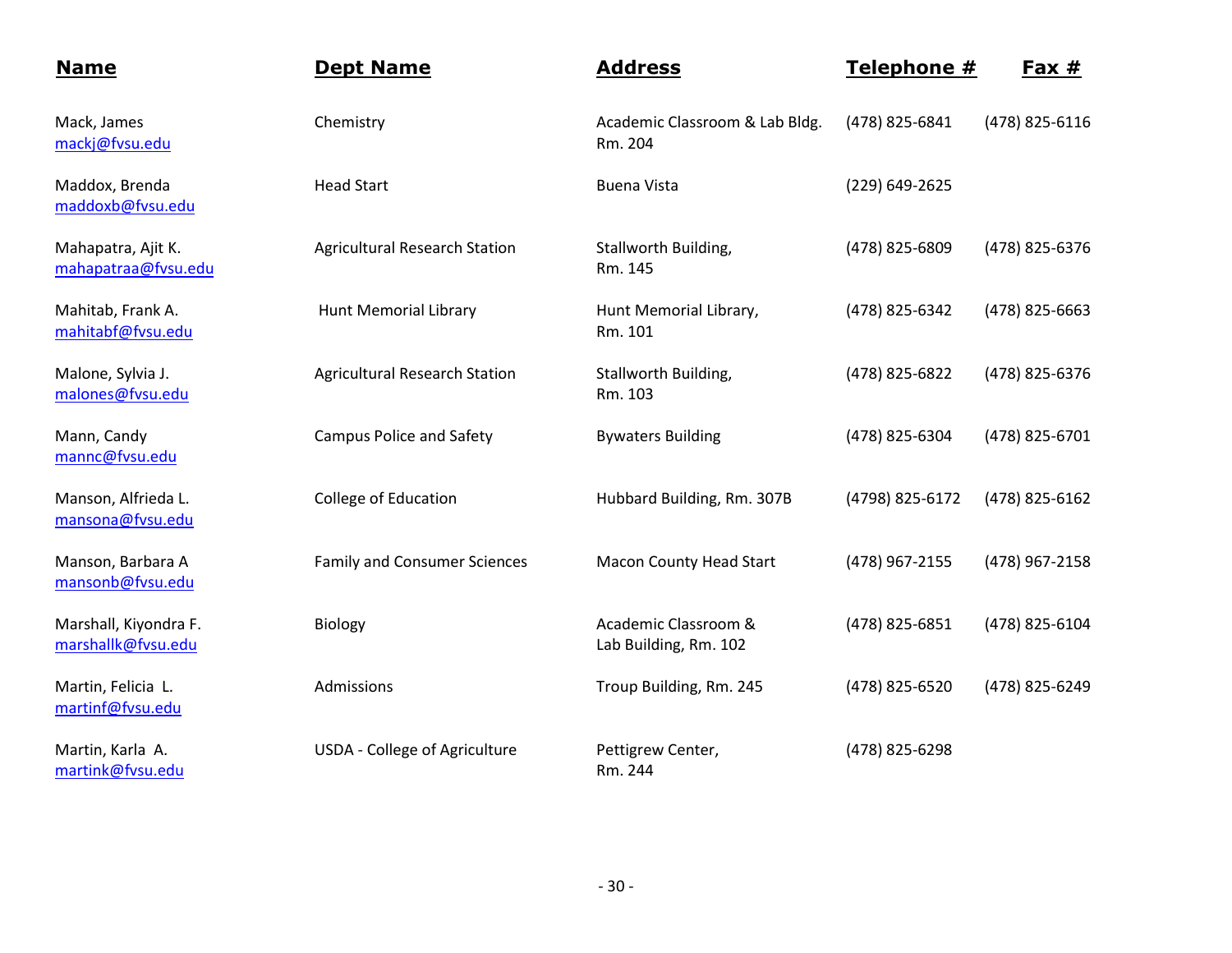| <b>Name</b>                                 | <b>Dept Name</b>                                        | <b>Address</b>                             | Telephone #    | <u>Fax #</u>   |
|---------------------------------------------|---------------------------------------------------------|--------------------------------------------|----------------|----------------|
| Martin, Priscilla W.<br>martinp@fvsu.edu    | <b>Testing Service Center</b>                           | Peabody Building,<br>Rm. 215               | (478) 825-6384 | (478) 825-6442 |
| Mason, Bobbie J.<br>masonb@fvsu.edu         | <b>Family and Consumer Sciences</b>                     | <b>Crisp County Head Start</b>             | (229) 276-9880 | (229) 276-9890 |
| Mason, Kimberly<br>masonk@fvsu.edu          | Family & Consumer Sciences<br><b>Head Start</b>         | <b>Crisp County</b>                        | (478) 825-6171 | (478) 825-6051 |
| Mathis, Cody J.<br>mathisc@fvsu.edu         | <b>Agricultural Research Station</b>                    | Greenhouse                                 | (478) 825-6320 | (478) 825-6376 |
| Mauzerall, Hope<br>mauzerah@fvsu.edu        | Fine Arts, Humanities and<br><b>Mass Communications</b> | Founders Hall, Rm. 206                     | (478) 825-6709 | (478) 825-6132 |
| Mauzerall, Jorgette L.<br>mauzeraj@fvsu.edu | <b>English and Foreign Languages</b>                    | Bond Building, Rm. 227                     | (478) 825-6684 | (478) 825-6110 |
| Maze, Fanisha Z.<br>mazef@fvsu.edu          | <b>College of Agriculture</b>                           | <b>Stallworth Building</b>                 | (478) 825-6320 | (478) 825-6376 |
| Mbata, George N.<br>mbatag@fvsus.edu        | Biology                                                 | Academic Classroom & Lab Bldg.,<br>Rm. 104 | (478) 825-6550 | (478) 825-6104 |
| McCamey Jr, Jimmy<br>mccameyj@fvsu.edu      | <b>Behavioral Sciences</b>                              | <b>Bond Building</b>                       | (478) 825-6800 | (478) 825-6161 |
| McCarthy, Donald<br>mccarthyd@fvsu.edu      | Institutional Research, Planning<br>and Effectiveness   | Troup Building, Rm. 319                    | (478) 822-7594 | (478) 822-7595 |
| McClellan, Shirley M.<br>mcclells@fvsu.edu  | <b>Educational Talent Search</b>                        | Bond Building, Rm. 244                     | (478) 825-1817 | (478) 825-1869 |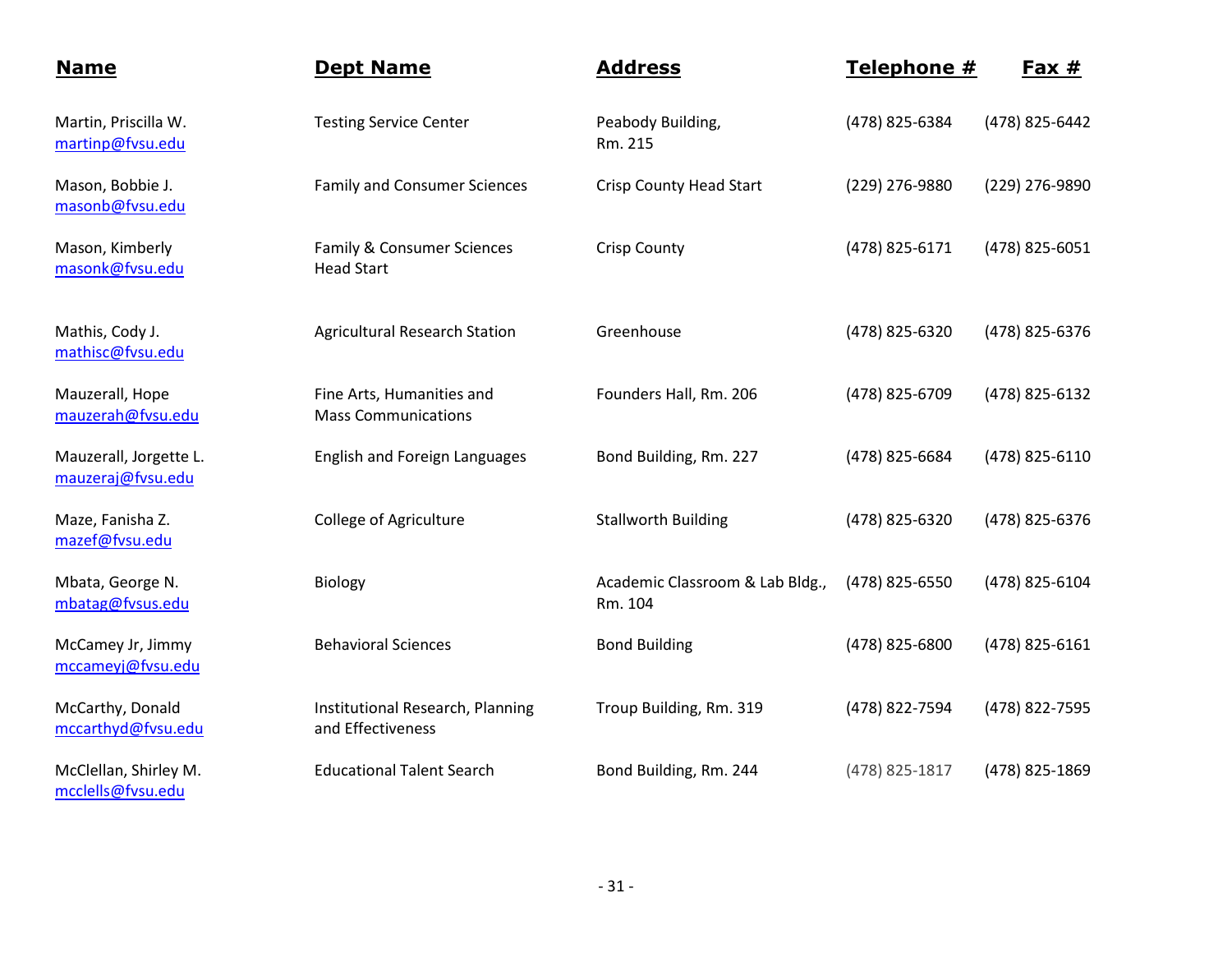| <b>Name</b>                                    | <b>Dept Name</b>                                         | <b>Address</b>                 | Telephone #    | $Fax #$        |
|------------------------------------------------|----------------------------------------------------------|--------------------------------|----------------|----------------|
| McClendon, Carrie J.<br>mcclendonc@fvsu.edu    | <b>Family and Consumer Sciences</b><br><b>Head Start</b> | <b>Crisp County</b>            | (229) 276-9880 | (229) 276-9890 |
| McClendon, Shaniekia K.<br>mcclendons@fvsu.edu | <b>Family and Consumer Sciences</b><br><b>Head Start</b> | Gano Building, Rm. 106         | (478) 825-6170 | (478) 825-6051 |
| McClendon, Victoria<br>mcclendonv@fvsu.edu     | <b>Family and Consumer Sciences</b>                      | <b>Unadilla Head Start</b>     | (478) 825-6171 | (478) 825-6051 |
| McCommon, George W<br>mccommog@fvsu.edu        | <b>Veterinary Technology</b>                             | O'Neal Building                | (478) 825-6424 | (478) 827-3023 |
| McCrary, Glenis<br>mccraryg@fvsu.edu           | <b>Plant Operations</b>                                  | <b>Wilson-Roberts Building</b> | (478) 825-6785 | (478) 825-6003 |
| McDonald, Angela D.<br>mcdonalda@fvsu.edu      | <b>Family and Consumer Sciences</b>                      | Marshallville Head Start       | (478) 967-2155 | (478) 967-2158 |
| McDowell, Cheryl A.<br>mcdowellc@fvsu.edu      | <b>Residential Life</b>                                  | <b>Wildcat Commons</b>         | (478) 825-6100 | (478) 825-6149 |
| McFerrin, Yolanda E.<br>mcferriny@fvsu.edu     | <b>Agricultural Research Station</b>                     | <b>Tabor Building</b>          | (478) 825-6706 | (478) 827-3062 |
| McGhee, Sandra<br>mcghees@fvsu.edu             | <b>Residential Life</b>                                  | <b>Wildcat Commons #2</b>      | (478) 827-3109 | (478) 825-6149 |
| McGhee, Stephanie<br>mccraryg@fvsu.edu         | <b>Plant Operations</b>                                  | <b>Wilson-Roberts Building</b> | (478) 825-6785 | (478) 825-6003 |
| McGowan, Mark S.<br>mcgowanm@fvsu.edu          | <b>Residential Life</b>                                  | <b>Wildcat Commons</b>         | (478) 825-6100 | (478) 825-6149 |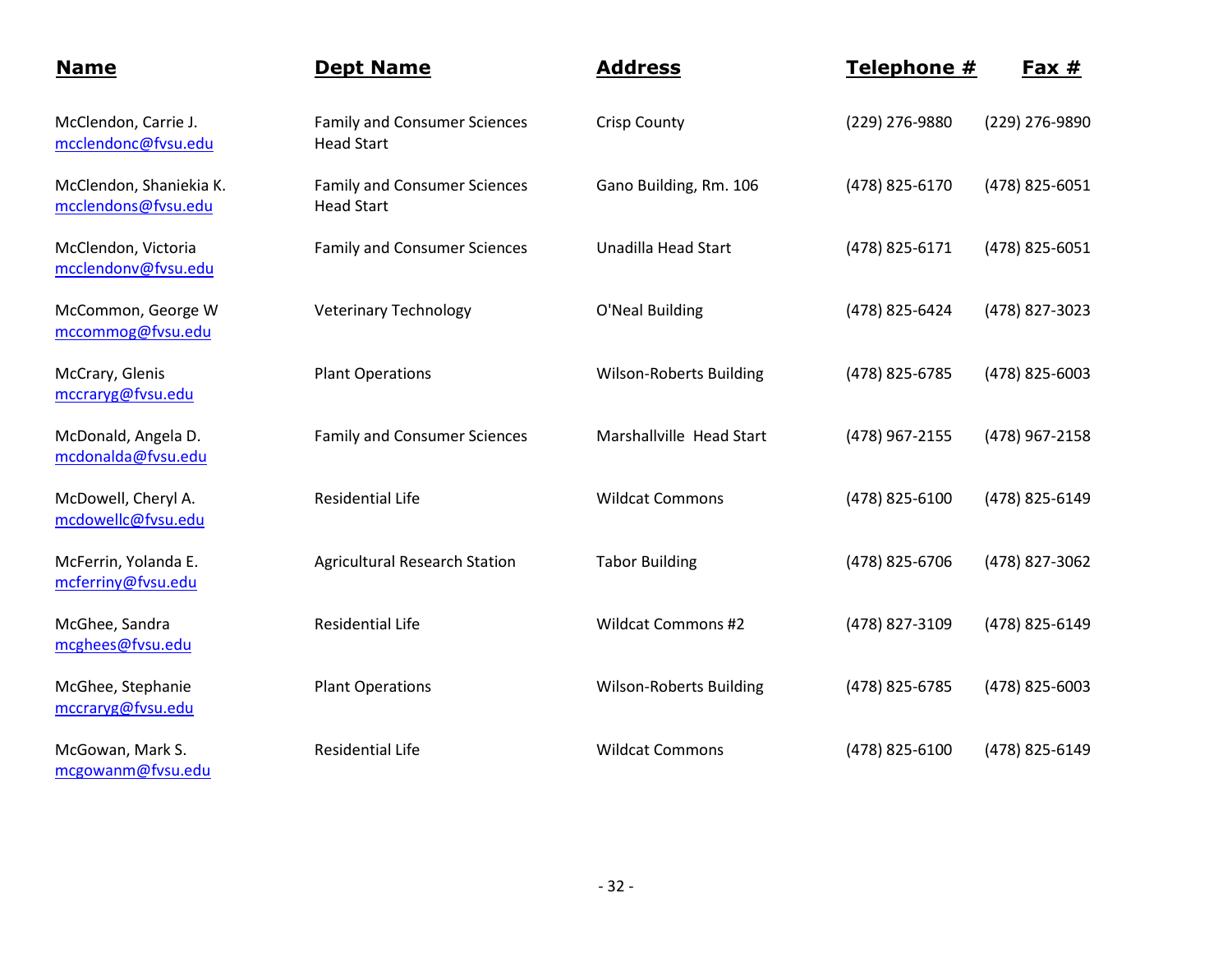| <b>Name</b>                                | <b>Dept Name</b>                                    | <b>Address</b>                             | Telephone #    | Fax $#$        |
|--------------------------------------------|-----------------------------------------------------|--------------------------------------------|----------------|----------------|
| McKellar, Shandra F.<br>mckellars@fvsu.edu | Head Start - Crisp County                           | Cordele, GA                                | (229) 276-9880 | (229) 276-9890 |
| McKenzie, Betty<br>bmckenzie@fvsu.edu      | <b>Family and Consumer Sciences</b>                 | <b>Crisp County Head Start</b>             | (229) 276-9880 | (229) 276-9890 |
| McLaughlin, Frederick<br>mclaughf@fvsu.edu | Biology                                             | Academic Classroom & Lab Bldg.,<br>Rm. 106 | (478) 825-6852 | (478) 825-6104 |
| McNeal, Kendra<br>mcnealk@fvsu.edu         | <b>Cooperative Extension</b>                        | Pettigrew Center                           | (478) 825-6580 | (478) 825-6299 |
| McNeil, Stacey<br>mcneils@fvsu.edu         | <b>Business and Economics</b>                       | <b>Bywaters Building</b>                   | (478) 825-6270 | (478) 825-3025 |
| McPhail, Ayanna K.<br>mcphaila@fvsu.edu    | <b>Agricultural Technology</b><br>Conference Center | 46 Camp John Hope Rd.                      | (478) 825-3113 | (478) 825-3979 |
| Mehan, Uppinder<br>mehanu@fvsu.edu         | College of Arts and Sciences                        | <b>Blanchet CTM Building,</b><br>Rm. 105   | (478) 825-6454 | (478) 825-6000 |
| Merrell, Lalietha S.<br>merrelll@fvsu.edu  | <b>Head Start-Dooly County</b>                      | Vienna, GA                                 | (229) 268-8599 | (229) 268-8596 |
| Micholick, Sarah<br>micholicks@fvsu.edu    | <b>Military Science</b>                             | <b>Gano Building</b>                       | (478) 822-1225 | (478) 825-6352 |
| Miller, Beverly T.<br>millerb@fvsu.edu     | Post Office                                         | Lyons Student Center                       | (478) 825-6311 |                |
| Miller, Gary<br>millerg@fvsu.edu           | <b>Information Technology</b>                       | <b>CTM Building</b>                        | (478) 825-6228 | (478) 825-6142 |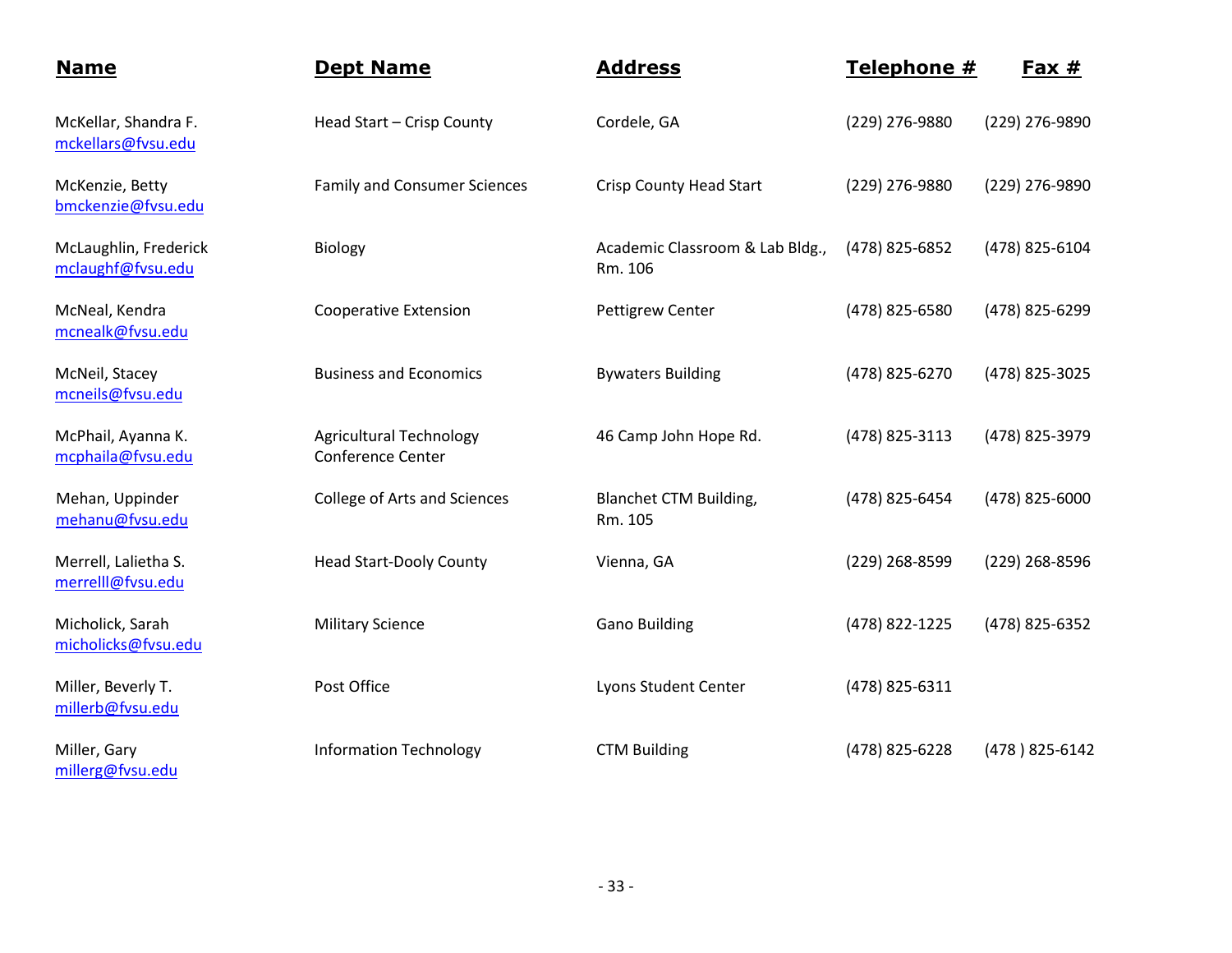| <b>Name</b>                              | <b>Dept Name</b>                                | <b>Address</b>                   | Telephone #    | <u>Fax #</u>   |
|------------------------------------------|-------------------------------------------------|----------------------------------|----------------|----------------|
| Miller, Krystle A.<br>Millerk01@fvsu.edu | <b>Campus Police and Safety</b>                 | <b>Bywaters Building</b>         | (478) 825-6211 | (478) 825-6701 |
| Miller, Leroy<br>miller@fvsu.edu         | History, Geology and Political<br>Science       | <b>Bond Building</b>             | (478) 835-6665 | (478) 825-6161 |
| Miller, Melissa D.<br>millerm@fvsu.edu   | <b>Accounting Services</b>                      | <b>Troup Building</b>            | (478) 825-6433 | (478) 825-6929 |
| Miller, Schauston<br>millers@fvsu.edu    | <b>Agriculture Research Station</b>             | <b>Stallworth Building</b>       | (478) 825-6864 | (478) 825-6376 |
| Miller, Virginia J.<br>millerv@fvsu.edu  | Head Start - Macon County                       | Marshallville, GA                | (478) 967-2155 | (478) 967-2158 |
| Milliman, Craig<br>millimac@fvsu.edu     | <b>English and Foreign Languages</b>            | Bond Building,<br>Rm. 150        | (478) 825-6677 | (478) 825-6110 |
| Milton, Christina D.<br>miltonc@fvsu.edu | Marketing and Communications                    | Troup Building,<br>Rm. 333       | (478) 822-7589 | (478) 825-6394 |
| Milton, Walter<br>miltonw@fvsu.edu       | <b>Business Administration and</b><br>Economics | <b>Bywaters Building</b>         | (478) 825-6716 | (478) 825-3025 |
| Mobini, Syedmehdi<br>mobinis@fvsu.edu    | <b>Veterinary Science</b>                       | O'Neal Building.<br>Rm. 102      | (478) 825-6796 | (478) 827-3023 |
| Mobley, Jerry<br>mobleyj1@fvsu.edu       | <b>Counseling Psychology</b>                    | <b>Warner Robins Center</b>      | (478) 953-7754 | (478) 971-4456 |
| Modena, Shawn L.<br>modenas@fvsu.edu     | <b>Residential Life</b>                         | <b>Wildcat Commons Clubhouse</b> | (478) 825-6100 | (478) 825-6916 |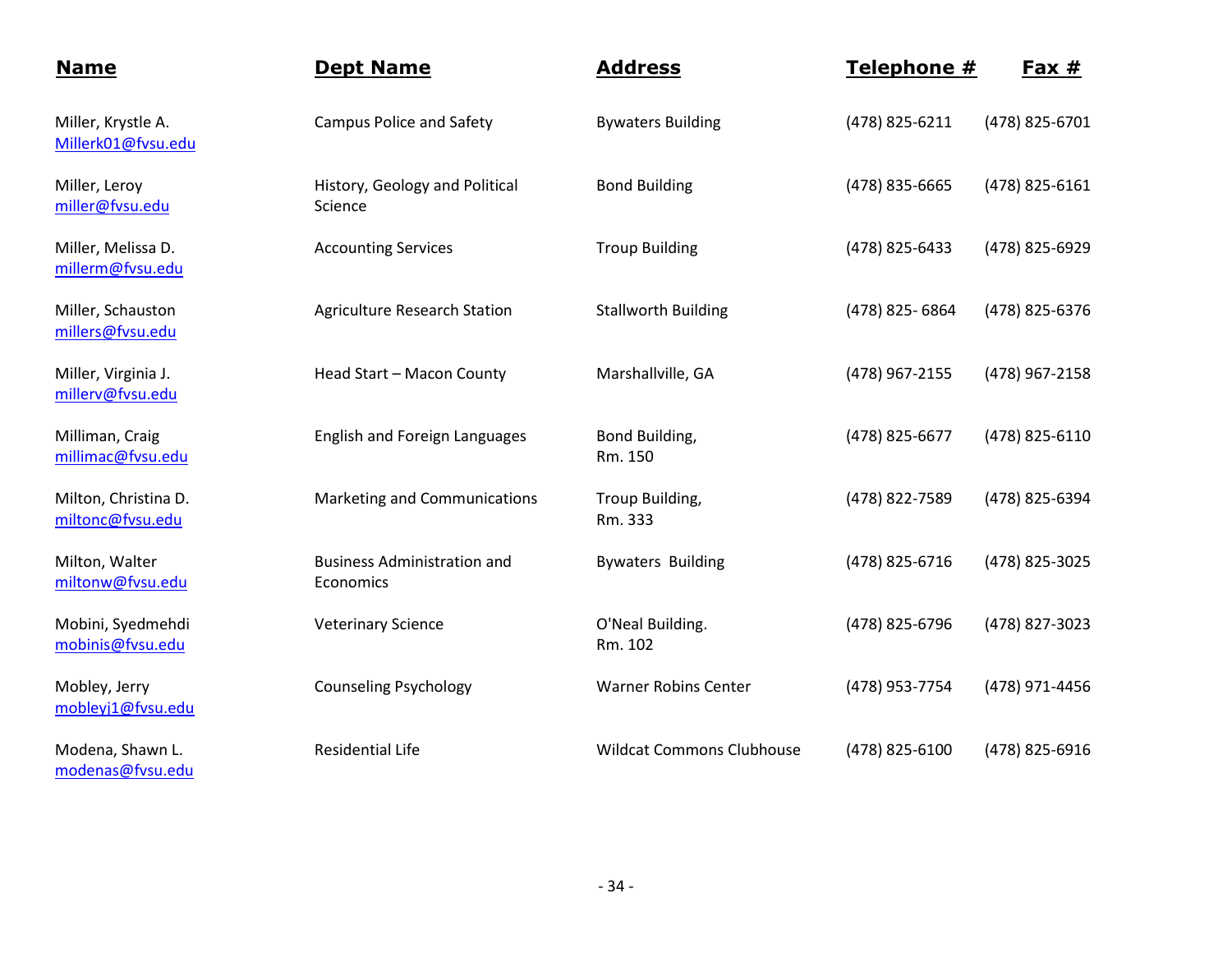| <b>Name</b>                               | <b>Dept Name</b>                  | <b>Address</b>                      | Telephone #    | $Fast #$       |
|-------------------------------------------|-----------------------------------|-------------------------------------|----------------|----------------|
| Mofya, Saul<br>mofyas@fvsu.edu            | <b>Veterinary Science</b>         | O'Neal Building                     | (478) 825-6424 | (478) 825-3023 |
| Moore, Clarence<br>Moorec01@fvsu.edu      | <b>Plant Operations</b>           | <b>Wilson-Roberts Building</b>      | (478) 825-6200 | (478) 825-6003 |
| Moore, Donald J.<br>moored01@fvsu.edu     | Sales and Service Buildings       | <b>Pettigrew Center</b>             | (478) 825-6803 | (478) 825-6889 |
| Moore, Teah Lynette<br>mooret1@fvsu.edu   | <b>School Counselor Education</b> | Warner Robins Center,<br>Rm. 268    | (478) 953-3164 | (478) 971-4452 |
| Moore, Verbret F.<br>moorev@fvsu.edu      | <b>Human Resources</b>            | Troup Building,<br>Rm. 202          | (478) 825-6301 | (478) 825-6115 |
| Morgan Sr, Kenneth B.<br>morgank@fvsu.edu | <b>Campus Police and Safety</b>   | <b>Bywaters Building</b>            | (478) 825-6280 | (478) 825-6701 |
| Moten-Thomas, Joy<br>thomasb@fvsu.edu     | <b>Cooperative Extension</b>      | <b>Pettigrew Center</b>             | (478) 825-6954 | (478) 825-6299 |
| Muhammad, Khaleelah<br>muhammadk@fvsu.edu | <b>Accounting Service</b>         | <b>Troup Building</b><br>Rm. 233    | (478) 825-6095 | (478) 825-6929 |
| Murfree, Joshua<br>murfreej@fvsu.edu      | Athletics                         | <b>HPE Complex</b>                  | (478) 825-6238 | (478) 825-6889 |
| Muriuki, Agnes N.<br>muriukia@fvsu.edu    | Library                           | Hunt Memorial Library,<br>Rm. 105D  | (478) 822-6755 | (478) 825-6663 |
| Murphy, B. Keith<br>murphyk@fvsu.edu      | Arts and Sciences                 | Miller Science Building,<br>Rm. 209 | (478) 825-6683 | (478) 825-6000 |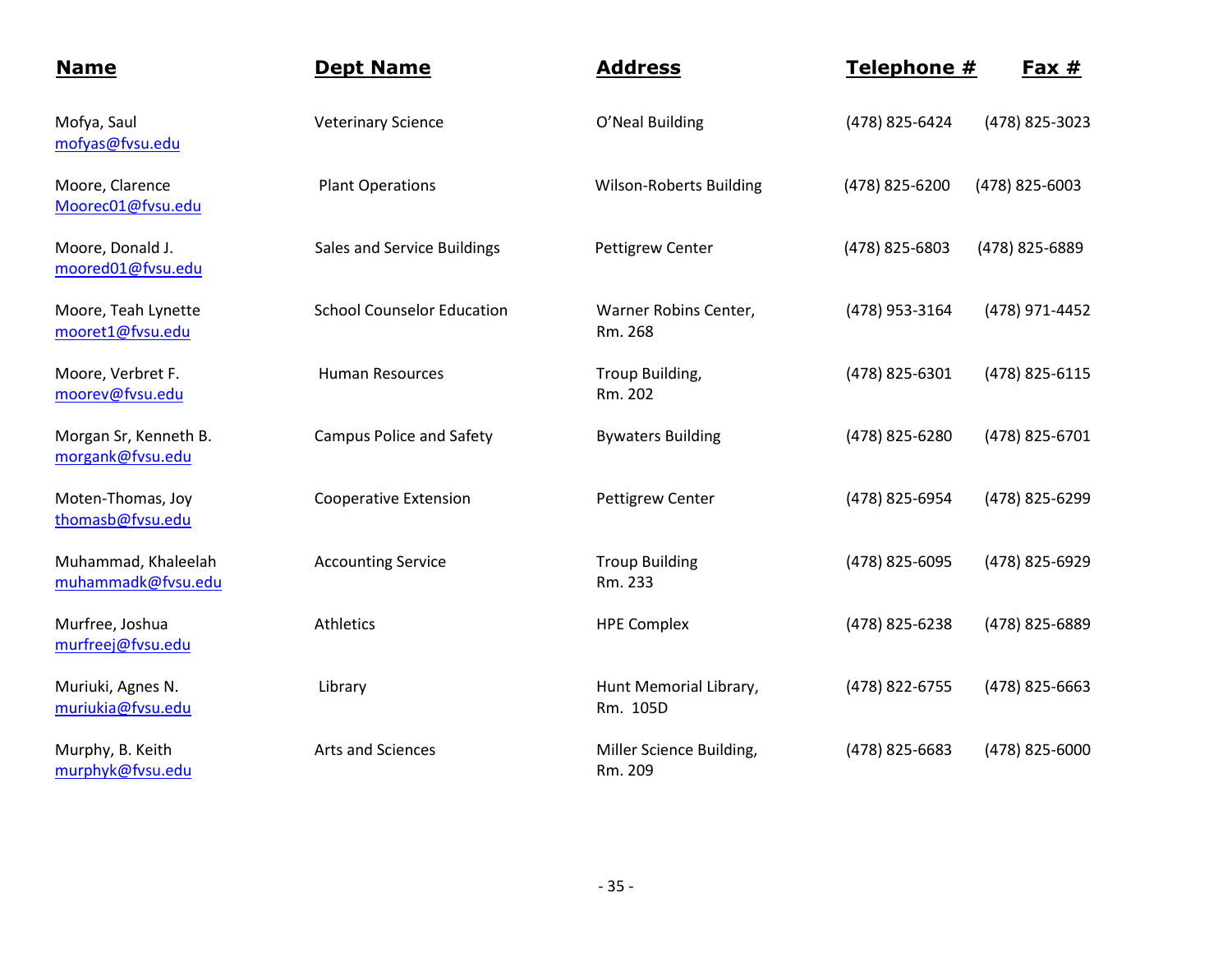| <b>Name</b>                                | <b>Dept Name</b>                      | <b>Address</b>                  | Telephone #    | <u>Fax #</u>   |
|--------------------------------------------|---------------------------------------|---------------------------------|----------------|----------------|
| Murphy, Willie C.<br>murphyw@fvsu.edu      | <b>Career and Alumni Services</b>     | Peabody Building,<br>Rm. 101    | (478) 825-6202 | (478) 825-6471 |
| Murty, Komanduri S.<br>murtyk@fvsu.edu     | <b>Behavioral Sciences</b>            | Bond Building.<br>Rm. 138       | (478) 825-6624 | (478) 825-6161 |
| Myles, Allen R.<br>mylesa@fvsu.edu         | <b>Auxiliary and Support Services</b> | Lyons Student Center            | (478) 825-6190 | (478) 827-3052 |
| Naghedolfeizi, Masoud<br>feiim@fvsu.edu    | Math and Computer Science             | <b>Blanchet CTM Building</b>    | (478) 825-6612 | (478) 825-6286 |
| Neal, Aliman<br>neala@fvsu.edu             | <b>External Affairs</b>               | <b>Huntington Hall</b>          | (478) 825-6118 | (478) 825-6461 |
| Nelson, Mack C.<br>nelsonm@fvsu.edu        | <b>Agricultural Research Station</b>  | Stallworth Building,<br>Rm. 124 | (478) 825-6827 | (478) 825-6376 |
| Newton, James R.<br>newtonj@fvsu.edu       | <b>Behavioral Sciences</b>            | <b>Warner Robins Center</b>     | (478) 953-6128 | (478) 971-4452 |
| Nicholson, Malinda S.<br>nicholsm@fvsu.edu | <b>Academics Affairs</b>              | Troup Building, Rm. 340         | (478) 825-6330 | (478) 825-6057 |
| Nyaga, Doris W.<br>nyagad@fvsu.edu         | <b>Sponsored Programs</b>             | Huntington Hall, Rm. 104        | (478) 822-1063 | (478) 825-6461 |
| O'Kelley, Ellakisha<br>okelleye@fvsu.edu   | Athletics                             | <b>HPE Complex</b>              | (478) 822-1227 | (478) 825-6889 |
| Oates, Belinda<br>oatesb@fvsu.edu          | <b>Financial Aid</b><br>Rm. 113       | <b>Troup Building</b>           | (478) 825-6363 | (478) 825-6976 |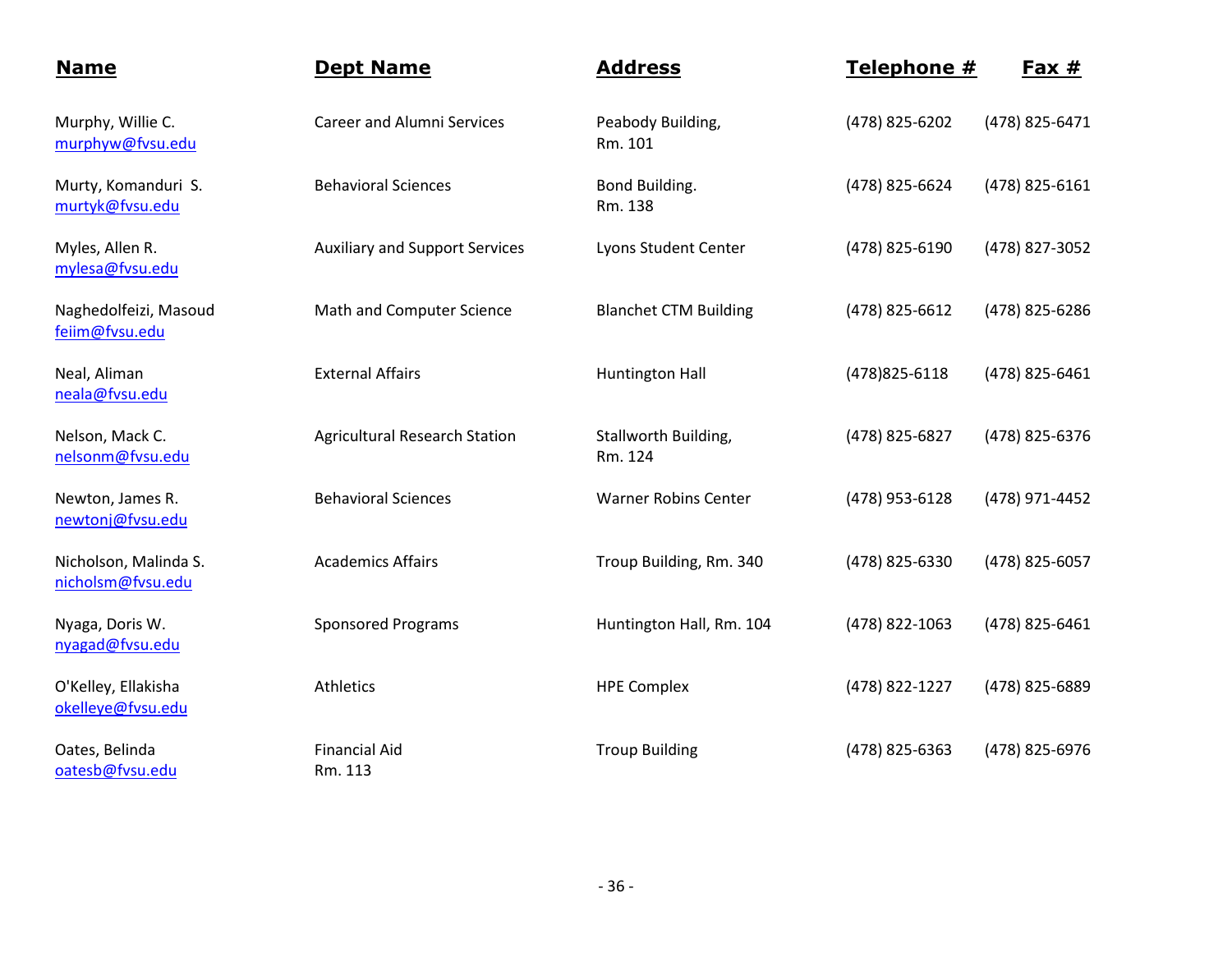| <b>Name</b>                                 | <b>Dept Name</b>                                             | <b>Address</b>                             | Telephone #    | Fax $#$        |
|---------------------------------------------|--------------------------------------------------------------|--------------------------------------------|----------------|----------------|
| Obeng, Eric<br>Obenge@fvsu.edu              | Agricultural Instruction                                     | <b>Tabor Building</b>                      | (478) 822-1077 | (478) 825-3062 |
| Oberg, Harold<br>obergh@fvsu.edu            | <b>Upward Bound</b>                                          | Academic Classroom & Lab Bldg.             | (478) 825-6109 | (478) 825-6131 |
| Ogburn, Deborah D.<br>ogburnd@fvsu.edu      | <b>Family and Consumer Sciences</b>                          | <b>Macon County Head Start</b>             | (478) 967-2155 | (478) 967-2518 |
| Oglesby, Jerry<br>oglesbyj@fvsu.edu         | <b>Cooperative Extension Program</b>                         | Ag. Technology Center                      | (478) 827-3974 | (478) 827-3979 |
| Oglesby, Jolethia M.<br>oglesbyj01@fvsu.edu | <b>Agricultural Research</b>                                 | <b>Tabor Building</b>                      | (478) 825-6887 | (478) 827-3062 |
| Ojo, Babatunde<br>ojob@fvsu.edu             | Arts and Sciences                                            | Academic Classroom & Lab Bldg.,<br>Rm. 207 | (478) 825-6843 | (478) 825-6116 |
| Oliver, Kimecia<br>oliverk@fvsu.edu         | <b>Information Technology</b>                                | <b>CTM-Rm. 119</b>                         | (478) 825-6228 | 9478) 825-6142 |
| Ortiz, Heriberto<br>ortizh@fvsu.edu         | <b>Plant Operations</b>                                      | <b>Wilson-Roberts Building</b>             | (478) 825-6200 | (478) 825-6003 |
| Oshier, Erica<br>oshiere@fvsu.edu           | <b>English and Foreign Languages</b>                         | Online Instructor                          | (478) 825-6380 | (478) 825-6110 |
| Osondu, Iheanyichukwu<br>osondui@fvsu.edu   | History, Geography, Political,<br>Science & Criminal Justice | Bond Building,<br>Rm. 145                  | (478) 825-6671 | (478) 825-6161 |
| Owen, Vicki R<br>owenv@fvsu.edu             | <b>Agricultural Research</b>                                 | Stallworth Building,<br>Rm. 126B           | (478) 825-6758 | (478) 825-6376 |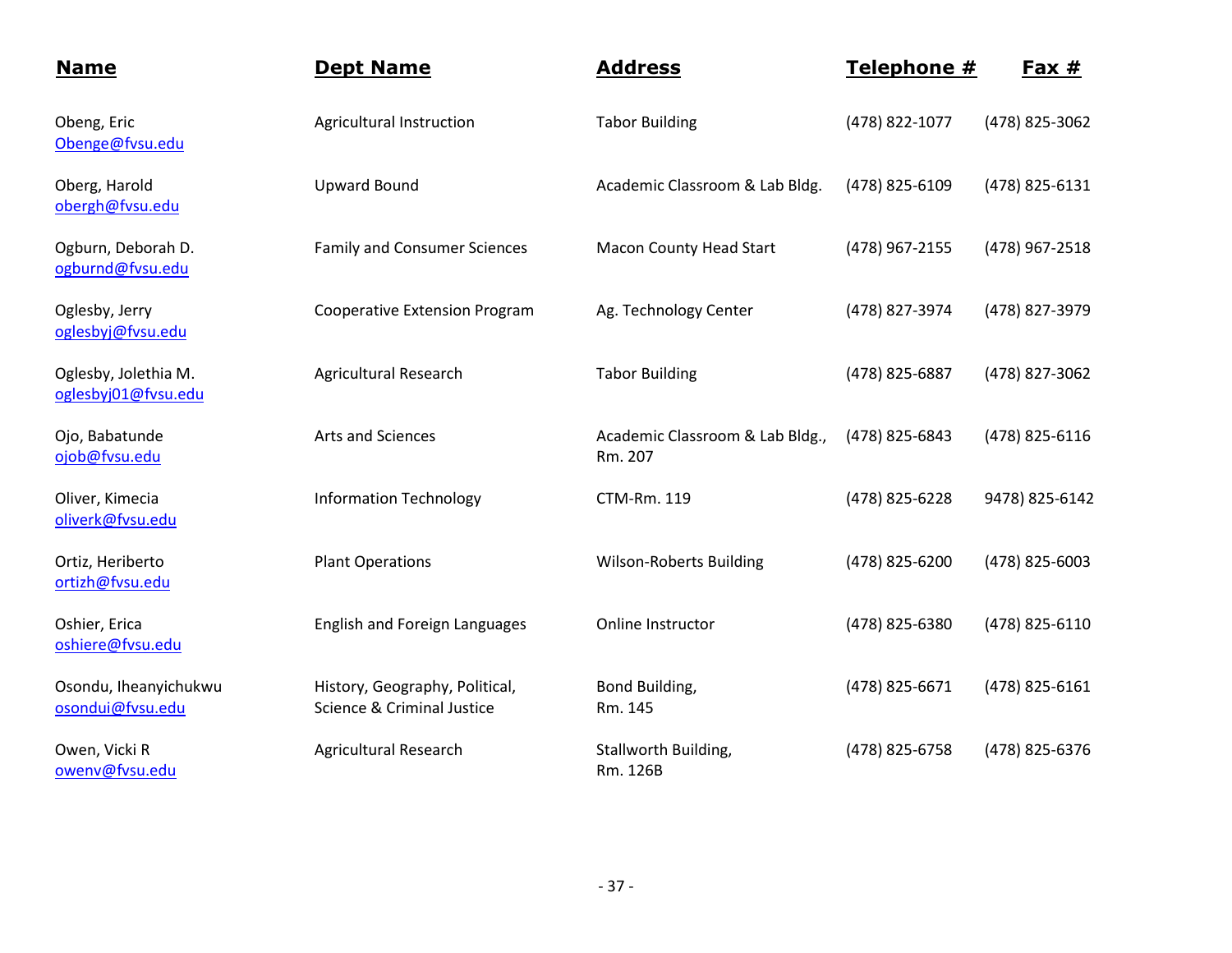| <b>Name</b>                                     | <b>Dept Name</b>                     | <b>Address</b>                 | Telephone #    | $Fax #$        |
|-------------------------------------------------|--------------------------------------|--------------------------------|----------------|----------------|
| Page, Audrea W.<br>pagea@fvsu.edu               | <b>Financial Aid</b>                 | Troup Building, Rm. 113        | (478) 827-3228 | (478) 825-6976 |
| Palms, Sharon Kurtz<br>palmss@fvsu.edu          | <b>Center for Retention Services</b> | Peabody Building,<br>Rm. 213   | (478) 825-6741 | (478) 825-6328 |
| Paradise, Shamarick Y.<br>paradises@fvsu.edu    | <b>Institutional Research</b>        | Troup Building, Rm. 315        | (478) 825-7594 | (478) 825-7595 |
| Park, Young W.<br>parky@fvsu.edu                | <b>Agricultural Research</b>         | Meat Building, Rm. 130         | (478) 827-3089 | (478) 825-6376 |
| Parker, Martha<br>parkerm02@fvsu.edu            | <b>Campus Police and Safety</b>      | <b>Bywaters Building</b>       | (478) 825-6703 | (478) 825-6701 |
| Parks, Cynthia A.<br>parksc@fvsu.edu            | <b>Financial Aid</b>                 | Troup Building, Rm. 110        | (478) 825-6605 | (478) 825-6976 |
| Parks, John Henry<br>parksj@fvsu.edu            | <b>Plant Operations</b>              | <b>Wilson-Roberts Building</b> | (478) 825-6200 | (478) 825-6003 |
| Parks, LaVasa<br>parks@fvsu.edu                 | <b>Upward Bound Program</b>          | <b>Bywaters Building</b>       | (478) 825-6963 | (478) 825-6131 |
| Parks, Louvenia<br>parksl0@fvsu.edu             | <b>Career and Alumni Services</b>    | Peabody Building,<br>Rm. 101   | (478) 825-6347 | (478) 825-6471 |
| Patterson, Eric<br>pattersone@fvsu.edu          | <b>Campus Police and Safety</b>      | <b>Bywaters Building</b>       | (478) 825-6304 | (478) 825-6701 |
| Patterson Jr., Willie K.<br>pattersonw@fvsu.edu | Athletics                            | HPE Complex, Rm. 365           | (478) 825-6437 | (478) 825-6206 |
| Patti, Rose<br>pattir@fvsu.edu                  | <b>Accounting Services</b>           | Troup Building, Rm. 218        | (478) 825-6449 | (478) 825-6977 |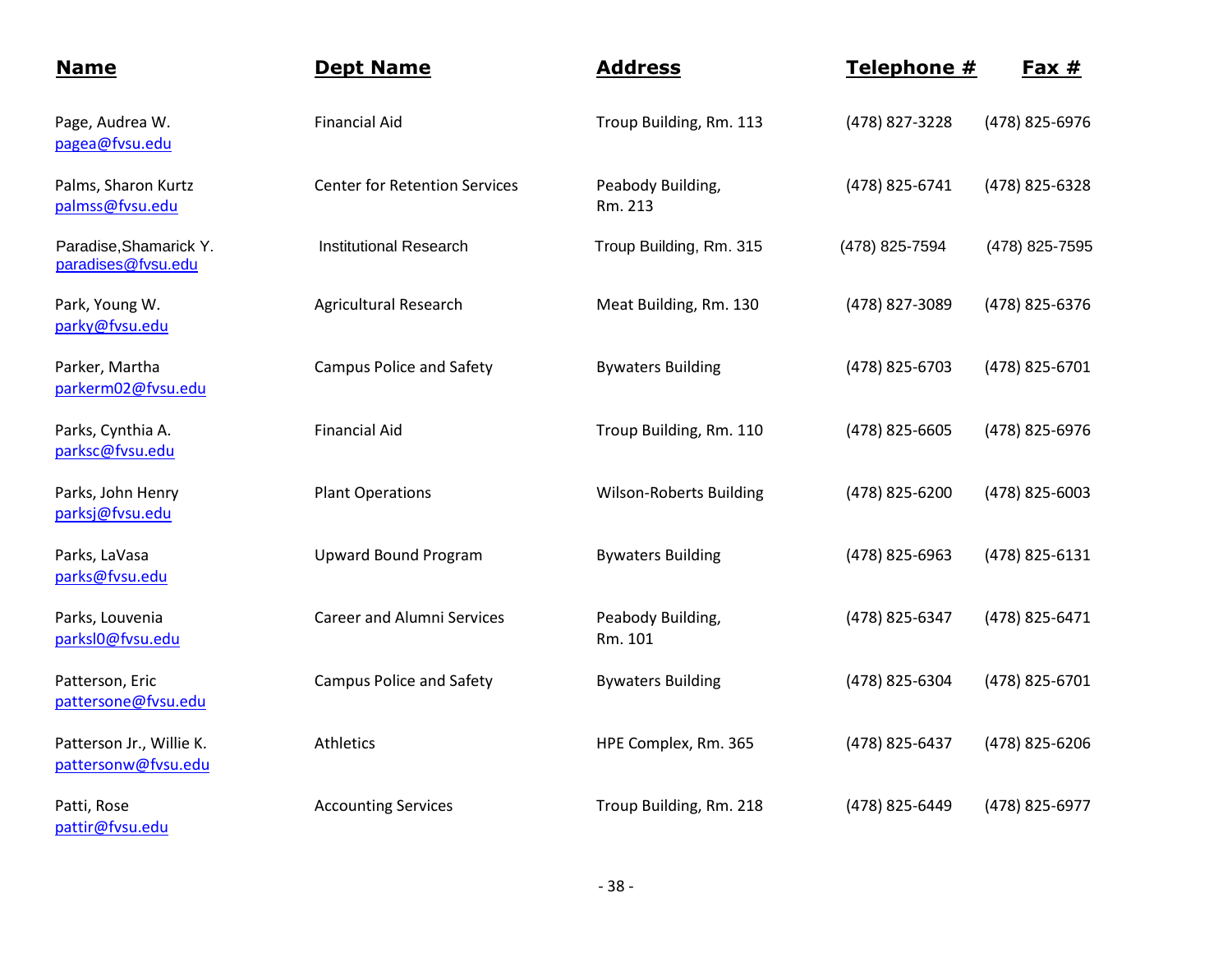| <b>Name</b>                              | <b>Dept Name</b>                     | <b>Address</b>                             | Telephone #     | <u>Fax #</u>   |
|------------------------------------------|--------------------------------------|--------------------------------------------|-----------------|----------------|
| Paul, Jasmine<br>paulj@fvsu.edu          | Biology                              | Academic Classroom & Lab Bldg.,<br>Rm. 107 | (478) 825-6114  | (478) 825-6104 |
| Pauldo, Coretta E<br>pauldoc@fvsu.edu    | <b>Accounting Service</b>            | <b>Troup Building</b><br>Rm. 222           | (478) 825-6289  | (478) 825-6977 |
| Payne, Tamara B.<br>paynet@fvsu.edu      | <b>Behavioral Sciences</b>           | <b>Warner Robins Center</b>                | (478) 953-7695  | (478) 742-4145 |
| Perez Jr., Raymond G.<br>perezr@fvsu.edu | <b>Plant Operations</b>              | <b>Wilson-Roberts Building</b>             | (478) 825-6200  | (478) 825-6003 |
| Perry, Leon J<br>perryl@fvsu.edu         | <b>Residential Life</b>              | <b>Wildcat Commons Clubhouse</b>           | (478) 825-6100  | (47) 825-6149  |
| Perry, Torri L.<br>perryt@fvsu.edu       | <b>Family and Consumer Sciences</b>  | <b>Myers Hall</b>                          | (478) 825-6236  | (478) 825-6078 |
| Pete, Laurone<br>petel@fvsu.edu          | <b>Central Receiving</b>             | <b>Wilson-Roberts Building</b>             | (478) 825-6325  | (478) 825-6165 |
| Peterson, Julie K.<br>petersonj@fvsu.edu | <b>Business and Finance</b>          | Troup Building,<br>Rm. 308                 | (478) 825-6436  | (478) 825-1963 |
| Petties, Rosie W<br>pettiesr@fvsu.edu    | <b>Learning Support</b>              | Bond Building,<br>Rm. 247                  | (478) 825-6306  | (478) 827-3019 |
| Petway, Phillip<br>petwayp@fvsu.edu      | <b>Cooperative Extension Program</b> | Pettigrew Center,<br>Rm. 215               | (478) 825-6795  | (478) 825-6299 |
| Pines, Charles E.<br>pinesc@fvsu.edu     | <b>Campus Police and Safety</b>      | <b>Bywaters Building</b>                   | (478) 8257-3256 | (478) 825-6701 |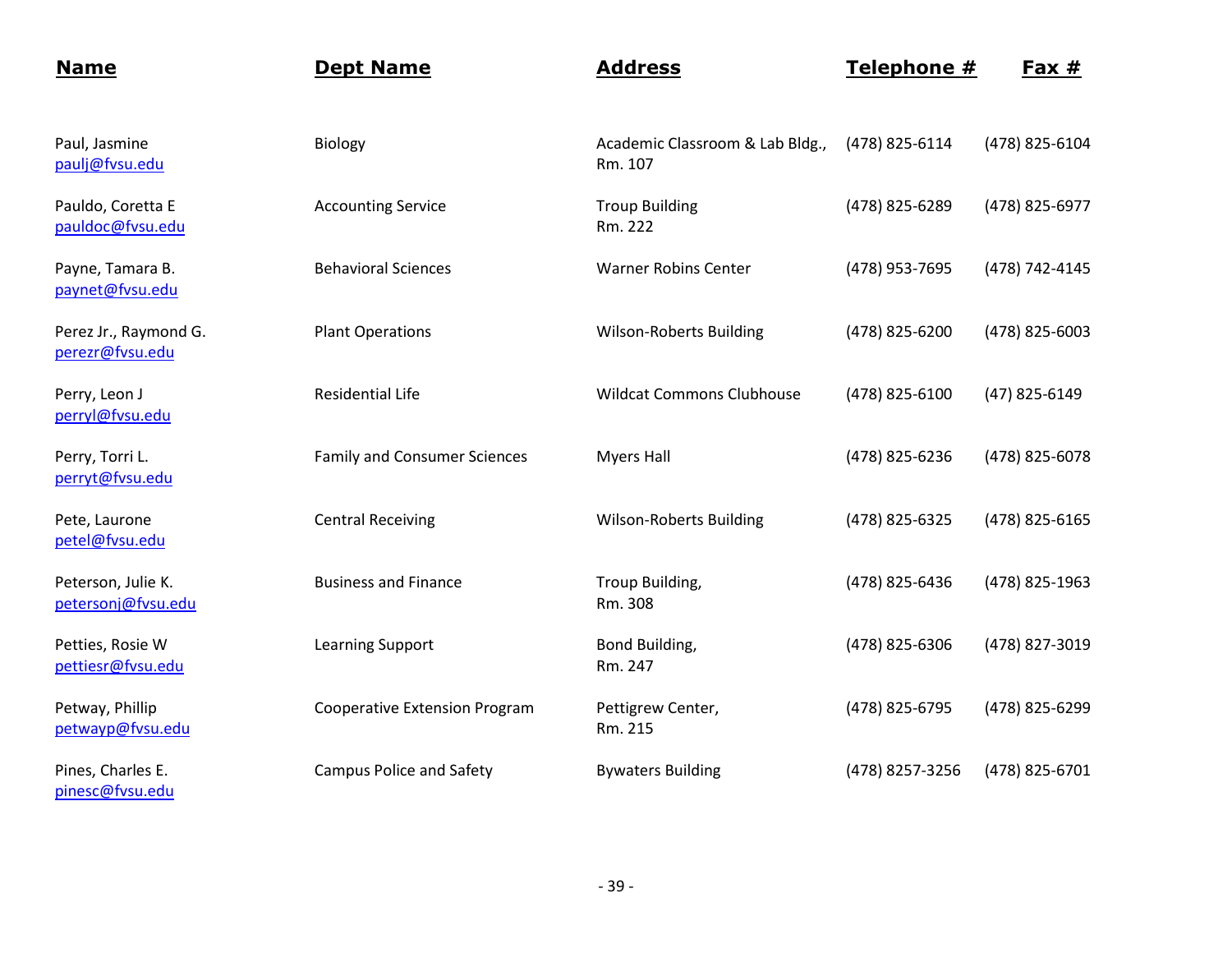| <b>Name</b>                                  | <b>Dept Name</b>                     | <b>Address</b>                           | Telephone #    | Fax $#$        |
|----------------------------------------------|--------------------------------------|------------------------------------------|----------------|----------------|
| Pittman, Donald N.<br>pittmand@fvsu.edu      | Athletics                            | Woodard Gymnasium,<br>Rm. 114            | (478) 827-6886 | (478) 825-6886 |
| Pitts, Berlethia J.<br>pittsb@fvsu.edu       | English and Foreign Languages        | Miller Hall,<br>Rm. 218                  | (478) 825-6392 | (478) 825-6110 |
| Platt, Reba C.<br>plattr@fvsu.edu            | <b>Campus Police and Safety</b>      | <b>Bywaters Building</b>                 | (478) 825-6491 | (478) 825-6701 |
| Pollard, Mary<br>pollardm@fvsu.edu           | Math and Computer Science            | <b>Blanchet CTM Building,</b><br>Rm. 315 | (478) 825-6430 | (478) 825-6286 |
| Porter, Leon<br>porterl@fvsu.du              | <b>Cooperative Extension Program</b> | <b>Houston County</b>                    | (478) 987-2028 | (478) 987-8099 |
| Porter, Michelle<br>porter@fvsu.edu          | <b>Head Start</b>                    | <b>Gano Building</b>                     | (478) 825-6171 | (478) 825-6051 |
| Powe, Dwain M.<br>Powed@fvsu.edu             | Athletics                            | HPE, Rm. 360                             | (478) 825-6220 | (478) 825-6889 |
| Powell, Jocelyn<br>powellj@fvsu.edu          | <b>Center for Retention Services</b> | Lyons Student Center                     | (478) 825-6745 | (478) 825-6328 |
| Price, Millicent S.<br>pricem@fvsu.edu       | <b>Cooperative Extension Program</b> | Crawford County                          | (478) 836-3121 | (478) 836-2651 |
| Price, Stefan<br>prices@fvsu.edu             | <b>Cooperative Extension Program</b> | <b>Bulloch County</b>                    | (912) 871-6130 | (912) 489-6990 |
| Punnuri, Somashekhar M.<br>punnuris@fvsu.edu | <b>Agricultural Research</b>         | <b>Stallworth Building</b>               | (478) 825-6519 | (478) 825-6376 |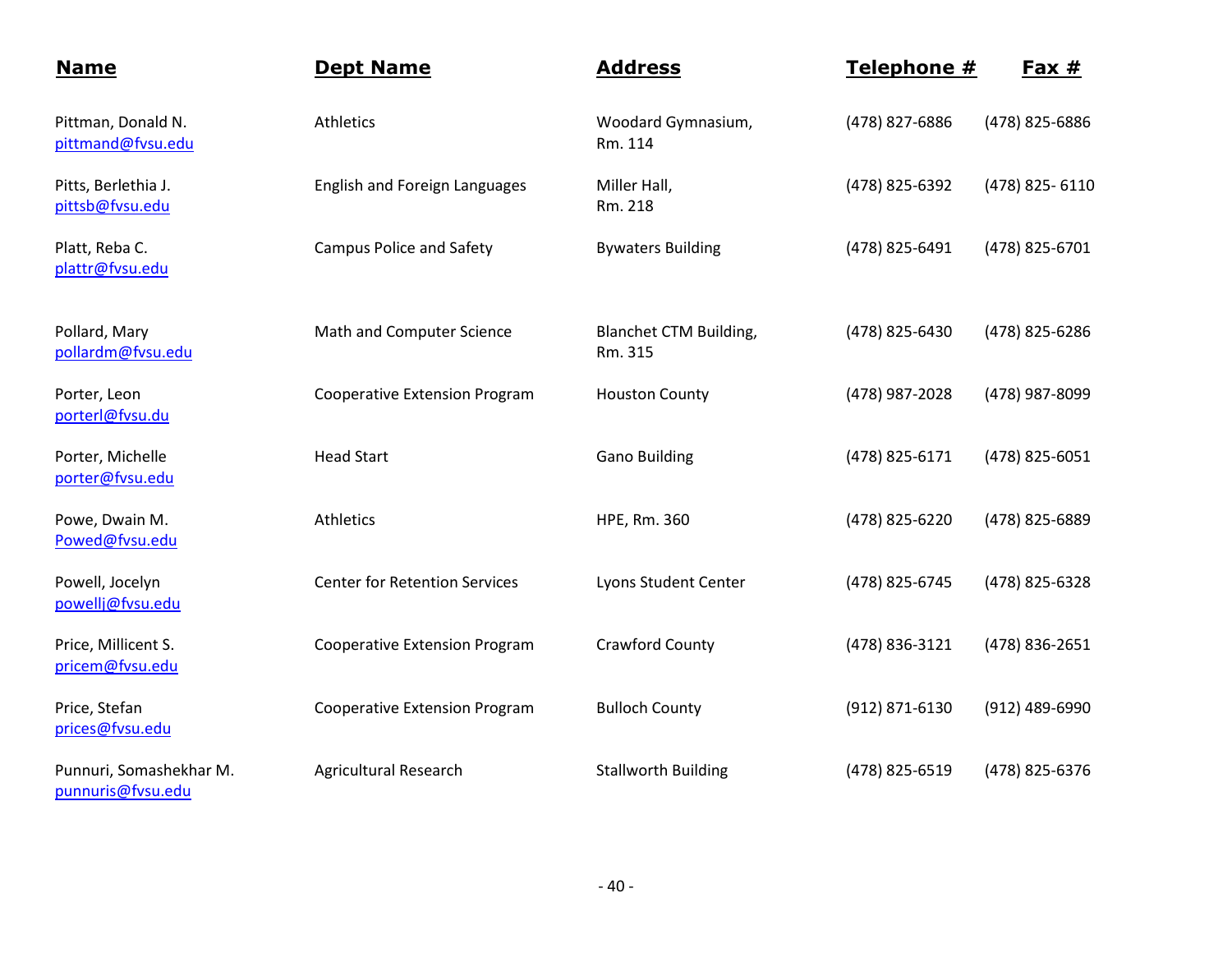| <b>Name</b>                               | <b>Dept Name</b>                                            | <b>Address</b>                           | Telephone #    | Fax $#$        |
|-------------------------------------------|-------------------------------------------------------------|------------------------------------------|----------------|----------------|
| Qiu, Hao<br>giuh@fvsu.edu                 | <b>Electronic Engineering</b>                               | <b>Tabor Building</b>                    | (478) 825-6880 | (478) 825-3062 |
| Qualls, Michael L.<br>gualls@fvsu.edu     | History, Geography, Political<br>Science & Criminal Justice | Bond Building,<br>Rm. 024                | (478) 825-6863 | (478) 825-6161 |
| Ragin, Melanie J.<br>raginm@fvsu.edu      | <b>Public Health</b>                                        | Warner Robins Center,<br>Rm. 105         | (478) 953-0160 | (478) 971-4452 |
| Rashidi, Lisa D.<br>rashidil@fvsu.edu     | <b>CDEP</b>                                                 | <b>Blanchet CTM Building,</b><br>Rm. 206 | (478) 825-6611 | (478) 825-6618 |
| Register, Steve A.<br>registers@fvsu.edu  | <b>Information Technology</b>                               | Blanchet CTM Building,<br>Rm. 118        | (478) 825-6228 | (478) 825-6142 |
| Reid, Melvin<br>reidm@fvsu.edu            | <b>Campus Police and Safety</b>                             | <b>Bywaters Building</b>                 | (478) 825-6211 | (478) 825-6701 |
| Respress, Rumeka<br>respressr@fvsu.edu    | Registrar                                                   | <b>Troup Building</b>                    | (478) 825-6282 | (478) 825-6155 |
| Reyes Jr., Silvio S.<br>reyesr@fvsu.edu   | <b>Department of Counseling</b>                             | Bond Building, Rm. 130                   | (478) 825-7035 | (478) 825-6533 |
| Riley Jr., Clarence E.<br>rileyc@fvsu.edu | Veterinary Science &<br><b>Public Health</b>                | O'Neal Building<br>Rm. 127               | (478) 825-6898 | (478) 825-3023 |
| Roberts, Ashley<br>robertsa@fvsu.edu      | Family & Consumer Sciences<br><b>Head Start</b>             | Gano Building, Rm. 108                   | (478) 825-6171 | (478) 825-6051 |
| Robinson, Helen<br>hrobinson@fvsu.edu     | <b>Family and Consumer Sciences</b>                         | Gano Building, Rm. 108                   | (478) 967-2155 | (478) 825-6051 |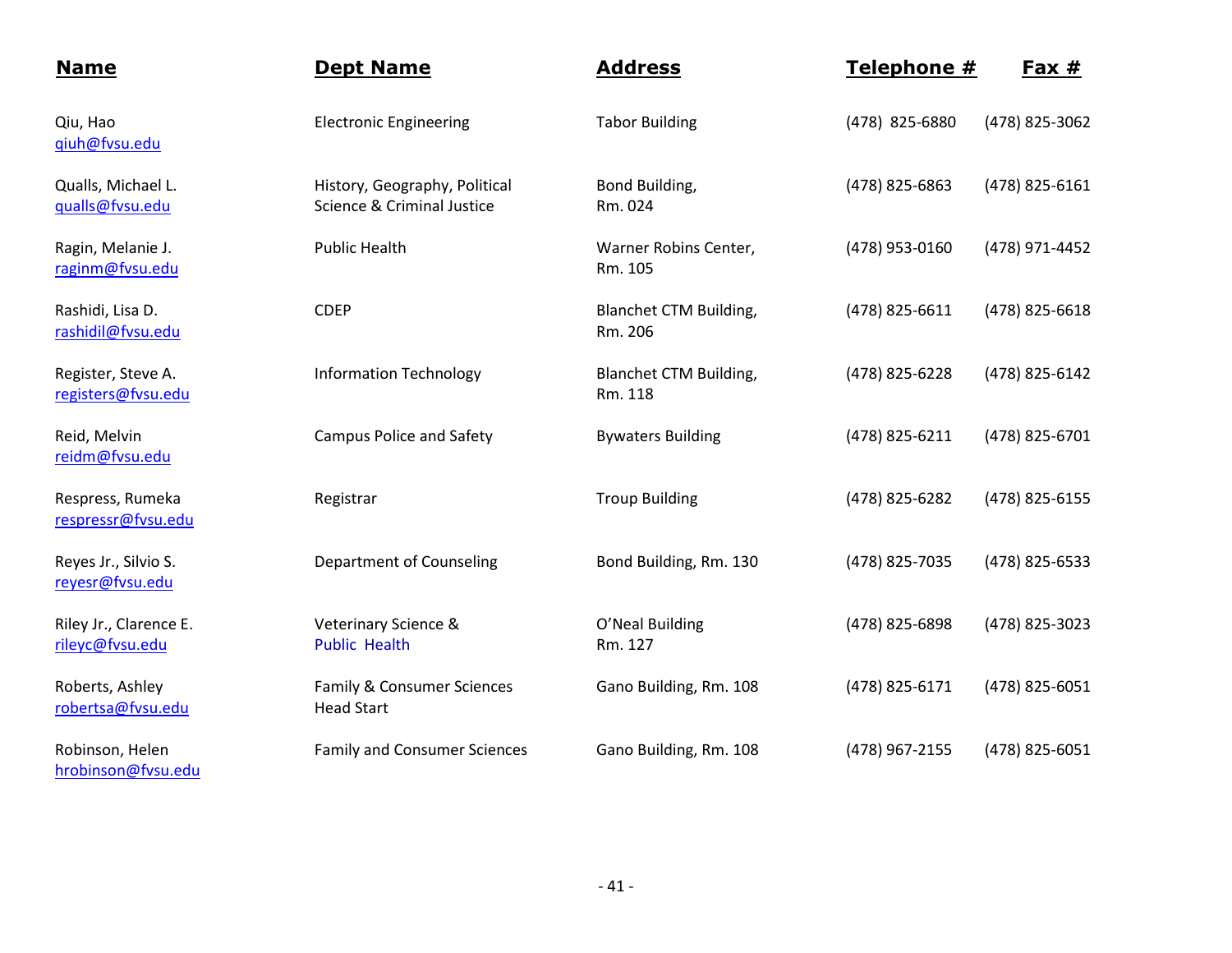| <b>Name</b>                                      | <b>Dept Name</b>                                                  | <b>Address</b>                    | Telephone #    | Fax $#$        |
|--------------------------------------------------|-------------------------------------------------------------------|-----------------------------------|----------------|----------------|
| Robinson, Jill J.<br>jrobinson1@fvsu.edu         | <b>Family and Consumer Sciences</b>                               | <b>Crisp County Head Start</b>    | (229) 276-9880 | (229) 276-9890 |
| Roddy, Jaquetta V.<br>roddyj@fvsu.edu            | <b>Accounting Services</b>                                        | <b>Troup Building</b>             | (478) 825-6300 | (478) 825-6977 |
| Rogers, Betty<br>rogersb@fvsu.edu                | Library                                                           | Hunt Memorial Library,<br>Rm. 105 | (478) 825-6757 | (478) 825-6663 |
| Sadri, Morteza<br>sadrim@fvsu.edu                | <b>Public Service Center</b>                                      | <b>Evans Building</b>             | (478) 827-3018 | (478) 825-6139 |
| Samples, Alan D.<br>samplesa@fvsu.edu            | <b>Bus Driver</b>                                                 | Gano Building, Rm. 106            | (478) 825-6170 |                |
| Samples, Caroline M.<br>samplescaroline@fvsu.edu | <b>English and Foreign Languages</b>                              | <b>Bond Building</b><br>Rm. 13    | (478) 825-6680 | (478) 825-6110 |
| Samples, Oreta M.<br>sampleso@fvsu.edu           | <b>Veterinary Technology</b>                                      | O'Neal Building<br>Rm. 126        | (478) 825-6353 | (478) 827-3023 |
| Sampson, Christine L.<br>sampsonc@fvsu.edu       | <b>Procurement and Materials</b>                                  | Troup Building, Rm. 239           | (478) 825-6224 | (478) 825-6158 |
| Sanders, LaKisha L.<br>sandersl@fvsu.edu         | <b>Financial Aid</b>                                              | <b>Troup Building</b><br>Rm. 119  | (478) 825-6605 | (478) 825-6976 |
| Sanders, Valerie<br>sandersv@fvsu.edu            | <b>Cooperative Extension Program</b><br><b>Land-Grant Affairs</b> | Pettigrew Center                  | (478) 825-6296 | (478) 825-6299 |
| Scott, Beverly<br>scottb@fvsu.edu                | <b>Head Start</b>                                                 | <b>Gano Building</b>              | (478) 825-6171 | (478) 825-3051 |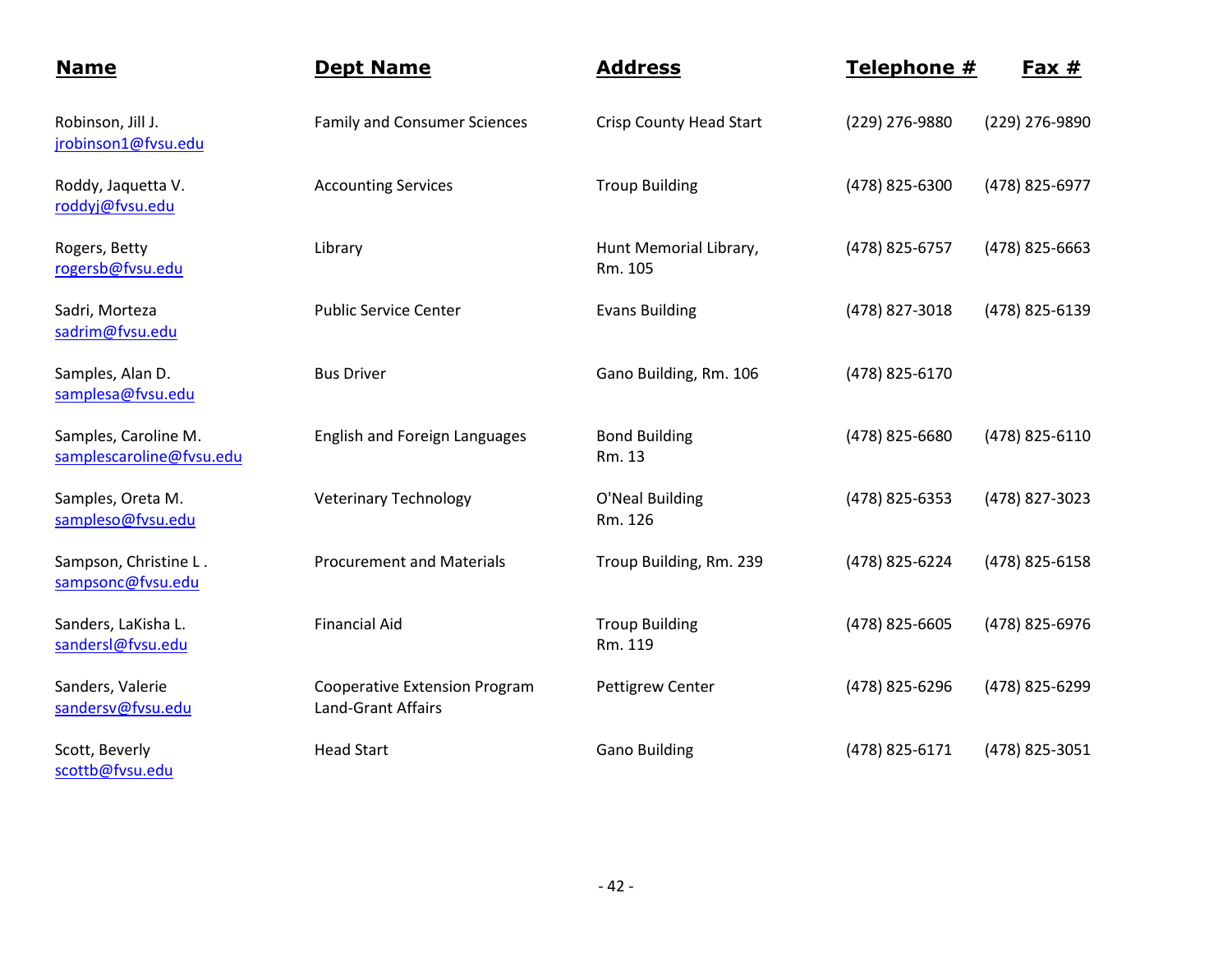| <b>Name</b>                                     | <b>Dept Name</b>                    | <b>Address</b>                            | Telephone #    | <u>Fax #</u>   |
|-------------------------------------------------|-------------------------------------|-------------------------------------------|----------------|----------------|
| Scott, James<br>Scottj02@fvsu.edu               | Library                             | <b>Hunt Memorial Library</b>              | (478) 827-3250 | (478) 825-6663 |
| Scott, Ronald J.<br>scottr@fvsu.edu             | <b>Plant Operations</b>             | <b>Wilson-Roberts Building</b>            | (478) 825-6200 | (478) 825-6003 |
| Searcy, Mandy<br>searcym@fvsu.edu               | <b>Family and Consumer Sciences</b> | <b>Cordele Head Start</b>                 | (229) 276-9880 | (229) 276-9890 |
| Shakespeare, Teresa I.<br>shakespearet@fvsu.edu | Biology                             | Academic Classroom & Lab Bldg.<br>Rm. 105 | (478) 825-6172 | (478) 825-6104 |
| Shakespeare, Wanike<br>shakespearew@fvsu.edu    | <b>Family and Consumer Sciences</b> | <b>Head Start</b>                         | (478) 825-6171 | (478) 825-6051 |
| Shannon, Valincenia G.<br>Shannonv01@fvsu.edu   | <b>Educational Talent Search</b>    | Bond Building, Rm. 242                    | (478) 825-1773 | (478) 825-1869 |
| Sharpe, Felecia A.<br>sharpef@fvsu.edu          | English and Foreign Languages       | <b>Miller Hall</b><br>Rm. 216             | (478) 825-6392 | (478) 825-6110 |
| Shine, Johnny<br>shinej@fvsu.edu                | <b>Military Sciences</b><br>Rm. 101 | <b>Gano Building</b>                      | (478) 825-6340 | (478) 825-6352 |
| Shoup, George D.<br>shoupg@fvsu.edu             | Biology                             | Academic Classroom & Lab Bldg.<br>Rm. 303 | (478) 825-6241 | (478) 825-6104 |
| Sianjina, Rayton<br>Sianjinar@fvsu.edu          | <b>College of Graduate Studies</b>  | <b>Hubbard Education Building</b>         | (478) 825-6338 | (478) 825-6533 |
| Simmons, Erika<br>simmonss@fvus.edu             | <b>Cooperative Extension</b>        | <b>Pettigrew Center</b>                   | (478) 825-6574 | (478) 825-6299 |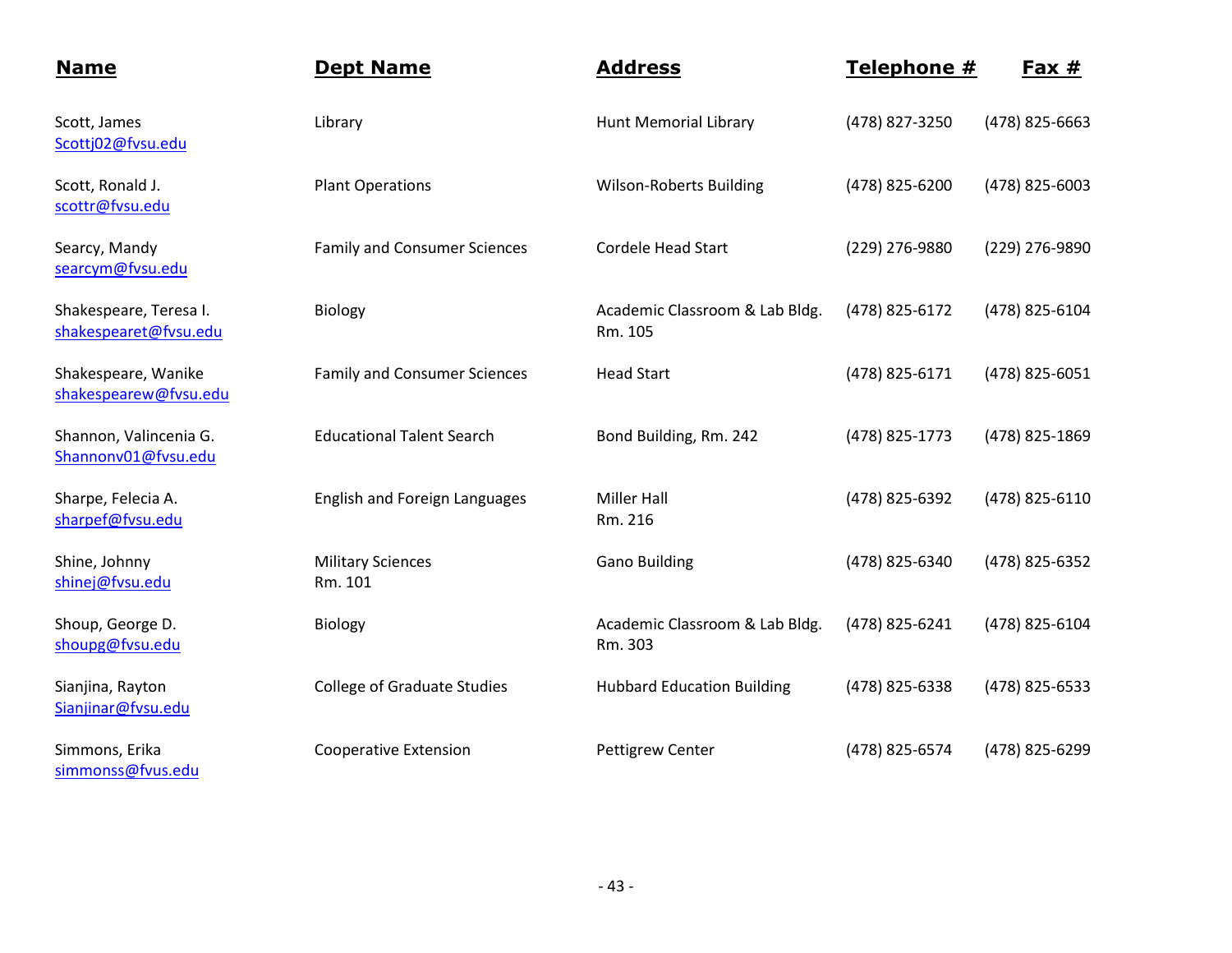| <b>Name</b>                               | <b>Dept Name</b>                     | <b>Address</b>                               | Telephone #    | Fax #          |
|-------------------------------------------|--------------------------------------|----------------------------------------------|----------------|----------------|
| Simmons, Romelda Y.<br>simmonsr@fvsu.edu  | <b>Career and Alumni Services</b>    | <b>Peabody Building</b><br>Rm. 101           | (478) 825-6347 | (478) 825-6471 |
| Simmons, Washella T.<br>simmonsw@fvsu.edu | <b>English and Foreign Languages</b> | <b>Bond Building</b><br>Rm. 147              | (478) 825-1771 | (478) 825-6110 |
| Simonez, Tenora J.<br>simonezt@fvsu.edu   | <b>English and Foreign Languages</b> | <b>Bond Building</b><br>Rm. 143              | (478) 825-6973 | (478) 827-6110 |
| Simpson, Darrin J.<br>simpsond@fvsu.edu   | <b>Plant Operations</b>              | Carnegie Hall                                | (478) 825-6785 | (478) 825-6003 |
| Sims, Donna S<br>simsd@fvsu.edu           | <b>Family and Consumer Sciences</b>  | <b>Myers Hall</b><br>Rm. 210                 | (478) 825-6990 | (478) 825-6078 |
| Sims, Sharon A.<br>simss@fvsu.edu         | <b>Family and Consumer Sciences</b>  | <b>Myers Hall</b><br>Rm. 103                 | (478) 825-6234 | (478) 825-6078 |
| Singh, Bharat<br>singhb@fvsu.edu          | <b>Agricultural Research Station</b> | <b>Stallworth Building</b><br>Rm. 114        | (478) 825-6829 | (478) 825-6376 |
| Singh, Hari P.<br>singhh@fvsu.edu         | <b>Agricultural Research Station</b> | <b>Stallworth Building</b><br>Rm. 157        | (478) 822-1077 | (478) 825-6376 |
| Singh, Mahipal<br>singhm@fvsu.edu         | <b>Agricultural Research Station</b> | <b>Stallworth Building</b><br>Rm. 147        | (478) 825-6810 | (478) 825-6376 |
| Skinner, Hope S.<br>skinnerh@fvsu.edu     | <b>Campus Police and Safety</b>      | <b>Bywaters Building</b>                     | (478) 825-6211 | (478) 825-6701 |
| Small, Paul E.<br>smallp@fvsu.edu         | <b>Graduate Studies</b>              | <b>Hubbard Education Building</b><br>Rm. 319 | (478) 825-6338 | (478) 825-6533 |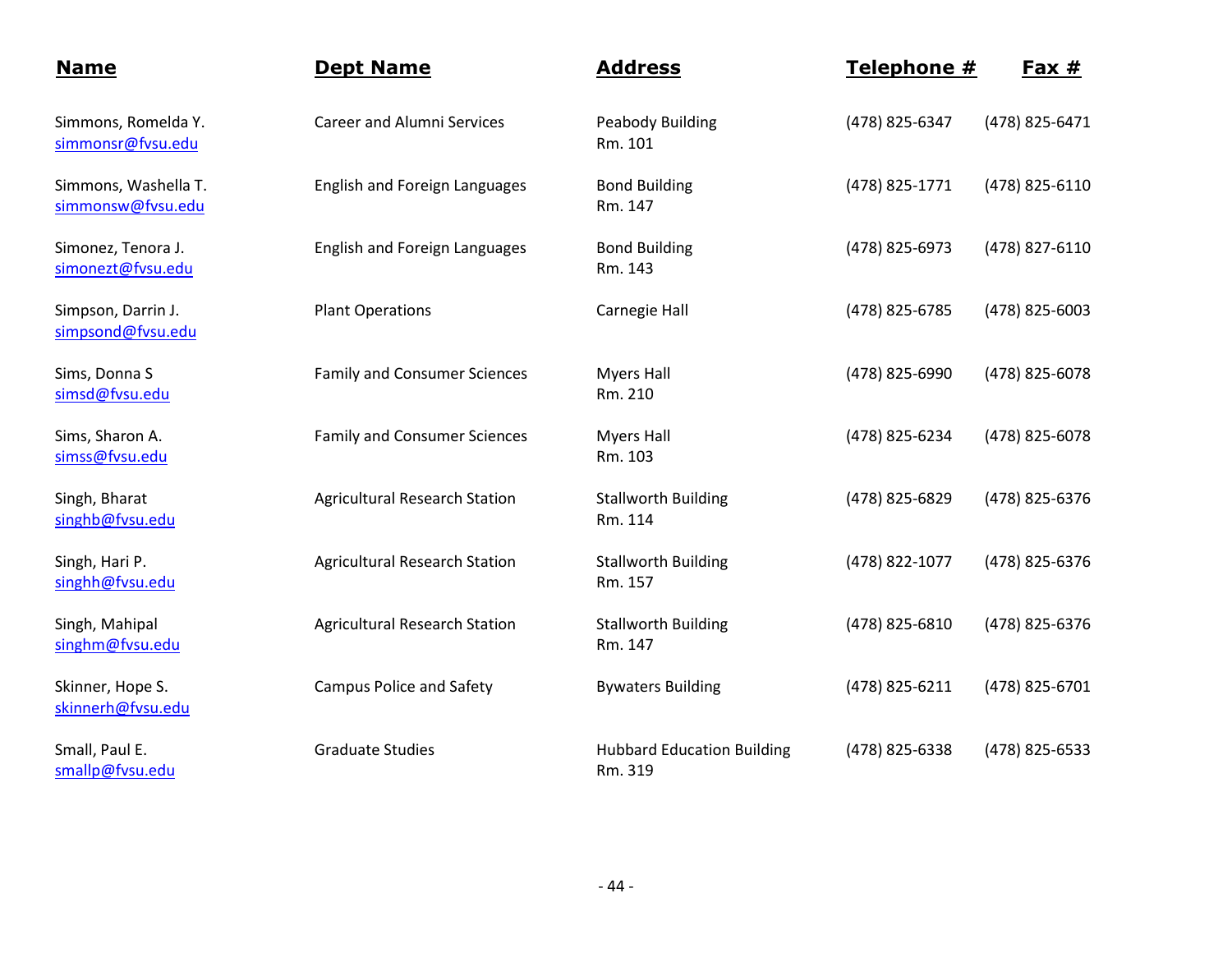| <b>Name</b>                           | <b>Dept Name</b>                                                     | <b>Address</b>                            | Telephone #    | Fax $#$        |
|---------------------------------------|----------------------------------------------------------------------|-------------------------------------------|----------------|----------------|
| Smith, Carolyn<br>smithc@fvsu.edu     | <b>Plant Operations</b>                                              | <b>Wilson-Roberts Building</b>            | (478) 825-6785 | (478) 825-6003 |
| Smith, Dana A.<br>smithd8@fvsu.edu    | <b>Biology</b>                                                       | Academic Classroom & Lab Bldg.<br>Rm. 103 | (478) 825-6848 | (478) 825-6104 |
| Smith, Dionne<br>smithd@fvsu.edu      | <b>Family and Consumer Sciences</b>                                  | <b>Gano Building</b>                      | (478) 8256170  | (478) 825-6041 |
| Smith Greta D.<br>smithg@fvsu.edu     | <b>Health Services</b>                                               | Hunt Infirmary                            | (478) 825-6278 | (478) 825-6163 |
| Smith, Mark A.<br>smithm01@fvsu.edu   | History, Geography, Political<br><b>Science and Criminal Justice</b> | <b>Bond Building</b><br>Rm. 149           | (478) 825-6667 | (478) 825-6161 |
| Smith, Mary<br>msmith@fvsu.edu        | <b>Family and Consumer Sciences</b>                                  | <b>Macon County Head Start</b>            | (478) 967-2155 | (478) 967-2158 |
| Smith, Maurice B.<br>smithm2@fvsu.edu | <b>Agricultural Research</b>                                         | Storage Building #2                       | (478) 825-6457 | (478) 825-6376 |
| Smith, Susie W.<br>smiths@fvus.edu.   | <b>Information Technology</b>                                        | CTM Building, Rm. 118                     | (478) 825-6122 | (478) 825-6142 |
| Smith, Thomas G.<br>smitht@fvsu.edu   | <b>Business and Economics</b>                                        | <b>Bywaters Building</b><br>Rm. 237       | (478) 825-6270 | (478) 825-3025 |
| Snipes, Julia E.<br>snipesj@fvsu.edu  | <b>Cooperative Extension Program</b>                                 | Americus                                  | (229) 924-4476 | (229) 924-4723 |
| Soliz, Cristine<br>solizc@fvsu.edu    | English and Foreign Languages                                        | <b>Bond Building</b><br>Rm. 14            | (478) 827-3125 | (478) 825-6110 |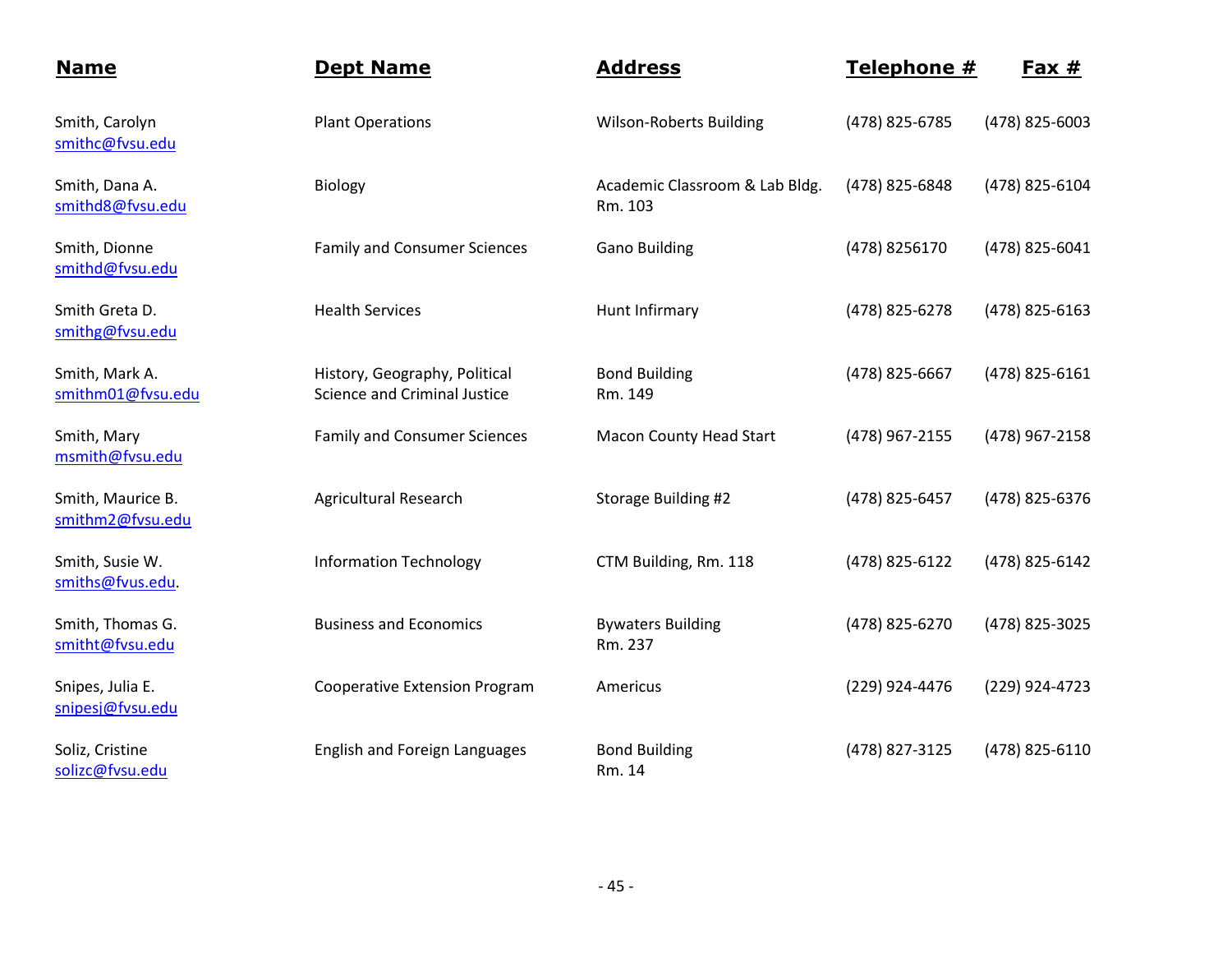| <b>Name</b>                                    | <b>Dept Name</b>                     | <b>Address</b>                               | Telephone #    | $Fast #$       |
|------------------------------------------------|--------------------------------------|----------------------------------------------|----------------|----------------|
| Solomon, Bobby<br>solomob@fvsu.edu             | <b>Cooperative Extension Program</b> | <b>Tolbert County</b>                        | (706) 665-3230 | (706) 665-2249 |
| Spivey, Tyrone J.<br>spiveyt@fvsu.edu          | <b>Cooperative Extension Program</b> | Print Shop                                   | (478) 825-6346 | (478) 825-6988 |
| Stanley, Kathy L.<br>stanelyk@fvsu.edu         | College of Education                 | <b>Hubbard Education Building</b><br>Rm. 202 | (478) 825-6633 | (478) 825-6162 |
| Staten, Reginald J.<br>statenreginald@fvsu.edu | Dairy Goat Research Station          | Dairy Goat Research Center                   | (478) 825-6410 | (478) 825-6376 |
| Stegall, Robert C<br>stegallr@fvsu.edu         | <b>Learning Support</b>              | <b>Bond Building</b><br>Rm. 235              | (478) 825-6306 | (478) 827-3019 |
| Stembridge, Perdeeta A.<br>stembrip@fvsu.edu   | <b>Upward Bound</b>                  | <b>Bywaters Building</b><br>Rm. 111          | (478) 825-6963 | (478) 825-6131 |
| Stephens, Carla M.<br>stephensc01@fvsu.edu     | <b>Family and Consumer Sciences</b>  | Vienna Head Start                            | (229) 268-8598 | (229) 268-8596 |
| Stephens, Robert<br>stephensr@fvsu.edu         | Development                          | <b>Huntington Hall</b>                       | (478) 825-6959 | (478) 825-6461 |
| Stewart, Frank B.<br>stewartf@fvsu.edu         | <b>Veterinary Technology</b>         | O'Neal Building                              | (478) 825-6424 | (478) 825-3023 |
| Stinson, Joseph<br>stinsonj@fvsu.edu           | <b>Campus Police and Safety</b>      | <b>Bywaters Building</b>                     | (478) 825-6211 | (478) 825-6701 |
| Stith, Ralph<br>stithr@fvsu.edu                | <b>Military Science</b>              | Gano Building, Rm. 101                       | (478) 825-1225 | (478) 825-6352 |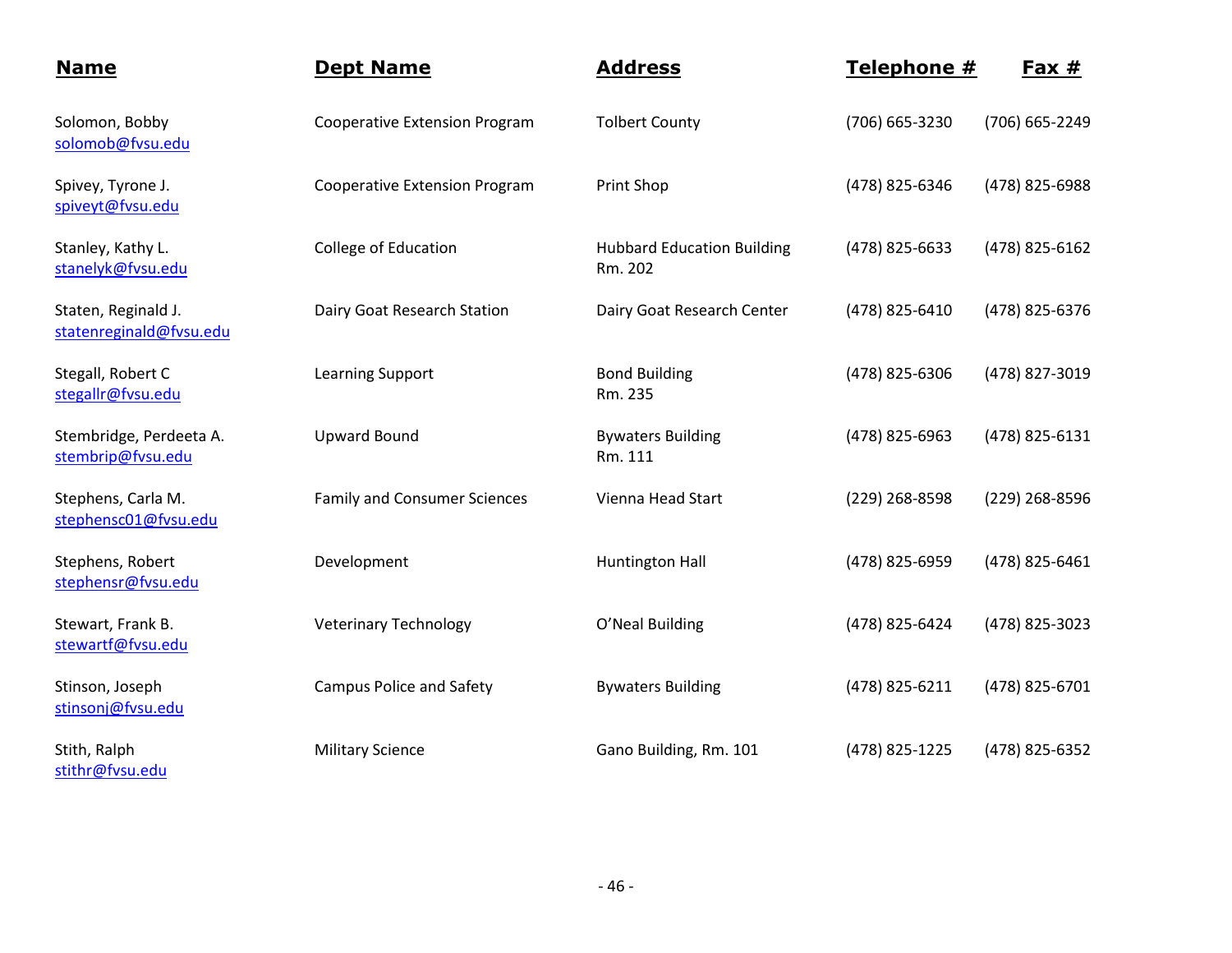| <b>Name</b>                                 | <b>Dept Name</b>                           | <b>Address</b>                        | Telephone #    | <u>Fax #</u>   |
|---------------------------------------------|--------------------------------------------|---------------------------------------|----------------|----------------|
| Strickland, Parrish<br>stricklandp@fvsu.edu | <b>Campus Police and Safety</b>            | <b>Bywaters Building</b>              | (478) 825-6305 | (478) 825-6701 |
| Stripling, Dorothy<br>Striplingd@fvsu.edu   | <b>Accounting Services</b>                 | <b>Troup Building</b>                 | (478) 825-6111 | (478) 825-6977 |
| Stubbs, Eloise<br>stubbse@fvsu.edu          | <b>Family and Consumer Sciences</b>        | Crisp County Head Start               | (229) 276-9880 | (229) 276-9890 |
| Sturn, Florine<br>sturnf@fvsu.edu           | <b>Plant Operations</b>                    | Wilson-Roberts Building               | (478) 825-6200 | (478) 825-6003 |
| Sturn, Julia Ann<br>sturnj@fvsu.edu         | <b>Plant Operations</b>                    | <b>Wilson-Roberts Building</b>        | (478) 825-6200 | (478) 825-6003 |
| Sturn, Victoria<br>leev@fvsu.edu            | President's Office                         | <b>Huntington Hall</b><br>3rd Floor   | (478) 825-6315 | (478) 825-6266 |
| Styles, Erika K.<br>stylese@fvsu.edu        | <b>Agricultural Research Station</b>       | <b>Stallworth Building</b><br>Rm. 122 | (478) 827-3134 | (478) 825-6376 |
| Surrency, Jacques A.<br>surrencyj@fvsu.edu  | <b>Agricultural Sciences</b>               | <b>Stallworth Building</b>            | (478) 825-6362 | (478) 825-6376 |
| Surrency, Yolanda<br>surrencyy@fvus.edu     | <b>Agricultural Information Technology</b> | <b>Tabor Building</b>                 | (478) 825-6706 | (478) 827-3062 |
| Sutton, Denise M.<br>dsutton@fvsu.edu       | Registrar's Office                         | <b>Troup Building</b><br>Rm. 134      | (478) 825-6282 | (478) 825-6155 |
| Swanier, Cheryl A.<br>swainerc@fvsu.edu     | Math and Computer Science                  | Blanchet CTM Building,<br>Rm. 310     | (478) 825-6733 | (478) 825-6286 |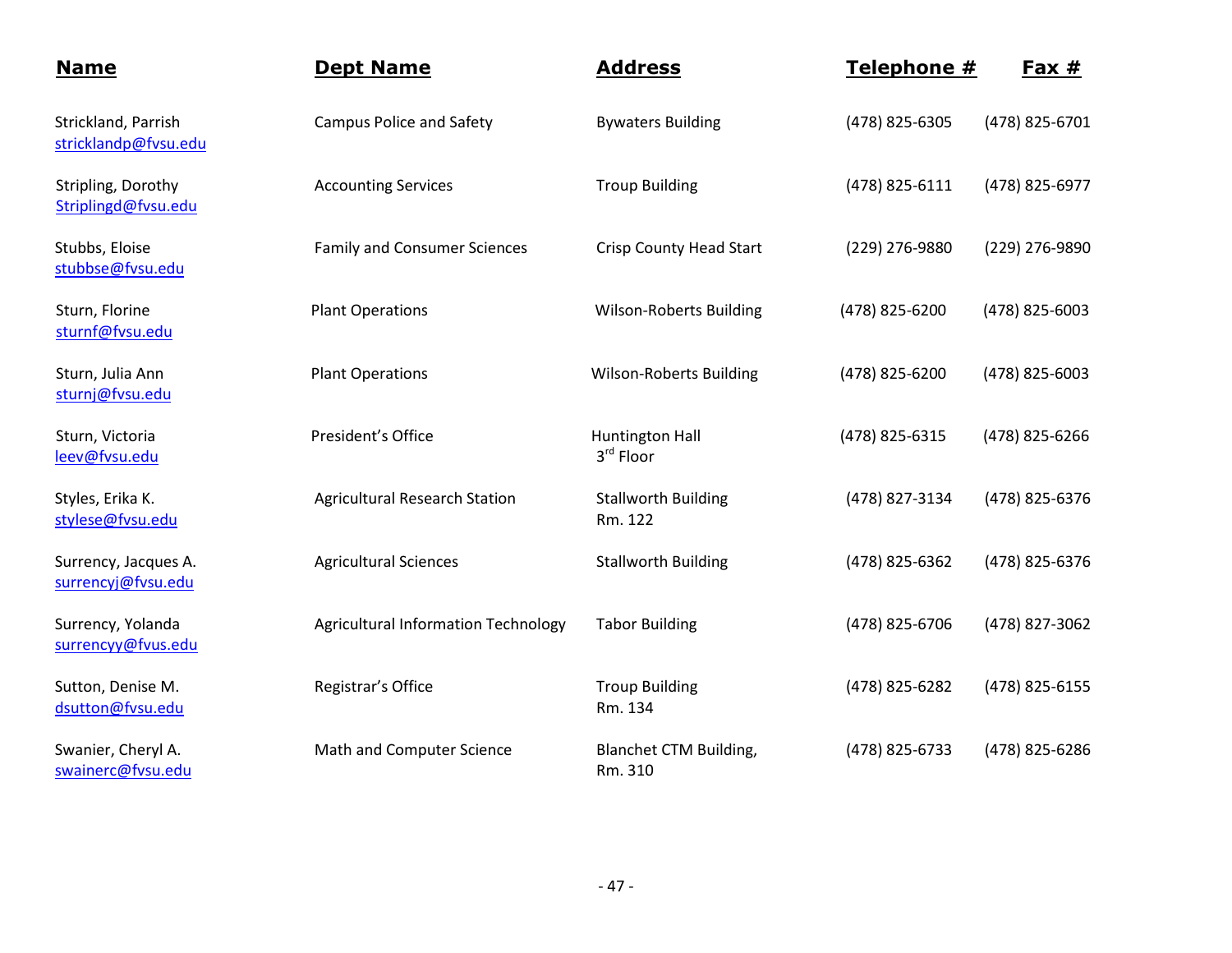| <b>Name</b>                              | <b>Dept Name</b>                     | <b>Address</b>                          | Telephone #    | Fax $#$         |
|------------------------------------------|--------------------------------------|-----------------------------------------|----------------|-----------------|
| Tabor, Rhonda<br>taborr@fvsu.edu         | <b>Family and Consumer Sciences</b>  | <b>Macon County Head Start</b>          | (478) 967-2155 | (478) 967-2156  |
| Taylor, Bruce R.<br>taylorb@fvsu.edu     | <b>Agricultural Research Station</b> | <b>Goat Center</b>                      | (478) 825-6410 | (478) 825-6376  |
| Taylor, Tabitha S.<br>taylort@fvsu.edu   | <b>Information Technology</b>        | Blanchet CTM Building,<br>Rm. 119       | (478) 825-6228 | (478) 825-6142  |
| Terrill, Thomas H.<br>terrillt@fvsu.edu  | <b>Agricultural Research</b>         | <b>Stallworth Building</b><br>Rm. 153   | (478) 825-6814 | (478) 825-6376  |
| Thomas, Allison E.<br>thomasa4@fvsu.edu  | <b>Business and Finance</b>          | <b>Troup Building</b><br>Rm. 314        | (478) 825-6400 | (478) 825-6089  |
| Thomas, Keishon J.<br>thomask@fvsu.edu   | <b>Cooperative Extension Program</b> | <b>Pettigrew Center</b><br>Rm. 253      | (478) 825-6577 | (478) 825-6299  |
| Thomas, Marc A.<br>thomasm@fvsu.edu      | <b>Cooperative Extension Program</b> | <b>Pettigrew Center</b><br>Rm. 214      | (478) 825-6296 | (478) 825-6299  |
| Thomas, Wanda S.<br>thomasw@fvsu.edu     | Library                              | <b>Hunt Memorial Library</b><br>Rm. 108 | (478) 825-6753 | $(47)$ 825-6663 |
| Tillman, Tiffany J.<br>tillmant@fvsu.edu | <b>Residential Life</b>              | <b>Wildcat Commons #5</b>               | (478) 827-3723 | (478) 825-6149  |
| Tomlin, Chaquasha D.<br>tomlinc@fvsu.edu | Admissions                           | <b>Troup Building</b><br>Rm. 141        | (478) 822-1016 | (478) 825-6249  |
| Toppin, Ian<br>toppini@fvsu.edu          | QEP                                  | Hunt Memorial Library,<br>Rm. 315       | (478) 822-6991 | (478) 825-6663  |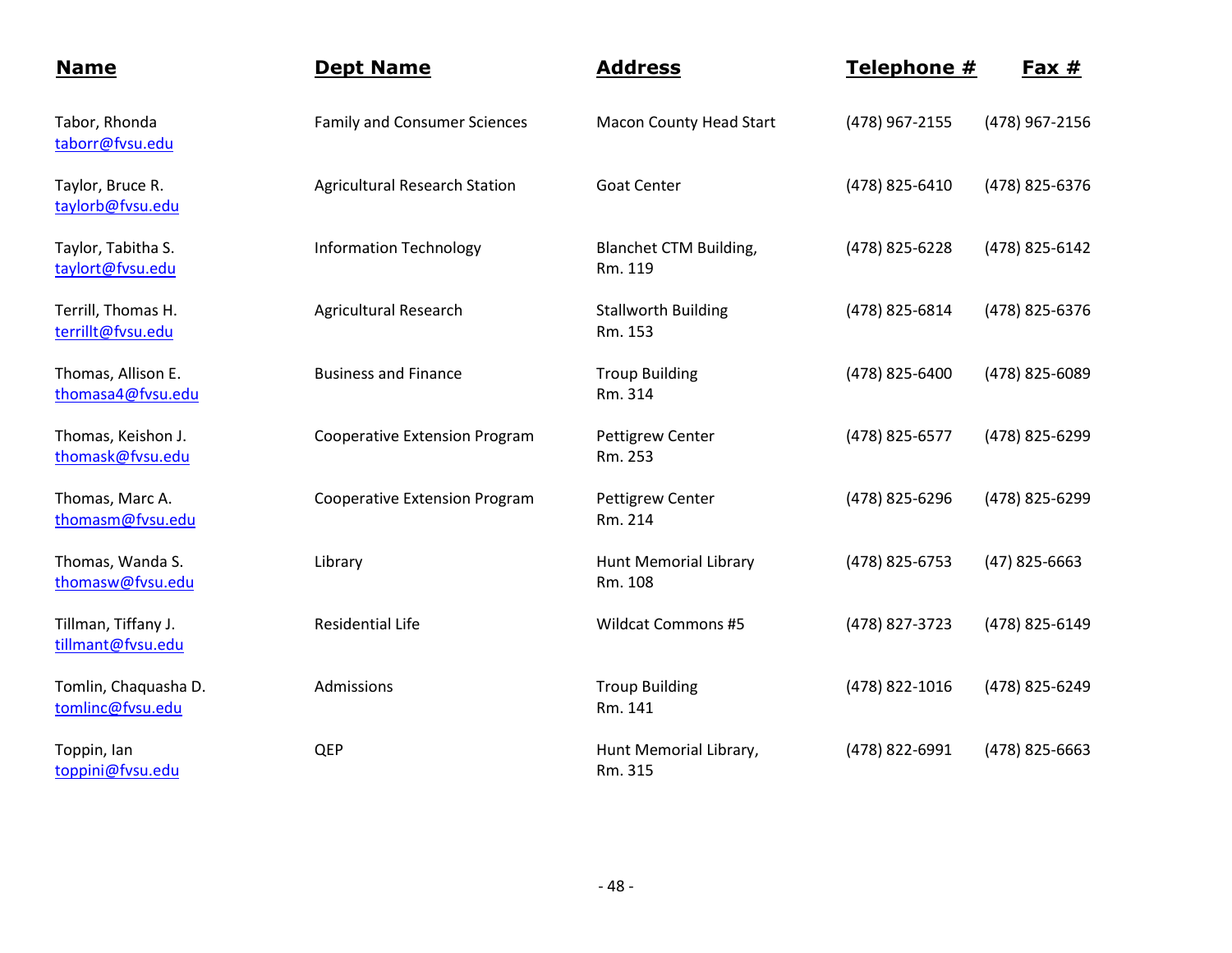| <b>Name</b>                                           | <b>Dept Name</b>                                                     | <b>Address</b>                            | Telephone #    | $Fax #$        |
|-------------------------------------------------------|----------------------------------------------------------------------|-------------------------------------------|----------------|----------------|
| Torbert, Kena M.<br>torbertk@fvsu.edu                 | <b>Cooperative Extension Program</b>                                 | <b>Pettigrew Center</b><br>Rm. 252        | (478) 825-6573 | (478) 825-6299 |
| Torrance, Christopher G.<br>Torrancec@fvsu.edu        | <b>Business Administration &amp;</b><br>Economics                    | <b>Bywaters Building</b>                  | (478) 825-6712 | (478) 825-3025 |
| Towns, KeAndrea S.<br>townsk@fvsu.edu                 | Head Start - Crisp County                                            | Cordele, GA                               | (229) 276-9880 | (229) 276-9890 |
| Towns, Yetteva<br>townsy@fvsu.edu                     | Family & Consumer Sciences-<br><b>Head Start</b>                     | Gano Building, Rm. 106                    | (478) 825-6170 | (478) 825-6078 |
| Tragoonsirisak, Patcharin<br>tragoonsirisakp@fvsu.edu | Math and Computer Science                                            | <b>Blanchet CTM Building,</b><br>Rm. 315C | (478) 825-6083 | (478) 825-6286 |
| Travis, Cassandra Y<br>travisc@fvsu.edu               | <b>Financial Aid</b>                                                 | <b>Troup Building</b><br>Rm. 111          | (478) 825-6259 | (478) 825-6976 |
| Trice, Leslie<br>tricel@fvsu.edu                      | Agriculture Research                                                 | East Barn/Dairy Tech Center               | (478) 825-6410 | (478) 825-6376 |
| Trimble Jr, Julius C.<br>trimblej@fvsu.edu            | History, Geography, Political<br><b>Science and Criminal Justice</b> | <b>Bond Building</b><br>Rm. 198           | (478) 825-1950 | (478) 825-6161 |
| Tripp, Tomeka Y.<br>trippt@fvsu.edu                   | <b>Accounting Service</b>                                            | <b>Troup Building</b><br>Rm. 233          | (478) 827-3035 | (478) 825-6929 |
| Troutman, Michele E.<br>troutmanm@fvsu.edu            | <b>Family and Consumer Sciences</b>                                  | <b>Taylor County Head Start</b>           | (478) 862-5316 | (478) 862-9466 |
| Troutman, Stinson A.<br>troutmans@fvsu.edu            | <b>Cooperative Extension Program</b>                                 | <b>Pettigrew Center</b>                   | (229) 468-7409 | (229) 468-9838 |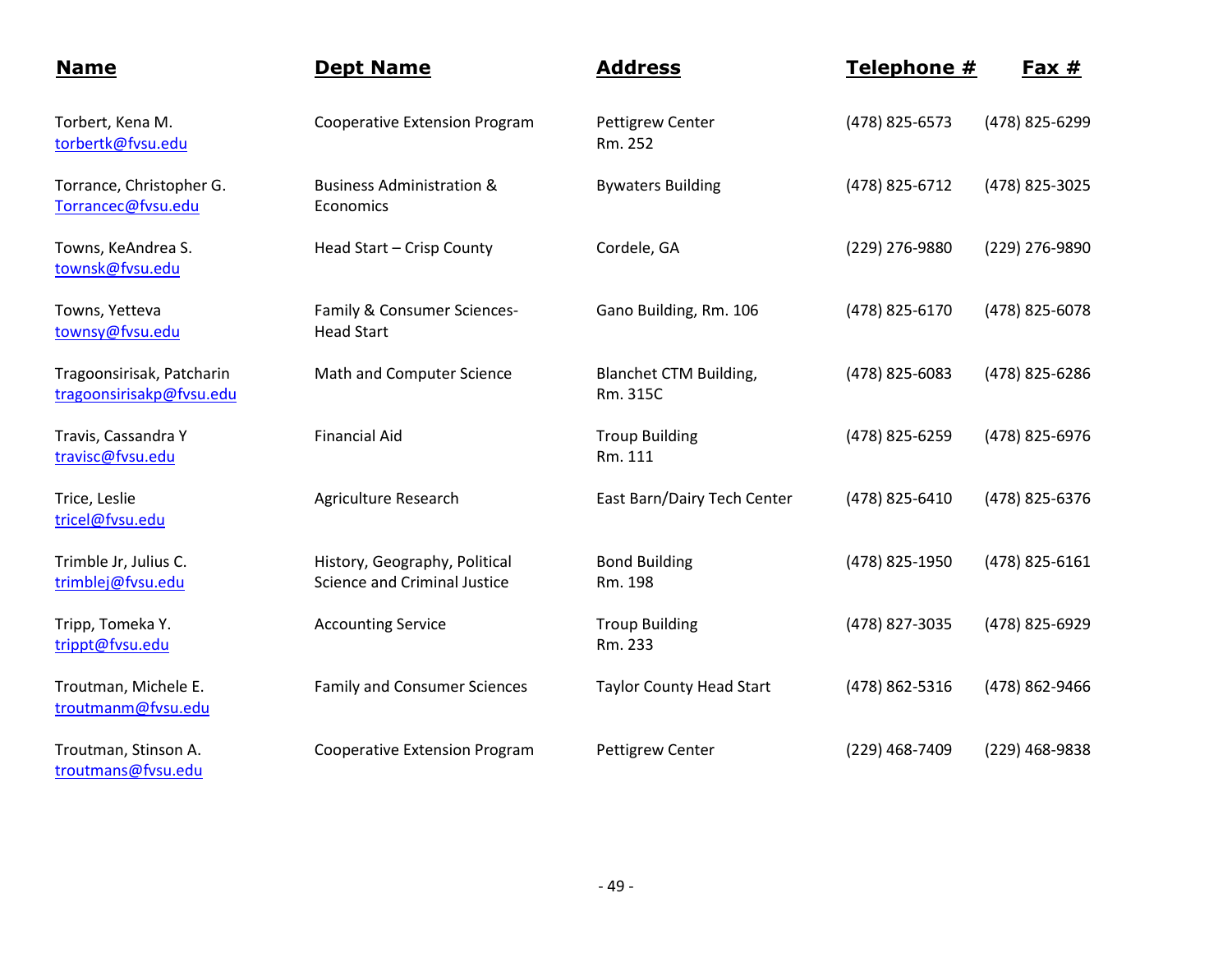| <b>Name</b>                                   | <b>Dept Name</b>                                                     | <b>Address</b>                   | Telephone #    | <u>Fax #</u>   |
|-----------------------------------------------|----------------------------------------------------------------------|----------------------------------|----------------|----------------|
| Troutman, Tammy<br>troutmant@fvsu.edu         | <b>Residential Life</b>                                              | <b>Wildcat Commons</b>           | (478) 825-6100 | (478) 825-6149 |
| Truss, B. Donta<br>trussd@fvsu.edu            | Institutional Research, Planning<br>and Effectiveness                | <b>Troup Building</b><br>Rm. 319 | (478) 822-7594 | (478) 822-7595 |
| Tucker, Deborah D.<br>tuckerd@fvsu.edu        | <b>Family and Consumer Sciences</b>                                  | <b>Gano Building</b><br>Rm. 108  | (478) 825-6171 | (478) 825-6051 |
| Uy, Domingo L.<br>uyd@fvsu.edu                | <b>Electronic Engineering</b>                                        | <b>Tabor Building</b><br>Rm. 211 | (478) 825-6879 | (478) 827-3062 |
| Vaidya, Brajesh N.<br>vaidyab@fvsu.edu        | <b>Agricultural Research</b>                                         | <b>Stallworth Building</b>       | (478) 822-6935 | (478) 825-6376 |
| Valderramos, Farryn<br>valderrf@fvsu.edu      | <b>English and Foreign Languages</b>                                 | Miller Hall, Rm. 235             | (478) 825-6686 | (478) 825-6110 |
| Valle, Shandia F.<br>valles@fvsu.edu          | <b>Financial Aid</b>                                                 | Troup Building, Rm. 112          | (478) 827-3040 | (478) 825-6976 |
| Van Hartesveldt, Fred R.<br>hartesvf@fvsu.edu | History, Geography, Political<br><b>Science and Criminal Justice</b> | <b>Bond Building</b><br>Rm. 134  | (478) 825-6230 | (478) 825-6161 |
| Vyas, Ashwin<br>vyasa@fvsu.edu                | History, Geography, Political<br><b>Science and Criminal Justice</b> | <b>Bond Building</b><br>Rm. 26   | (478) 825-1913 | (478) 825-6161 |
| Vogan, Annjanice S.<br>vogana@fvsu.edu        | <b>Military Science</b>                                              | <b>Gano Building</b>             | (478) 825-6340 | (478) 825-6352 |
| Vyas, Ashwin<br>vyasa@fvsu.edu                | History, Geography, Political                                        | <b>Bond Building</b>             | (478) 825-6230 | (478) 825-6161 |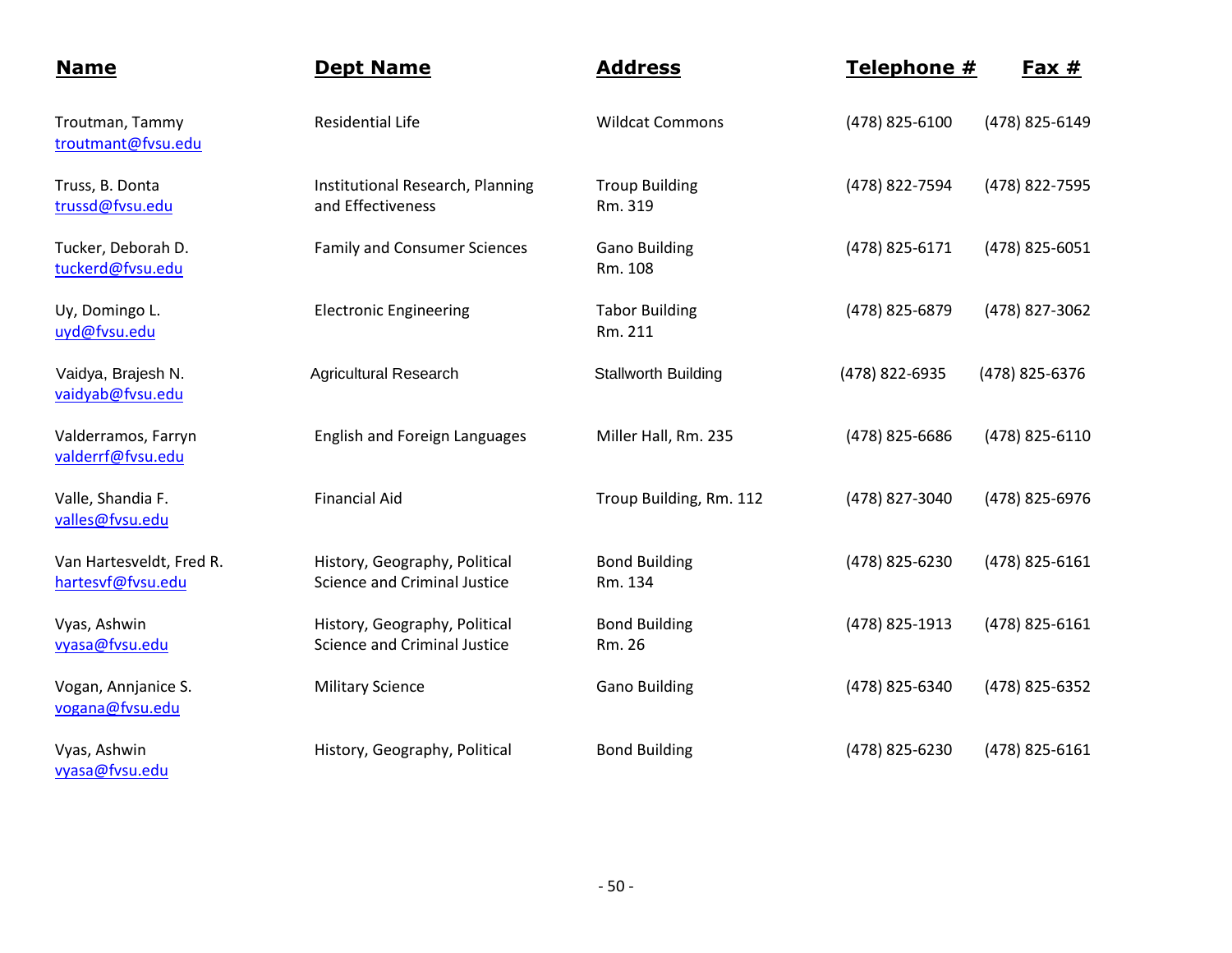| <b>Name</b>                               | <b>Dept Name</b>                     | <b>Address</b>                           | Telephone #    | Fax $#$        |
|-------------------------------------------|--------------------------------------|------------------------------------------|----------------|----------------|
| Wacaster, Jean J<br>wacasterj@fvsu.edu    | <b>College of Education</b>          | Bond Building, Rm. 246                   | (478) 825-6858 | (478) 825-6162 |
| Waldrep, Douglas C.<br>waldrepd@fvsu.edu  | <b>English and Foreign Languages</b> | Bond Building, Rm. 140                   | (478) 825-6685 | (478) 825-6110 |
| Walker, Lebert U.<br>walkerl01@fvsu.edu   | <b>Campus Police and Safety</b>      | <b>Bywaters Building</b>                 | (478) 825-6211 | (478) 825-6701 |
| Walker, Phyllis<br>walker@fvsu.edu        | <b>Pettigrew Center</b><br>Rm. 201   | <b>Pettigrew Center</b>                  | (478) 825-6478 | (478) 825-6478 |
| Walker, Sarah<br>walkers@fvsu.edu         | <b>Family and Consumer Sciences</b>  | <b>Gano Building</b><br>Rm. 105          | (478) 825-6170 | (478) 825-6041 |
| Walker, Shakilrah A.<br>Walkers1@fvsu.edu | <b>Agricultural Research</b>         | Stallworth Building, Rm. 103A            | (478) 825-6322 | (478) 825-6376 |
| Walker, Shaundra P.<br>walkers01@fvsu.edu | Library                              | <b>Hunt Memorial Library</b>             | (478) 825-6764 | (478) 825-6663 |
| Wallace, Lynette L.<br>wallacel@fvsu.edu  | <b>Human Resources</b>               | <b>Troup Building</b><br>Rm. 202         | (478) 825-6301 | (478) 825-6115 |
| Wallo, Shirley<br>wallos@fvsu.edu         | <b>Family and Consumer Sciences</b>  | <b>Head Start</b>                        | (478) 825-6171 | (478) 825-6051 |
| Wang, Haixin<br>wangh@fvsu.edu            | Math and Computer Science            | <b>Blanchet CTM Building</b><br>Rm. 101A | (478) 827-3149 | (478) 825-6286 |
| Wang, Zhigang<br>wangz@fvsu.edu           | <b>English and Foreign Languages</b> | <b>Bond Building</b><br>Rm. 225          | (478) 825-6692 | (478) 825-6110 |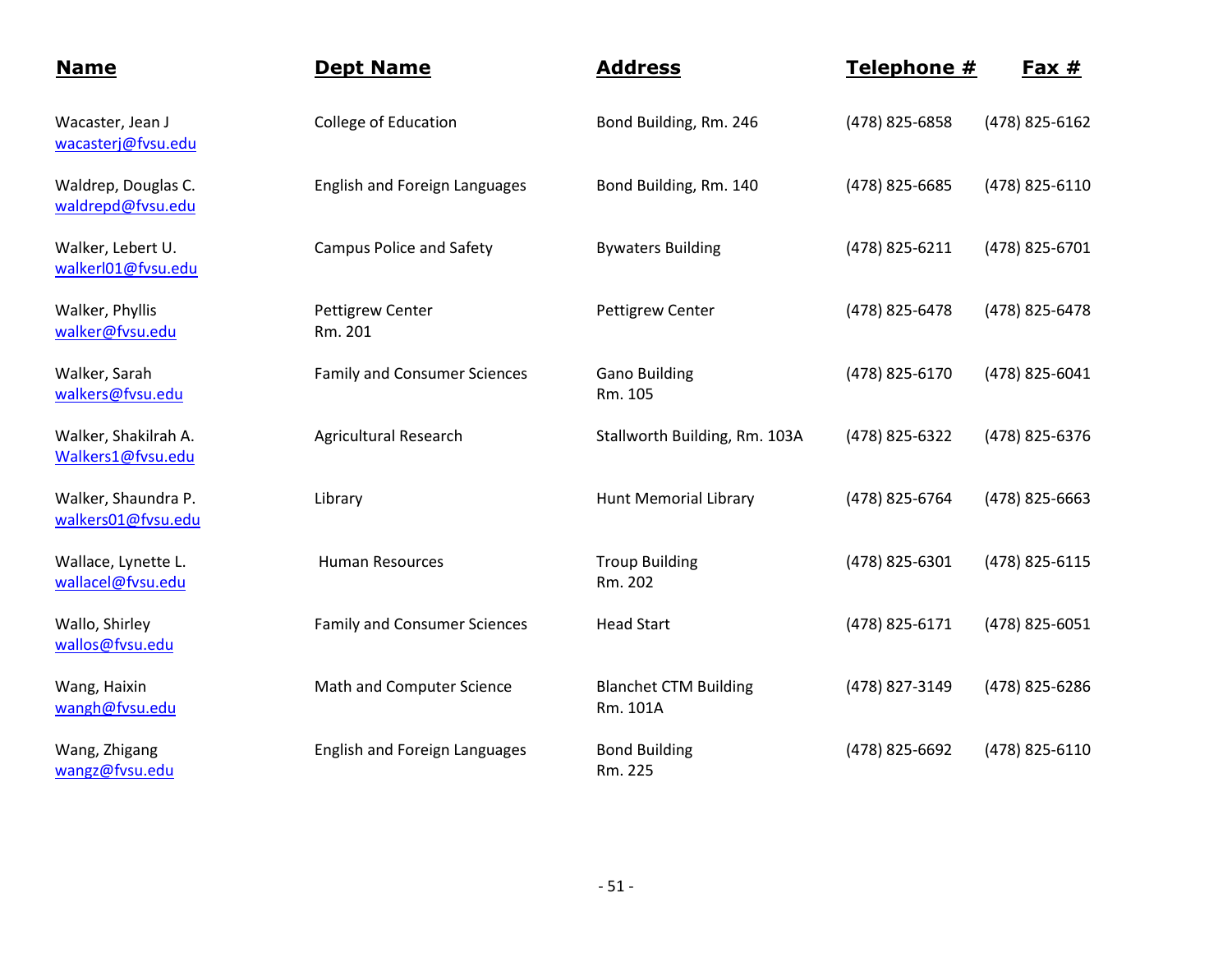| <b>Name</b>                                    | <b>Dept Name</b>                                    | <b>Address</b>                         | Telephone #     | $Fast #$       |
|------------------------------------------------|-----------------------------------------------------|----------------------------------------|-----------------|----------------|
| Washington, Monique C.<br>washingtonm@fvsu.edu | <b>Military Science</b>                             | <b>Gano Building</b>                   | (478) 825-6340  | (478) 825-6352 |
| Waters, Ricky<br>watersr@fvsu.edu              | <b>Cooperative Extension Program</b>                | <b>Macon County</b>                    | (478) 472-7588  | (478) 472-5643 |
| Watson, Davine C.<br>watsond@fvsu.edu          | College of Education                                | Hubbard Education Building,<br>Rm. 212 | (478) 825-6859  | (478) 825-6192 |
| Watson, Karen<br>watsonk@fvsu.edu              | <b>Graduate Studies &amp; Extended</b><br>Education | Bond Building, Rm. 243                 | (478) 827-3857  | (478) 825-6533 |
| Watson, Rita M.<br>watsonr@fvsu.edu            | <b>Cooperative Extension</b>                        | Ag. Technology Center                  | (478) 825-3113  | (478) 825-6299 |
| Weaver, Leslie<br>weaver@fvsu.edu              | <b>Cooperative Extension</b>                        | <b>Pettigrew Center</b>                | (478) 825-6955  | (478) 825-6299 |
| Wheeler, Katina M.<br>kking@fvsu.edu           | <b>Military Science</b>                             | Gano Building, Rm. 101                 | (478) 825-6340  | (478) 825-6352 |
| White, Darius<br>whited@fvsu.edu               | <b>Military Science</b>                             | Gano Building, Rm. 101                 | (4778) 825-6340 | (478) 825-6352 |
| White, Mildred J<br>whitem@fvsu.edu            | Family & Consumer Sciences                          | <b>Gano Building</b>                   | (478)-825-6170  | (478) 825-6078 |
| Whitehead, Wayne F.<br>whiteheadw@fvsu.edu     | <b>Agricultural Research</b>                        | <b>Stallworth Building</b>             | (478) 825-6808  | (478) 825-6376 |
| Williams, Archie L.<br>Williamsa01@fvsu.edu    | <b>Agricultural Engineering</b>                     | <b>Stallworth Building</b>             | (478) 825-6832  | (478) 827-3062 |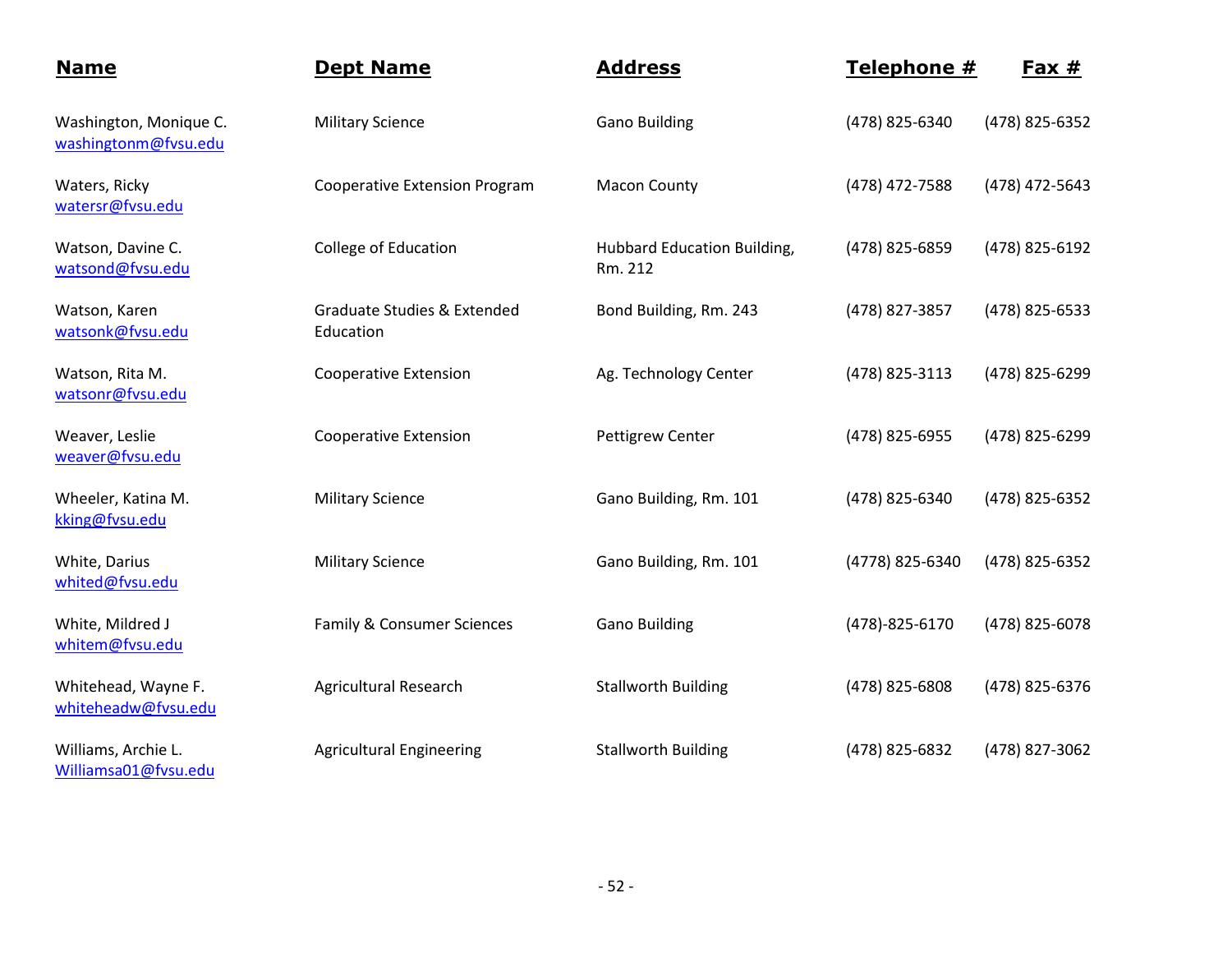| <b>Name</b>                                   | <b>Dept Name</b>                     | <b>Address</b>                 | Telephone #    | <u>Fax #</u>   |
|-----------------------------------------------|--------------------------------------|--------------------------------|----------------|----------------|
| Williams, Corsandra<br>dodsonc@fvsu.edu       | <b>Educational Talent Search</b>     | Bond Building, Rm. 245         | (478) 825-1760 | (478) 825-1869 |
| Williams, Desmond A.<br>williamsd@fvsu.edu    | <b>Plant Operations</b>              | <b>Wilson-Roberts Building</b> | (478) 825-6785 | (478) 825-6003 |
| Williams, Ervin<br>williamse@fvsu.edu         | <b>Mass Communications</b>           | Bishop Hall, Rm. 204           | (478) 825-6913 | (478) 825-6140 |
| Williams, Gussie M.<br>williamsg@fvsu.edu     | <b>Family and Consumer Sciences</b>  | <b>Macon County Head Start</b> | (478) 967-2155 | (478) 967-2158 |
| Williams, LuWanna L.<br>williamsl@fvsu.edu    | Athletics                            | <b>HPE Complex</b>             | (478) 825-6179 | (478) 825-6889 |
| Williams, Shelisha K.<br>williamss01@fvsu.edu | Registrar                            | Troup Building,<br>Rm. 134     | (478) 825-6315 | (478) 825-6266 |
| Willis, Emma Jean<br>willise@fvsu.edu         | <b>Cooperative Extension Program</b> | Pettigrew Center,<br>Rm. 242   | (478) 825-6268 | (478) 825-6299 |
| Wilson, Lisa<br>wilsonl@fvsu.edu              | <b>Sponsored Programs</b>            | Huntington Hall,<br>Rm. 209    | (478) 825-6253 | (478) 825-6461 |
| Wolfork, Terrence<br>wolforkt@fvsu.edu        | Agriculture                          | Ag Communications<br>Rm. 110   | (478) 825-6053 | (478) 825-6376 |
| Woodall, Marenda R.<br>mwoodall@fvsu.edu      | <b>Family and Consumer Sciences</b>  | <b>Crisp County Head Start</b> | (229) 276-9880 | (229) 276-9890 |
| Worsham, Teresa A.<br>worshamt@fvsu.edu       | <b>Campus Police and Safety</b>      | <b>Bywaters Building</b>       | (478) 825-6304 | (478) 825-6701 |